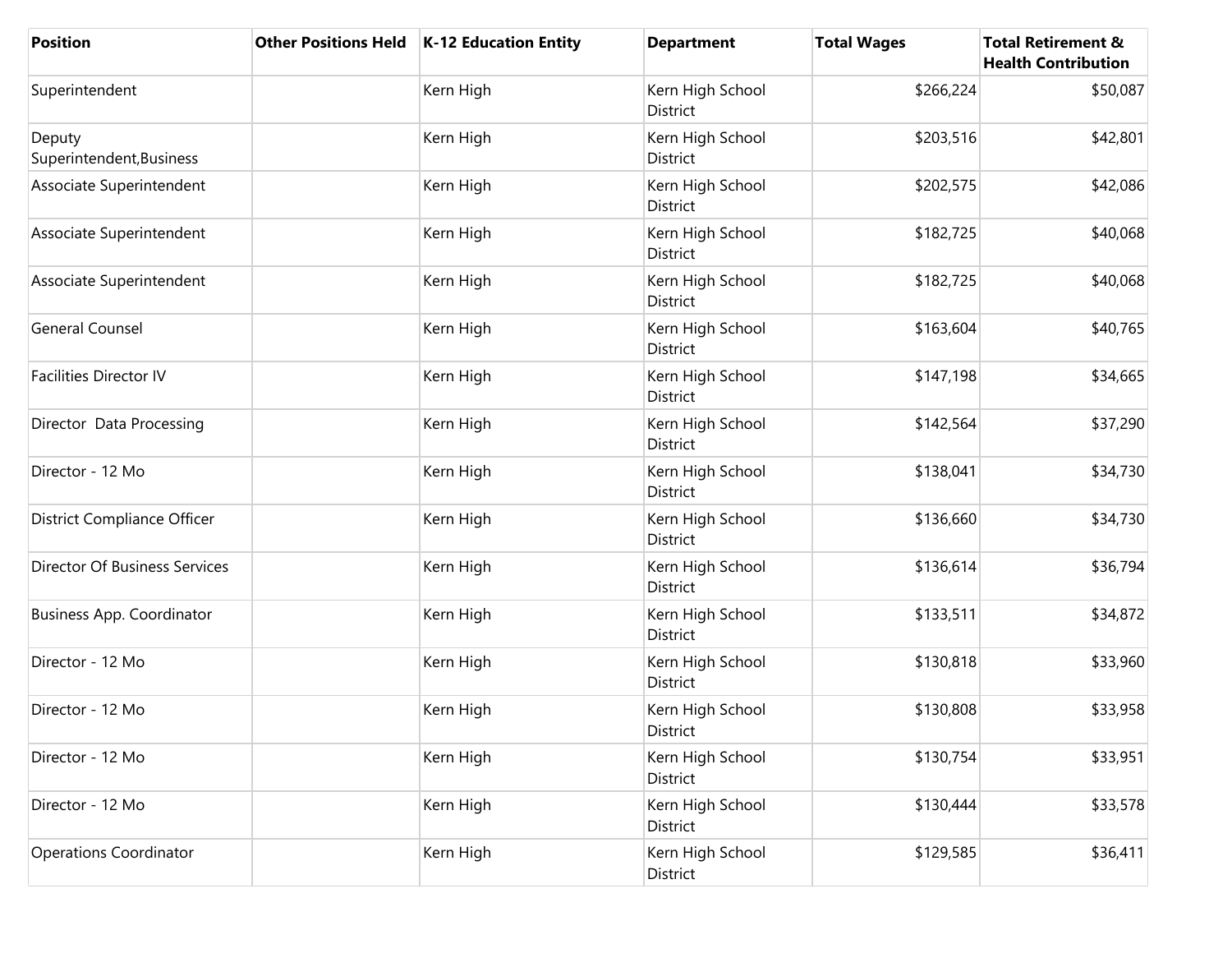| Director - 12 Mo                  | Kern High | Kern High School<br>District        | \$129,219 | \$33,475 |
|-----------------------------------|-----------|-------------------------------------|-----------|----------|
| Risk Management Admin. - 12<br>Mo | Kern High | Kern High School<br>District        | \$127,091 | \$33,468 |
| Director - 12 Mo                  | Kern High | Kern High School<br>District        | \$126,837 | \$33,447 |
| Asst. Dir. Facilities Plan        | Kern High | Kern High School<br>District        | \$125,482 | \$35,157 |
| Director - 12 Mo                  | Kern High | Kern High School<br><b>District</b> | \$125,292 | \$33,187 |
| Supervising Administrator         | Kern High | Kern High School<br>District        | \$125,020 | \$33,195 |
| Supervising Administrator         | Kern High | Kern High School<br>District        | \$125,020 | \$33,195 |
| Supervising Administrator         | Kern High | Kern High School<br>District        | \$124,330 | \$32,913 |
| Teacher - 11 Mo                   | Kern High | Kern High School<br>District        | \$123,637 | \$33,113 |
| Senior Programmer Analyst         | Kern High | Kern High School<br>District        | \$123,461 | \$35,510 |
| Supervising Administrator         | Kern High | Kern High School<br>District        | \$122,200 | \$32,835 |
| Teacher - 10 Mo - Spec            | Kern High | Kern High School<br>District        | \$121,286 | \$32,744 |
| Police Officer I                  | Kern High | Kern High School<br>District        | \$121,108 | \$28,991 |
| Teacher - 10 Mo - Spec            | Kern High | Kern High School<br>District        | \$120,613 | \$32,617 |
| Director - Selpa - Sp Ed Local    | Kern High | Kern High School<br>District        | \$120,229 | \$32,569 |
| Teacher - 11 Mo                   | Kern High | Kern High School<br>District        | \$119,419 | \$32,415 |
| Categorical Programs Admn         | Kern High | Kern High School<br>District        | \$119,217 | \$32,430 |
| Supervising Administrator         | Kern High | Kern High School<br>District        | \$119,141 | \$32,432 |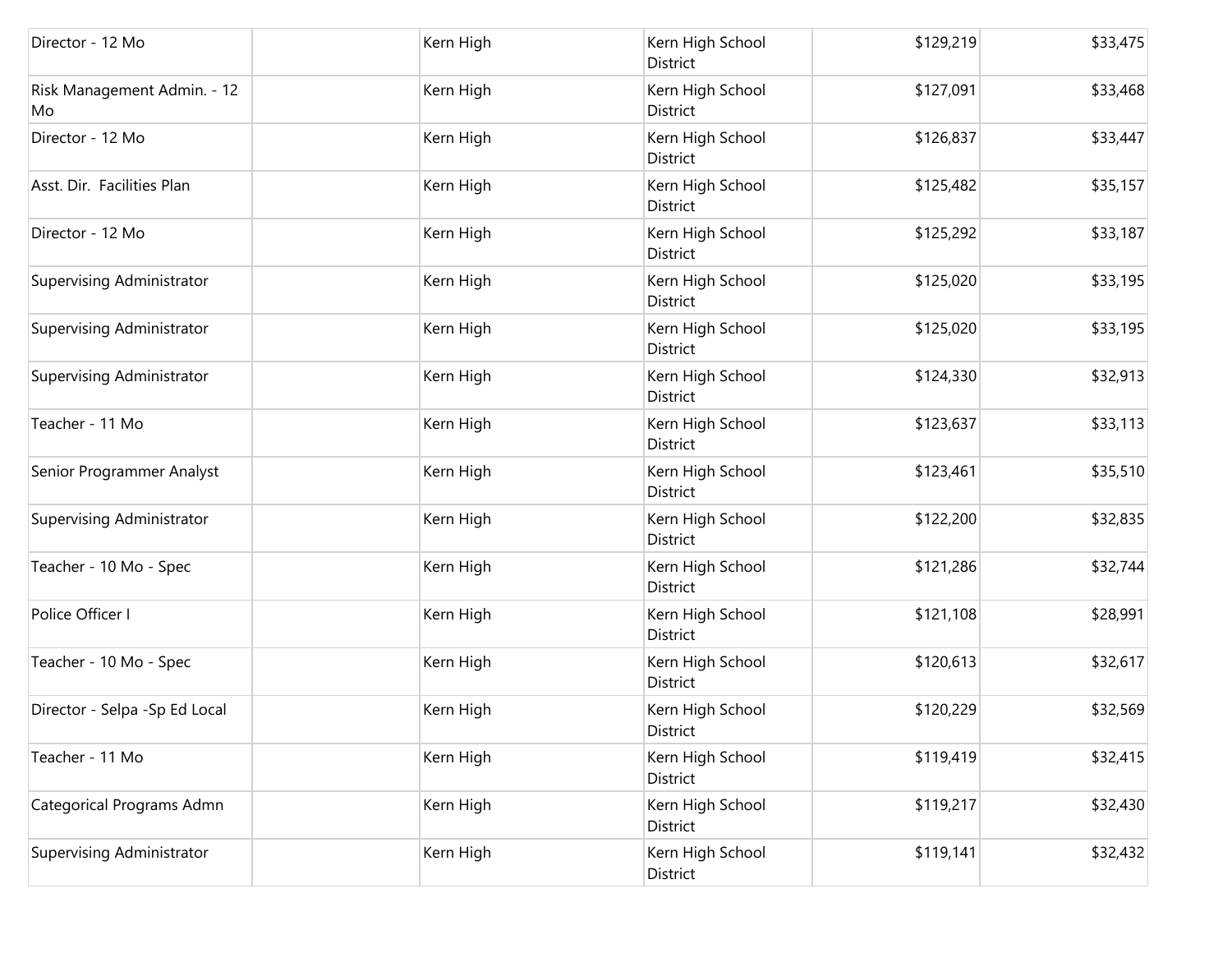| Compliance Coordinator-12<br>Mo.         | Kern High | Kern High School<br>District        | \$118,922 | \$32,391 |
|------------------------------------------|-----------|-------------------------------------|-----------|----------|
| Teacher - 10 Mo - Spec                   | Kern High | Kern High School<br>District        | \$118,321 | \$32,351 |
| Supervisor - 12 Mo                       | Kern High | Kern High School<br>District        | \$118,220 | \$32,304 |
| Human Resources Admin. - 12<br>Mo        | Kern High | Kern High School<br>District        | \$117,094 | \$32,151 |
| Asst. Dir. Business Services             | Kern High | Kern High School<br>District        | \$116,911 | \$33,674 |
| Human Resources Admin. - 12<br>Mo        | Kern High | Kern High School<br>District        | \$116,498 | \$32,088 |
| Lead Ist Support Technician              | Kern High | Kern High School<br>District        | \$116,484 | \$33,953 |
| Police Officer I                         | Kern High | Kern High School<br>District        | \$116,079 | \$30,132 |
| <b>Supervising Administrator</b>         | Kern High | Kern High School<br>District        | \$115,363 | \$31,945 |
| Teacher - 10 Mo - Spec                   | Kern High | Kern High School<br>District        | \$114,944 | \$31,854 |
| Admin-Intervention & Supports            | Kern High | Kern High School<br>District        | \$114,418 | \$31,803 |
| <b>Educational Options</b><br>Admin.12Mo | Kern High | Kern High School<br>District        | \$113,250 | \$31,667 |
| Senior Accountant                        | Kern High | Kern High School<br>District        | \$113,144 | \$33,998 |
| Asst Dir Bus Services Proc/War           | Kern High | Kern High School<br><b>District</b> | \$112,933 | \$33,331 |
| Contracts Coordinator I                  | Kern High | Kern High School<br>District        | \$111,789 | \$33,794 |
| Teacher - 11 Mo                          | Kern High | Kern High School<br>District        | \$111,487 | \$31,437 |
| Psychologist - 11 Mo                     | Kern High | Kern High School<br>District        | \$111,113 | \$31,389 |
| Asst. Principal - 12 Mo                  | Kern High | Kern High School<br>District        | \$110,796 | \$31,347 |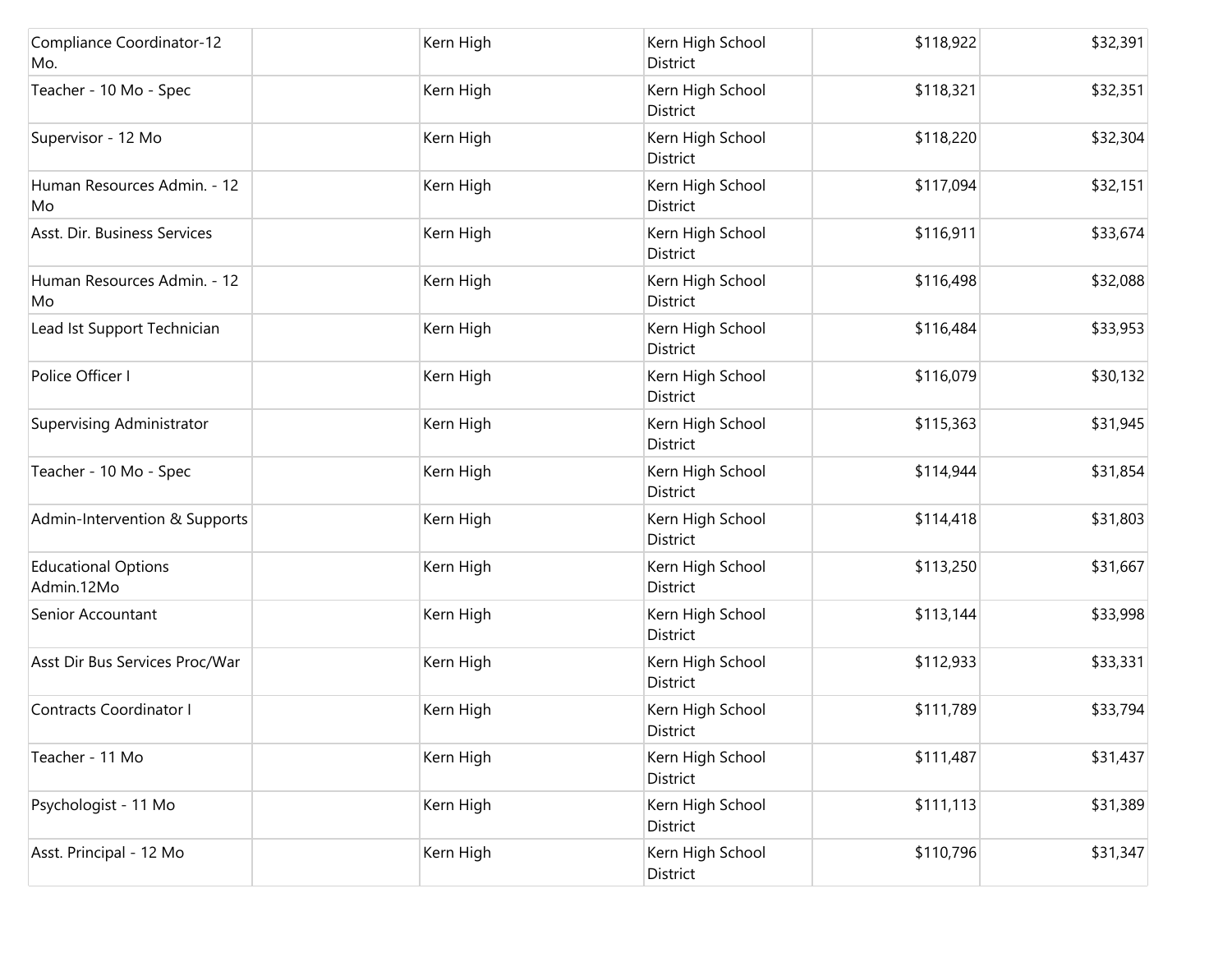| Programming Coordinator         | Kern High | Kern High School<br>District | \$110,552 | \$32,008 |
|---------------------------------|-----------|------------------------------|-----------|----------|
| Wf 2000 Dean -12 M              | Kern High | Kern High School<br>District | \$110,276 | \$31,256 |
| Police Officer I                | Kern High | Kern High School<br>District | \$110,113 | \$29,177 |
| Director Fiscal Services        | Kern High | Kern High School<br>District | \$109,874 | \$32,864 |
| Police Sergeant                 | Kern High | Kern High School<br>District | \$108,885 | \$31,085 |
| Prog Coord Grant Writing / Rpts | Kern High | Kern High School<br>District | \$106,633 | \$30,776 |
| Coordinator - 12 Mo             | Kern High | Kern High School<br>District | \$106,633 | \$30,775 |
| Software/Systems Coord Esip     | Kern High | Kern High School<br>District | \$106,561 | \$30,767 |
| Coordinator - 12 Mo             | Kern High | Kern High School<br>District | \$106,521 | \$30,761 |
| Coordinator - 12 Mo             | Kern High | Kern High School<br>District | \$106,088 | \$30,911 |
| Coordinator - 12 Mo             | Kern High | Kern High School<br>District | \$105,807 | \$30,671 |
| Teacher - 11 Mo                 | Kern High | Kern High School<br>District | \$105,089 | \$30,591 |
| Teacher - 12 Mo                 | Kern High | Kern High School<br>District | \$104,928 | \$30,755 |
| Teacher - 11 Mo                 | Kern High | Kern High School<br>District | \$104,705 | \$30,509 |
| Teacher - 11 Mo                 | Kern High | Kern High School<br>District | \$104,674 | \$30,602 |
| Facilities Planner III - Const  | Kern High | Kern High School<br>District | \$104,446 | \$32,736 |
| Teacher - 10 Mo - Spec          | Kern High | Kern High School<br>District | \$104,397 | \$30,517 |
| Teacher - 10 Mo                 | Kern High | Kern High School<br>District | \$104,032 | \$30,443 |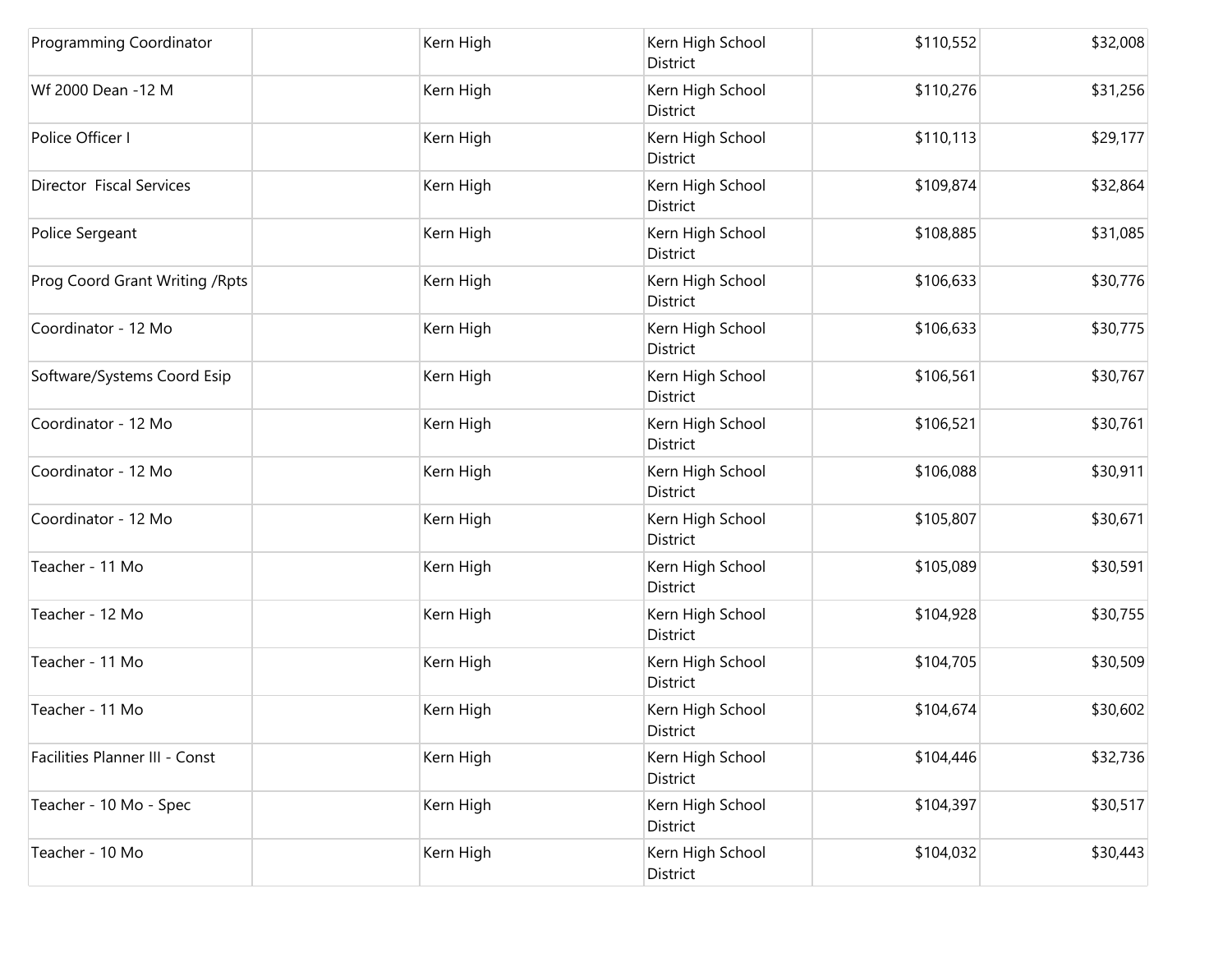| Ist Supt Tech III                  | Kern High | Kern High School<br>District | \$103,942 | \$32,790 |
|------------------------------------|-----------|------------------------------|-----------|----------|
| Public Info/Comm Manager           | Kern High | Kern High School<br>District | \$103,652 | \$31,951 |
| Nurse - 11 Mo                      | Kern High | Kern High School<br>District | \$103,323 | \$29,741 |
| <b>Contracts Coordinator II</b>    | Kern High | Kern High School<br>District | \$102,991 | \$32,501 |
| Teacher - 10 Mo - Spec-<br>Assignm | Kern High | Kern High School<br>District | \$101,886 | \$30,270 |
| Assist Director Of Budget          | Kern High | Kern High School<br>District | \$101,622 | \$31,658 |
| Ist Supt Tech III                  | Kern High | Kern High School<br>District | \$101,579 | \$30,630 |
| Teacher - 10 Mo - Spec             | Kern High | Kern High School<br>District | \$101,295 | \$30,234 |
| Teacher - 10 Mo                    | Kern High | Kern High School<br>District | \$100,495 | \$30,031 |
| Counselor - 10 Mo                  | Kern High | Kern High School<br>District | \$99,596  | \$29,923 |
| Lead Ist Support Technician        | Kern High | Kern High School<br>District | \$99,100  | \$31,238 |
| Teacher - 10 Mo - Spec-<br>Assignm | Kern High | Kern High School<br>District | \$98,008  | \$29,706 |
| Facilities Planner III-Design      | Kern High | Kern High School<br>District | \$97,446  | \$31,686 |
| Counselor - 10 Mo                  | Kern High | Kern High School<br>District | \$97,204  | \$29,603 |
| Assist Director Of Budget          | Kern High | Kern High School<br>District | \$96,823  | \$30,945 |
| Facilities Planner III - Const     | Kern High | Kern High School<br>District | \$96,735  | \$31,582 |
| Teacher - 10 Mo                    | Kern High | Kern High School<br>District | \$95,757  | \$29,353 |
| Nurse - 11 Mo                      | Kern High | Kern High School<br>District | \$95,577  | \$29,308 |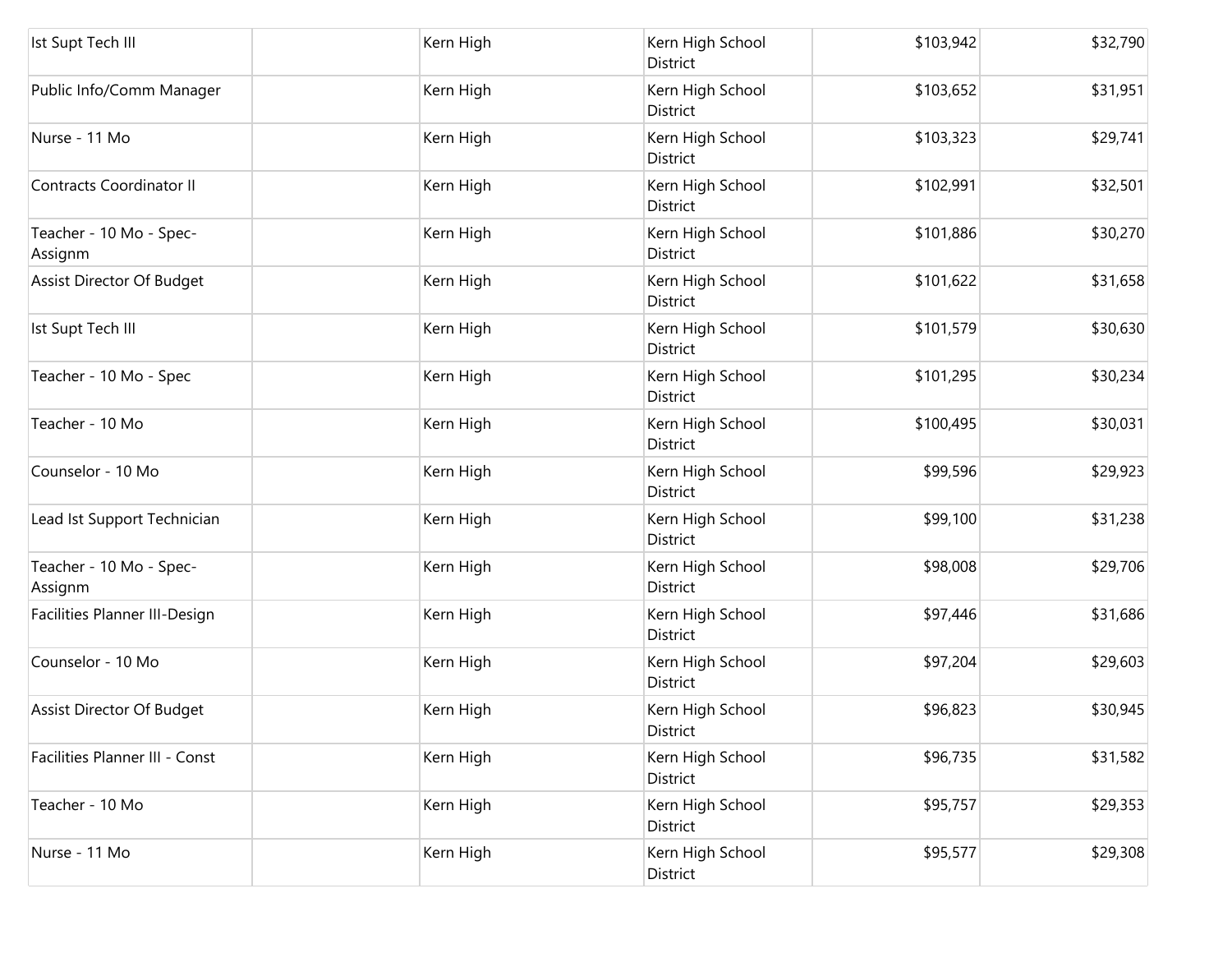| Teacher - 10 Mo                | Kern High | Kern High School<br>District | \$94,886 | \$29,238 |
|--------------------------------|-----------|------------------------------|----------|----------|
| Nurse - 11 Mo                  | Kern High | Kern High School<br>District | \$94,869 | \$28,783 |
| Teacher - 10 Mo - Spec         | Kern High | Kern High School<br>District | \$94,209 | \$29,201 |
| Police Officer I               | Kern High | Kern High School<br>District | \$93,048 | \$27,206 |
| Systems Coordinator            | Kern High | Kern High School<br>District | \$92,522 | \$29,743 |
| Facilities Planner II Insp&Con | Kern High | Kern High School<br>District | \$91,743 | \$30,903 |
| Research Analyst               | Kern High | Kern High School<br>District | \$91,457 | \$30,679 |
| Teacher - 11 Mo                | Kern High | Kern High School<br>District | \$91,344 | \$28,726 |
| Teacher - 11 Mo                | Kern High | Kern High School<br>District | \$91,271 | \$28,841 |
| <b>Contracts Coordinator I</b> | Kern High | Kern High School<br>District | \$89,891 | \$30,590 |
| Police Officer I               | Kern High | Kern High School<br>District | \$89,594 | \$28,513 |
| Teacher - 11 Mo                | Kern High | Kern High School<br>District | \$89,549 | \$28,765 |
| Teacher - 10 Mo                | Kern High | Kern High School<br>District | \$89,481 | \$28,570 |
| Police Officer I               | Kern High | Kern High School<br>District | \$88,538 | \$26,717 |
| Senior Accountant              | Kern High | Kern High School<br>District | \$88,378 | \$30,361 |
| Teacher - 10 Mo                | Kern High | Kern High School<br>District | \$88,357 | \$28,427 |
| Senior Accountant              | Kern High | Kern High School<br>District | \$88,057 | \$30,309 |
| Teacher- 10 Month              | Kern High | Kern High School<br>District | \$87,496 | \$28,320 |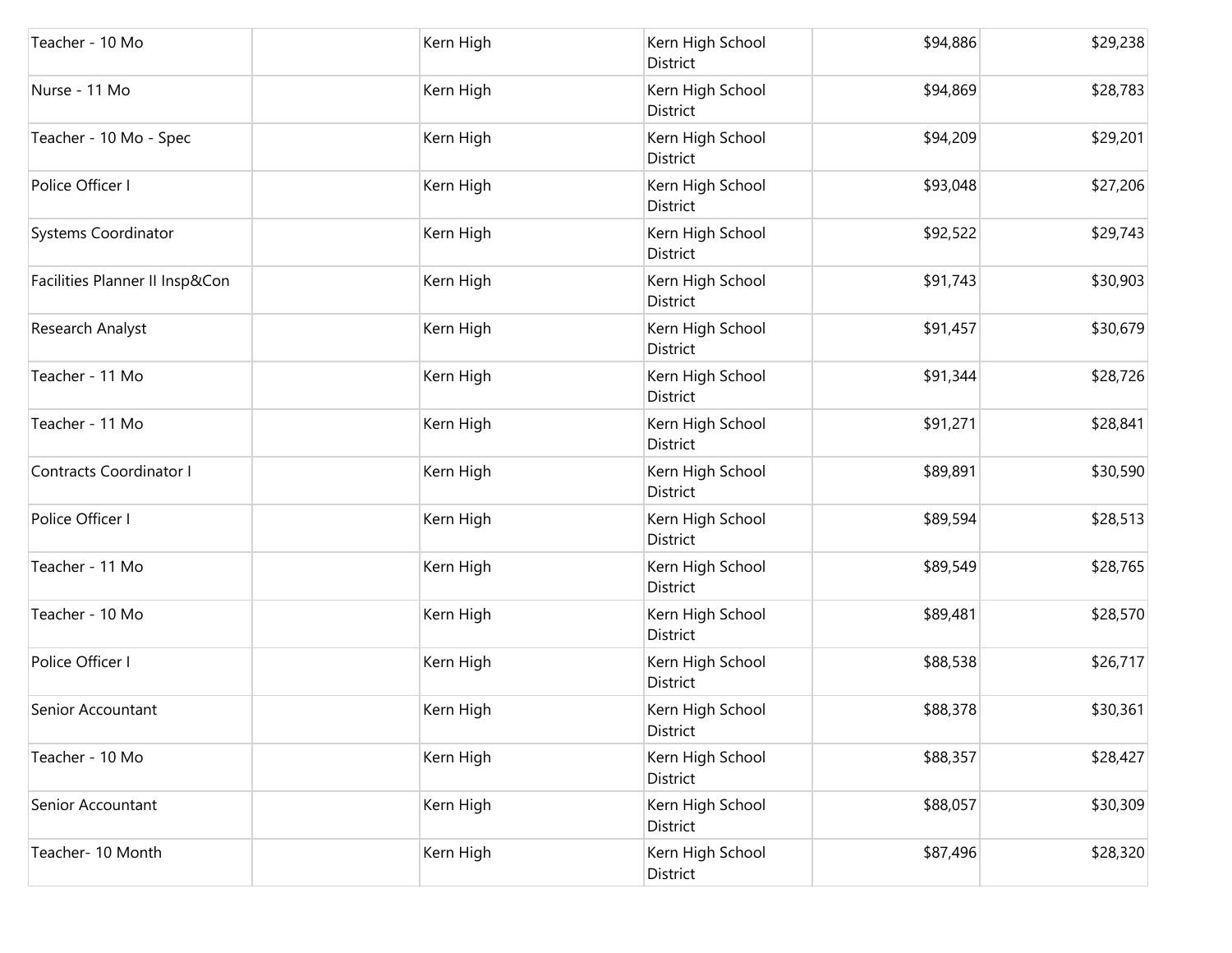| Teacher - 10 Mo                      | Kern High | Kern High School<br>District | \$87,485 | \$28,306 |
|--------------------------------------|-----------|------------------------------|----------|----------|
| Senior Accountant                    | Kern High | Kern High School<br>District | \$87,374 | \$30,214 |
| Operations Administrator Hr          | Kern High | Kern High School<br>District | \$87,215 | \$28,732 |
| Ist Support Technician II            | Kern High | Kern High School<br>District | \$86,712 | \$30,001 |
| Ist Supt Tech III                    | Kern High | Kern High School<br>District | \$86,596 | \$29,945 |
| Developer/Analyst                    | Kern High | Kern High School<br>District | \$86,403 | \$30,050 |
| Senior Accountant                    | Kern High | Kern High School<br>District | \$85,987 | \$30,016 |
| Adm. Asst. To Supt/Board             | Kern High | Kern High School<br>District | \$85,887 | \$29,351 |
| <b>Accounting Supervisor</b>         | Kern High | Kern High School<br>District | \$85,787 | \$28,711 |
| Ist Supt Tech III                    | Kern High | Kern High School<br>District | \$85,601 | \$29,945 |
| <b>Administrative Secretary</b>      | Kern High | Kern High School<br>District | \$84,947 | \$28,638 |
| Contracts Coordinator I              | Kern High | Kern High School<br>District | \$84,608 | \$29,813 |
| <b>System Application Specialist</b> | Kern High | Kern High School<br>District | \$83,552 | \$29,698 |
| School Social Workr, Pbis-Mtss       | Kern High | Kern High School<br>District | \$83,324 | \$29,524 |
| <b>Business Process Analyst</b>      | Kern High | Kern High School<br>District | \$83,035 | \$29,235 |
| Teacher - 10 Mo - Spec               | Kern High | Kern High School<br>District | \$82,979 | \$27,724 |
| School Social Workr, Pbis-Mtss       | Kern High | Kern High School<br>District | \$82,228 | \$28,724 |
| School Social Workr, Pbis-Mtss       | Kern High | Kern High School<br>District | \$82,015 | \$28,691 |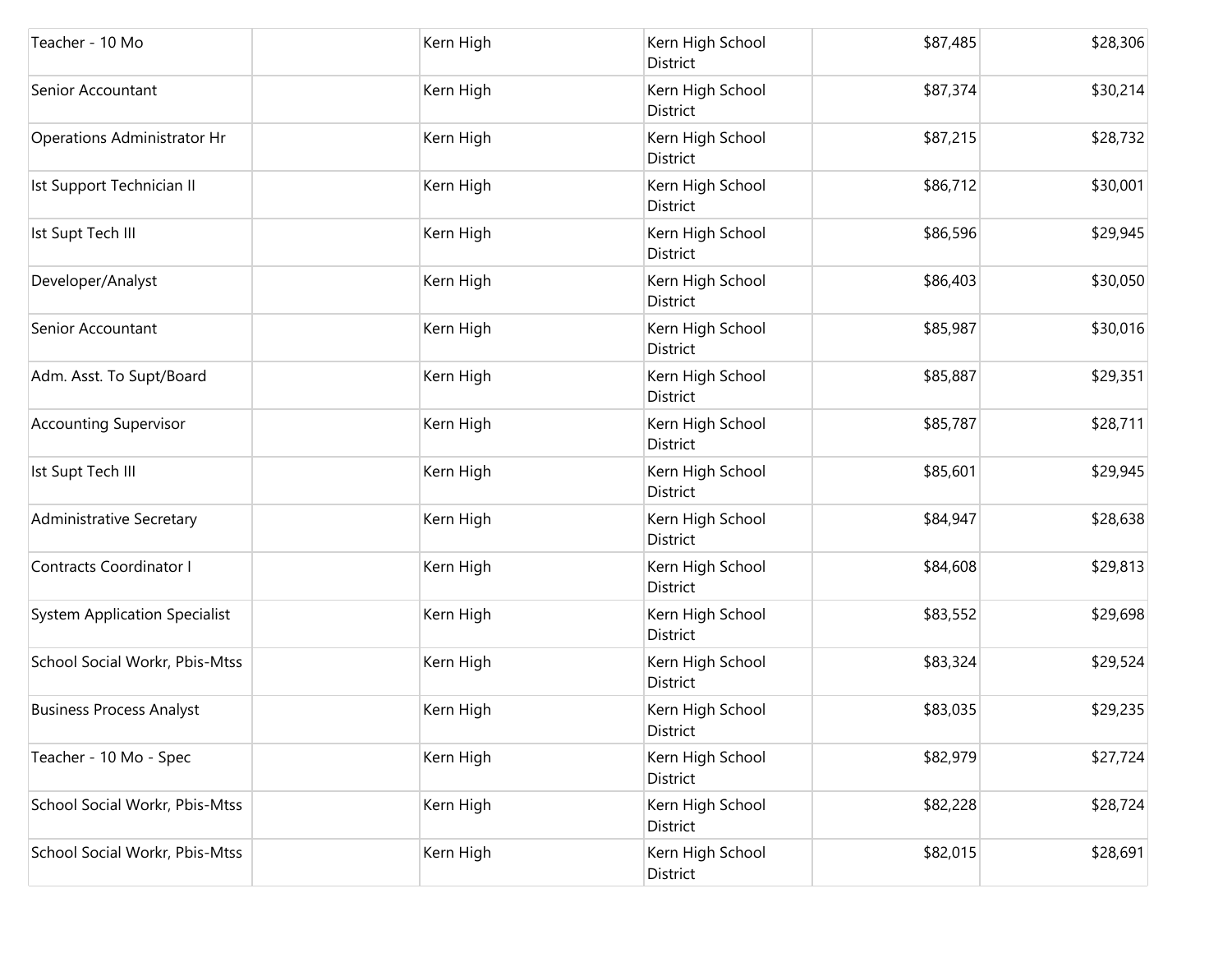| Developer/Analyst               | Kern High | Kern High School<br>District        | \$81,951 | \$29,311 |
|---------------------------------|-----------|-------------------------------------|----------|----------|
| Ist Support Technician II       | Kern High | Kern High School<br>District        | \$81,478 | \$29,339 |
| Teacher - 10 Mo                 | Kern High | Kern High School<br>District        | \$81,152 | \$27,465 |
| Teacher - 10 Mo                 | Kern High | Kern High School<br>District        | \$81,142 | \$27,471 |
| Developer/Analyst               | Kern High | Kern High School<br>District        | \$79,353 | \$28,789 |
| Developer/Analyst               | Kern High | Kern High School<br>District        | \$79,085 | \$28,789 |
| Payroll Supervisor              | Kern High | Kern High School<br><b>District</b> | \$78,707 | \$27,363 |
| <b>Administrative Secretary</b> | Kern High | Kern High School<br>District        | \$77,263 | \$28,069 |
| Nurse - 11 Mo                   | Kern High | Kern High School<br>District        | \$76,068 | \$26,774 |
| School Social Workr, Pbis-Mtss  | Kern High | Kern High School<br>District        | \$75,740 | \$27,789 |
| <b>Business Process Analyst</b> | Kern High | Kern High School<br>District        | \$75,183 | \$28,150 |
| <b>Budget Technician</b>        | Kern High | Kern High School<br>District        | \$73,648 | \$25,789 |
| Substitute Teacher              | Kern High | Kern High School<br>District        | \$73,410 | \$22,750 |
| <b>Administrative Secretary</b> | Kern High | Kern High School<br>District        | \$70,083 | \$27,014 |
| Insurance Specialist            | Kern High | Kern High School<br>District        | \$69,513 | \$26,246 |
| <b>Buyer Coordinator</b>        | Kern High | Kern High School<br>District        | \$67,749 | \$27,335 |
| Teacher - 10 Mo                 | Kern High | Kern High School<br>District        | \$65,695 | \$23,782 |
| Police Dispatcher I             | Kern High | Kern High School<br>District        | \$65,166 | \$26,520 |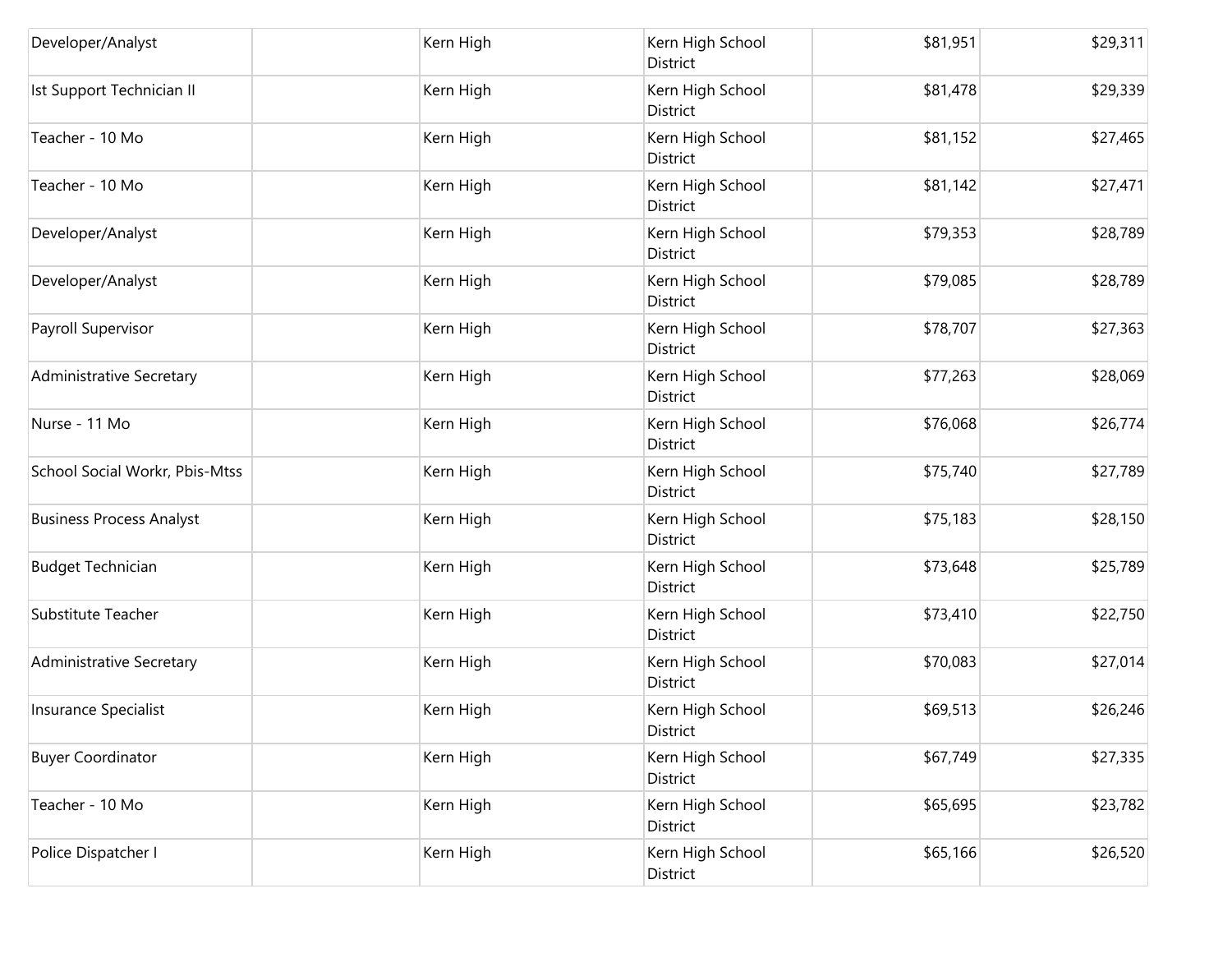| <b>Buyer II</b>                      | Kern High | Kern High School<br>District        | \$65,117 | \$26,281 |
|--------------------------------------|-----------|-------------------------------------|----------|----------|
| Cust. Plant Suprv II                 | Kern High | Kern High School<br><b>District</b> | \$64,870 | \$25,711 |
| Senior Accountant                    | Kern High | Kern High School<br>District        | \$64,370 | \$27,001 |
| <b>System Application Specialist</b> | Kern High | Kern High School<br>District        | \$63,920 | \$26,767 |
| <b>School Community Specialist</b>   | Kern High | Kern High School<br>District        | \$63,082 | \$25,416 |
| <b>School Community Specialist</b>   | Kern High | Kern High School<br>District        | \$62,761 | \$23,948 |
| <b>System Application Specialist</b> | Kern High | Kern High School<br>District        | \$62,468 | \$26,591 |
| Ist Support Technician II            | Kern High | Kern High School<br><b>District</b> | \$62,085 | \$26,477 |
| <b>Accounting Specialist</b>         | Kern High | Kern High School<br>District        | \$61,291 | \$26,092 |
| <b>Administrative Secretary</b>      | Kern High | Kern High School<br>District        | \$61,249 | \$25,717 |
| Lead Accounting Specialist           | Kern High | Kern High School<br>District        | \$60,594 | \$26,271 |
| <b>Budget Technician</b>             | Kern High | Kern High School<br>District        | \$60,534 | \$25,471 |
| <b>Accounting Specialist</b>         | Kern High | Kern High School<br>District        | \$60,508 | \$26,092 |
| Hr Secretary/Office Sup              | Kern High | Kern High School<br>District        | \$60,291 | \$25,691 |
| Super. Office Secretary              | Kern High | Kern High School<br>District        | \$59,409 | \$25,452 |
| Human Resources Technician III       | Kern High | Kern High School<br><b>District</b> | \$59,135 | \$24,868 |
| Substitute Teacher                   | Kern High | Kern High School<br>District        | \$58,959 | \$15,785 |
| Human Resources Technician II        | Kern High | Kern High School<br>District        | \$58,920 | \$24,880 |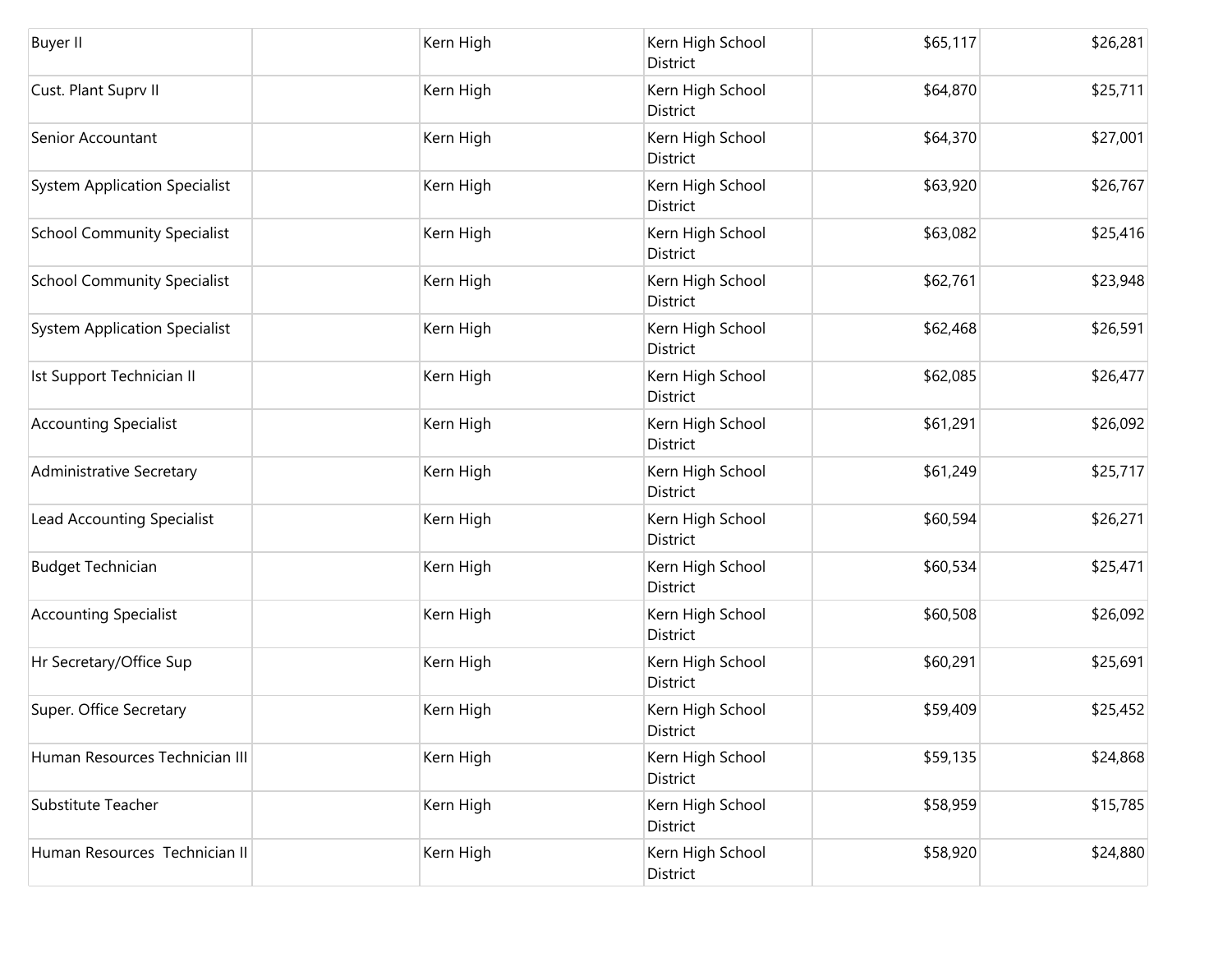| Stud Sup Serv Intervention Sp      | Kern High | Kern High School<br>District        | \$58,625 | \$25,310 |
|------------------------------------|-----------|-------------------------------------|----------|----------|
| Credentialing Technician           | Kern High | Kern High School<br>District        | \$58,450 | \$25,167 |
| Time And Labor Coordinator         | Kern High | Kern High School<br>District        | \$57,758 | \$25,195 |
| <b>Budget Technician</b>           | Kern High | Kern High School<br>District        | \$57,428 | \$25,466 |
| <b>School Community Specialist</b> | Kern High | Kern High School<br>District        | \$57,406 | \$24,220 |
| Human Resources Technician III     | Kern High | Kern High School<br>District        | \$57,357 | \$24,902 |
| <b>School Community Specialist</b> | Kern High | Kern High School<br>District        | \$56,449 | \$24,507 |
| Senior Offset Press Operator       | Kern High | Kern High School<br>District        | \$55,774 | \$25,561 |
| Research Secretary Cls             | Kern High | Kern High School<br>District        | \$55,390 | \$25,245 |
| Senior Staff Secretary             | Kern High | Kern High School<br>District        | \$55,180 | \$25,473 |
| Stud Sup Serv Intervention Sp      | Kern High | Kern High School<br>District        | \$53,995 | \$25,257 |
| Payroll Specialist                 | Kern High | Kern High School<br>District        | \$53,851 | \$25,278 |
| <b>Accounting Specialist</b>       | Kern High | Kern High School<br>District        | \$53,623 | \$25,246 |
| Bus Serv/Facty Plng Const Secy     | Kern High | Kern High School<br><b>District</b> | \$53,425 | \$24,035 |
| Senior Offset Press Operator       | Kern High | Kern High School<br>District        | \$53,134 | \$25,174 |
| Return To Work Specialist II       | Kern High | Kern High School<br>District        | \$53,130 | \$25,064 |
| <b>School Community Specialist</b> | Kern High | Kern High School<br>District        | \$52,759 | \$24,298 |
| Senior Staff Secretary             | Kern High | Kern High School<br>District        | \$52,587 | \$25,092 |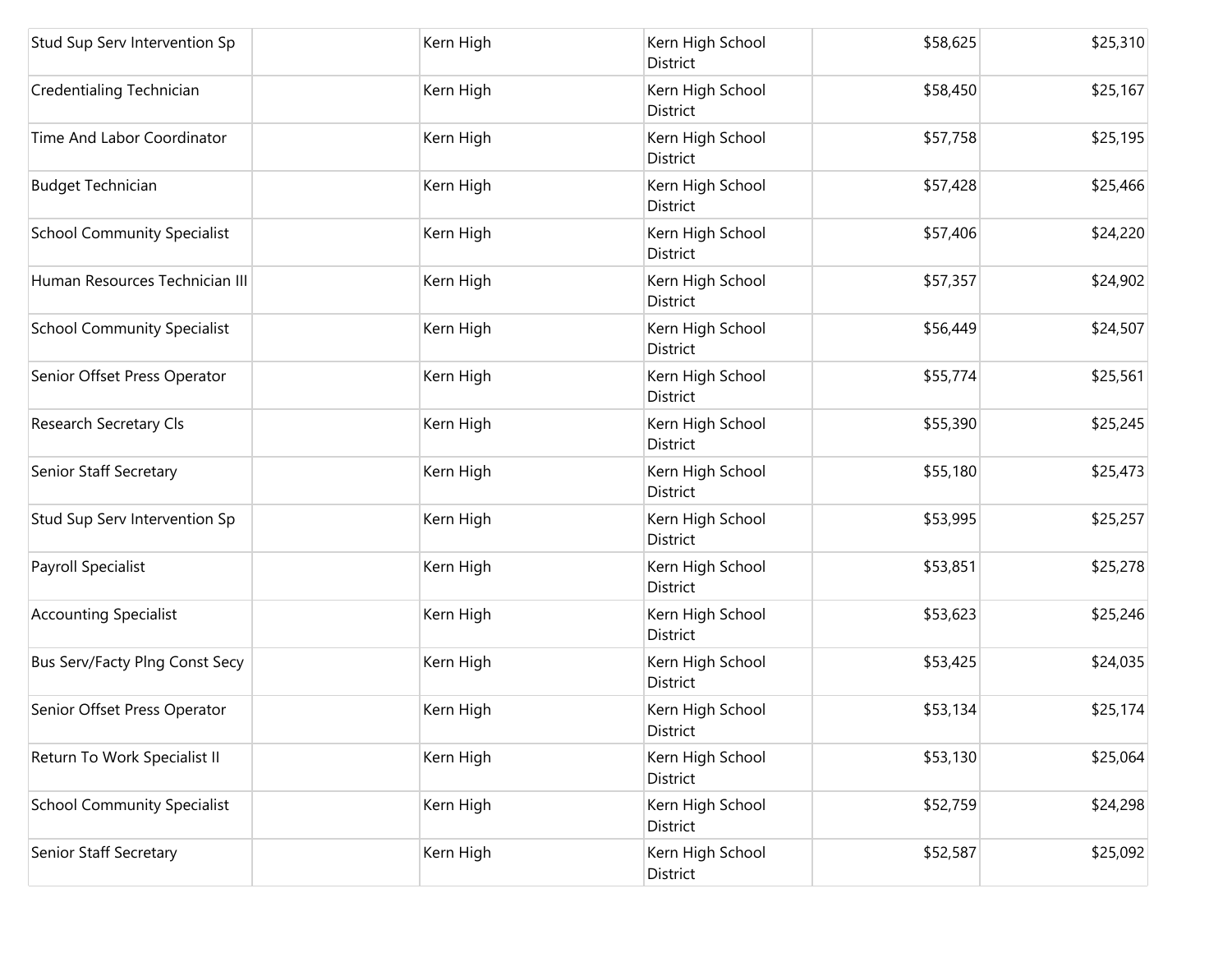| <b>Bilingual Senior Staff Secrtry</b> | Kern High | Kern High School<br>District        | \$52,160 | \$24,715 |
|---------------------------------------|-----------|-------------------------------------|----------|----------|
| Sr Lead Dist Media Specialist         | Kern High | Kern High School<br>District        | \$51,881 | \$24,972 |
| Stud Sup Serv Intervention Sp         | Kern High | Kern High School<br>District        | \$51,870 | \$24,804 |
| <b>Accounting Specialist</b>          | Kern High | Kern High School<br>District        | \$51,608 | \$24,946 |
| <b>Bilingual Staff Sec II</b>         | Kern High | Kern High School<br>District        | \$51,572 | \$24,903 |
| Interventionist                       | Kern High | Kern High School<br>District        | \$51,224 | \$24,419 |
| <b>School Community Specialist</b>    | Kern High | Kern High School<br>District        | \$50,995 | \$24,034 |
| Stud Sup Serv Intervention Sp         | Kern High | Kern High School<br>District        | \$50,697 | \$24,843 |
| Stud Sup Serv Intervention Sp         | Kern High | Kern High School<br><b>District</b> | \$50,641 | \$24,501 |
| Post-Ret. Employee 10 Mo              | Kern High | Kern High School<br>District        | \$50,507 | \$10,143 |
| Human Resources Technician II         | Kern High | Kern High School<br>District        | \$50,443 | \$24,629 |
| Human Resources Technician III        | Kern High | Kern High School<br>District        | \$49,921 | \$24,632 |
| Senior Staff Secretary                | Kern High | Kern High School<br>District        | \$49,825 | \$24,688 |
| Interventionist                       | Kern High | Kern High School<br>District        | \$49,353 | \$24,090 |
| <b>School Community Specialist</b>    | Kern High | Kern High School<br>District        | \$49,153 | \$23,884 |
| <b>Head Custodian</b>                 | Kern High | Kern High School<br>District        | \$48,930 | \$24,133 |
| Senior Staff Secretary                | Kern High | Kern High School<br>District        | \$48,456 | \$24,369 |
| <b>Bilingual Senior Staff Secrtry</b> | Kern High | Kern High School<br>District        | \$48,362 | \$24,567 |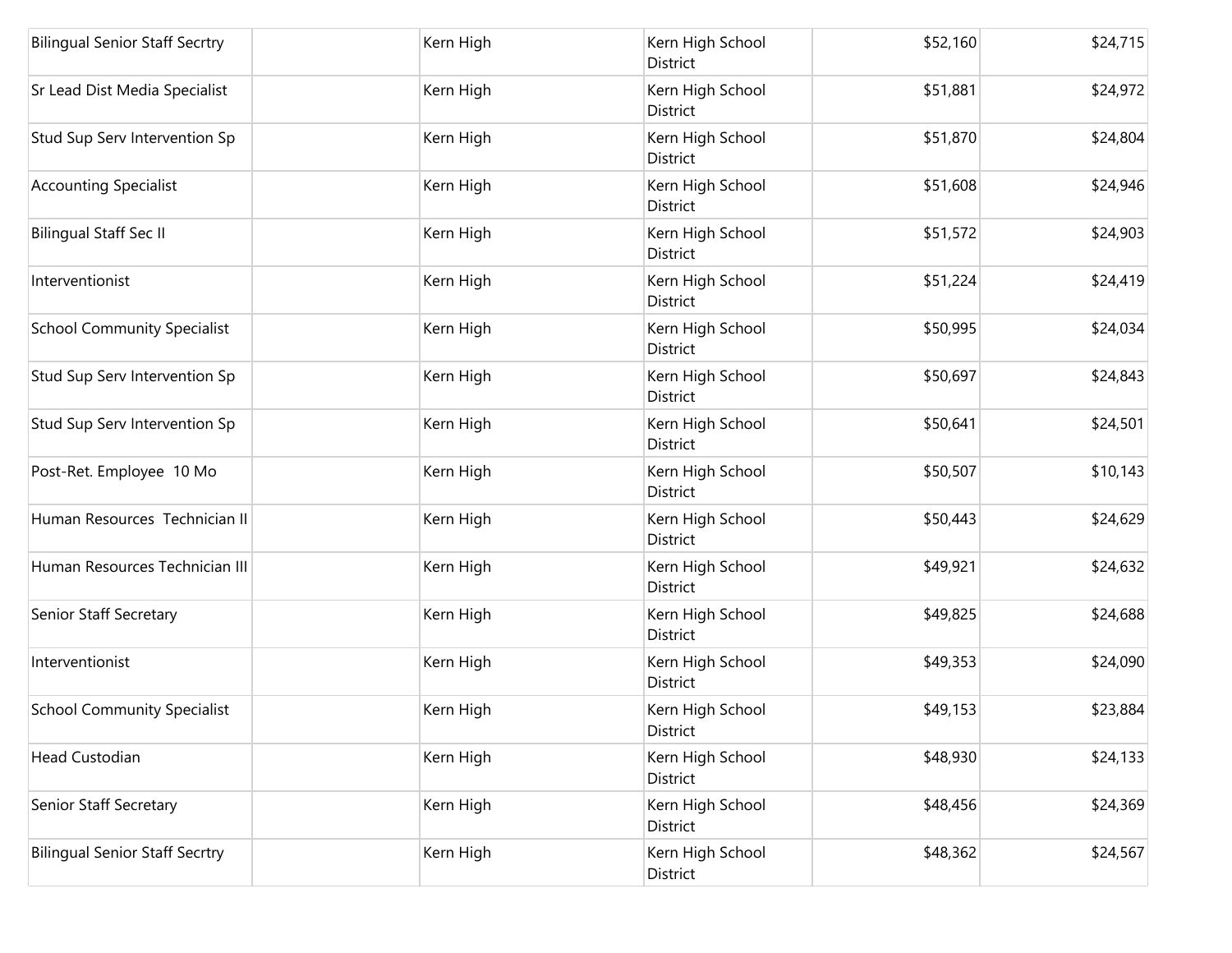| Human Resources Technician III        | Kern High | Kern High School<br>District        | \$48,114 | \$24,633 |
|---------------------------------------|-----------|-------------------------------------|----------|----------|
| <b>Staff Secretary II</b>             | Kern High | Kern High School<br>District        | \$48,038 | \$24,296 |
| Stud Sup Serv Intervention Sp         | Kern High | Kern High School<br>District        | \$47,967 | \$24,218 |
| <b>Bilingual Senior Staff Secrtry</b> | Kern High | Kern High School<br>District        | \$47,875 | \$24,417 |
| <b>Accounting Specialist</b>          | Kern High | Kern High School<br>District        | \$47,830 | \$24,072 |
| <b>School Community Specialist</b>    | Kern High | Kern High School<br>District        | \$47,684 | \$23,852 |
| Ist Support Specialist                | Kern High | Kern High School<br>District        | \$47,666 | \$24,369 |
| Senior Staff Secretary                | Kern High | Kern High School<br>District        | \$47,666 | \$24,369 |
| Senior Staff Secretary                | Kern High | Kern High School<br>District        | \$47,660 | \$24,368 |
| Staff Secretary II                    | Kern High | Kern High School<br>District        | \$47,558 | \$24,349 |
| Data Control Specialist               | Kern High | Kern High School<br>District        | \$47,485 | \$24,356 |
| Senior Staff Secretary                | Kern High | Kern High School<br>District        | \$47,313 | \$24,369 |
| Stud Sup Serv Intervention Sp         | Kern High | Kern High School<br>District        | \$47,208 | \$24,160 |
| Senior Staff Secretary                | Kern High | Kern High School<br><b>District</b> | \$47,025 | \$24,229 |
| Teacher- 10 Month                     | Kern High | Kern High School<br>District        | \$46,868 | \$19,109 |
| District Switchboard Oper/Recp        | Kern High | Kern High School<br>District        | \$46,642 | \$24,221 |
| Account Clerk III                     | Kern High | Kern High School<br>District        | \$46,620 | \$24,231 |
| <b>District Library Specialist</b>    | Kern High | Kern High School<br>District        | \$46,577 | \$24,199 |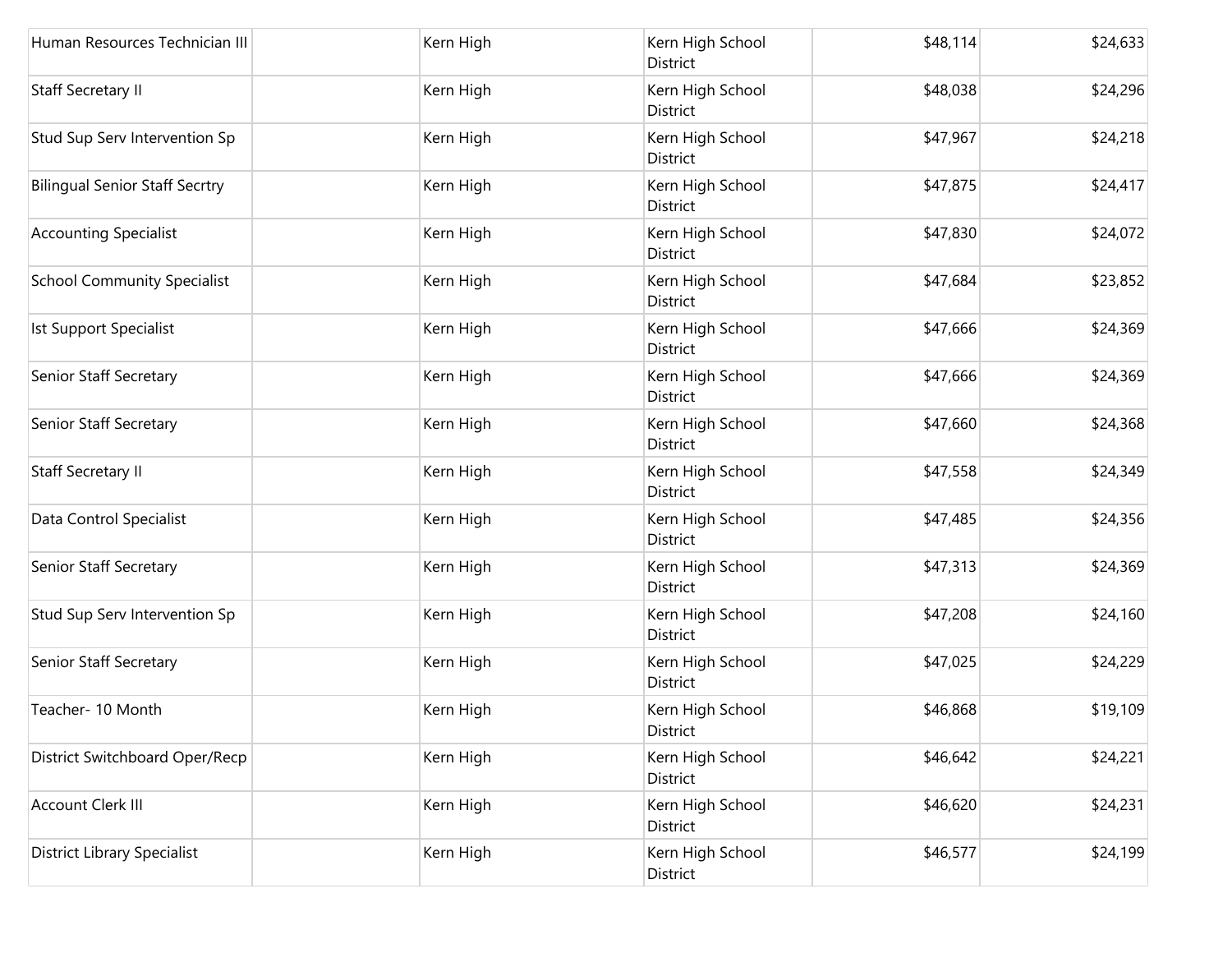| Staff Secretary I                        | Kern High | Kern High School<br>District | \$46,561 | \$24,201 |
|------------------------------------------|-----------|------------------------------|----------|----------|
| Senior Staff Secretary                   | Kern High | Kern High School<br>District | \$46,144 | \$24,031 |
| <b>Head Custodian</b>                    | Kern High | Kern High School<br>District | \$45,992 | \$23,621 |
| <b>Staff Secretary II</b>                | Kern High | Kern High School<br>District | \$45,720 | \$24,079 |
| Stud Sup Serv Intervention Sp            | Kern High | Kern High School<br>District | \$45,572 | \$23,980 |
| <b>Behavior Specialist</b>               | Kern High | Kern High School<br>District | \$45,094 | \$23,914 |
| <b>Licensed Vocational</b><br>Nurse/Sped | Kern High | Kern High School<br>District | \$45,037 | \$23,960 |
| Bilingual Projects Technician            | Kern High | Kern High School<br>District | \$45,026 | \$23,981 |
| Interventionist                          | Kern High | Kern High School<br>District | \$44,956 | \$23,965 |
| Return To Work Specialist 1              | Kern High | Kern High School<br>District | \$44,850 | \$23,959 |
| Interventionist                          | Kern High | Kern High School<br>District | \$44,584 | \$23,873 |
| <b>Staff Secretary II</b>                | Kern High | Kern High School<br>District | \$44,491 | \$22,898 |
| <b>Accounting Specialist</b>             | Kern High | Kern High School<br>District | \$44,299 | \$23,874 |
| Substitute Teacher                       | Kern High | Kern High School<br>District | \$44,154 | \$13,962 |
| <b>District Library Specialist</b>       | Kern High | Kern High School<br>District | \$44,116 | \$22,596 |
| Human Resources Technician II            | Kern High | Kern High School<br>District | \$44,005 | \$23,054 |
| Human Resources Technician I             | Kern High | Kern High School<br>District | \$43,496 | \$23,317 |
| <b>Staff Secretary II</b>                | Kern High | Kern High School<br>District | \$43,413 | \$23,751 |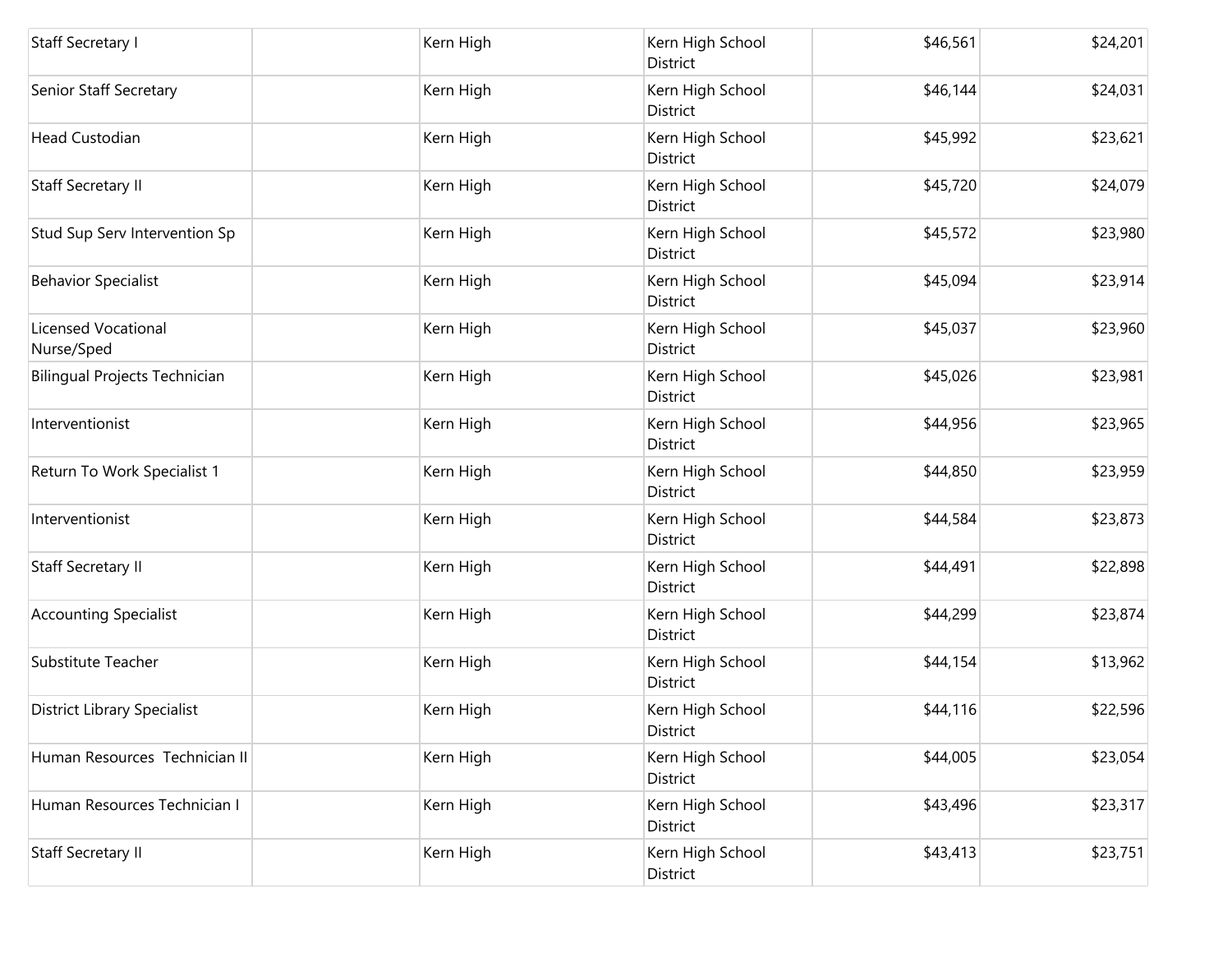| School Social Workr, Pbis-Mtss        | Kern High | Kern High School<br>District        | \$43,413 | \$14,178 |
|---------------------------------------|-----------|-------------------------------------|----------|----------|
| Human Resources Technician II         | Kern High | Kern High School<br>District        | \$42,995 | \$23,094 |
| Payroll Technician                    | Kern High | Kern High School<br>District        | \$42,743 | \$23,516 |
| Senior Staff Secretary                | Kern High | Kern High School<br>District        | \$42,696 | \$23,582 |
| Supt/Post-Ret. Employee 10<br>Mth     | Kern High | Kern High School<br>District        | \$42,625 | \$17,275 |
| <b>Registration Clerk</b>             | Kern High | Kern High School<br>District        | \$42,292 | \$23,586 |
| <b>Staff Secretary II</b>             | Kern High | Kern High School<br>District        | \$42,185 | \$23,563 |
| District Media Center Spec II         | Kern High | Kern High School<br>District        | \$41,928 | \$23,287 |
| <b>Account Clerk III</b>              | Kern High | Kern High School<br>District        | \$41,878 | \$23,408 |
| Human Resources Technician I          | Kern High | Kern High School<br>District        | \$41,737 | \$23,011 |
| Custodian                             | Kern High | Kern High School<br>District        | \$41,485 | \$23,271 |
| Senior Staff Secretary                | Kern High | Kern High School<br>District        | \$41,243 | \$23,441 |
| Human Resources Technician III        | Kern High | Kern High School<br>District        | \$41,033 | \$23,633 |
| <b>Bilingual Senior Staff Secrtry</b> | Kern High | Kern High School<br><b>District</b> | \$40,962 | \$23,340 |
| Payroll Technician                    | Kern High | Kern High School<br>District        | \$40,856 | \$23,145 |
| Substitute Teacher                    | Kern High | Kern High School<br>District        | \$40,651 | \$15,071 |
| Staff Secretary II                    | Kern High | Kern High School<br>District        | \$40,567 | \$23,328 |
| Account Clerk III                     | Kern High | Kern High School<br>District        | \$40,210 | \$23,487 |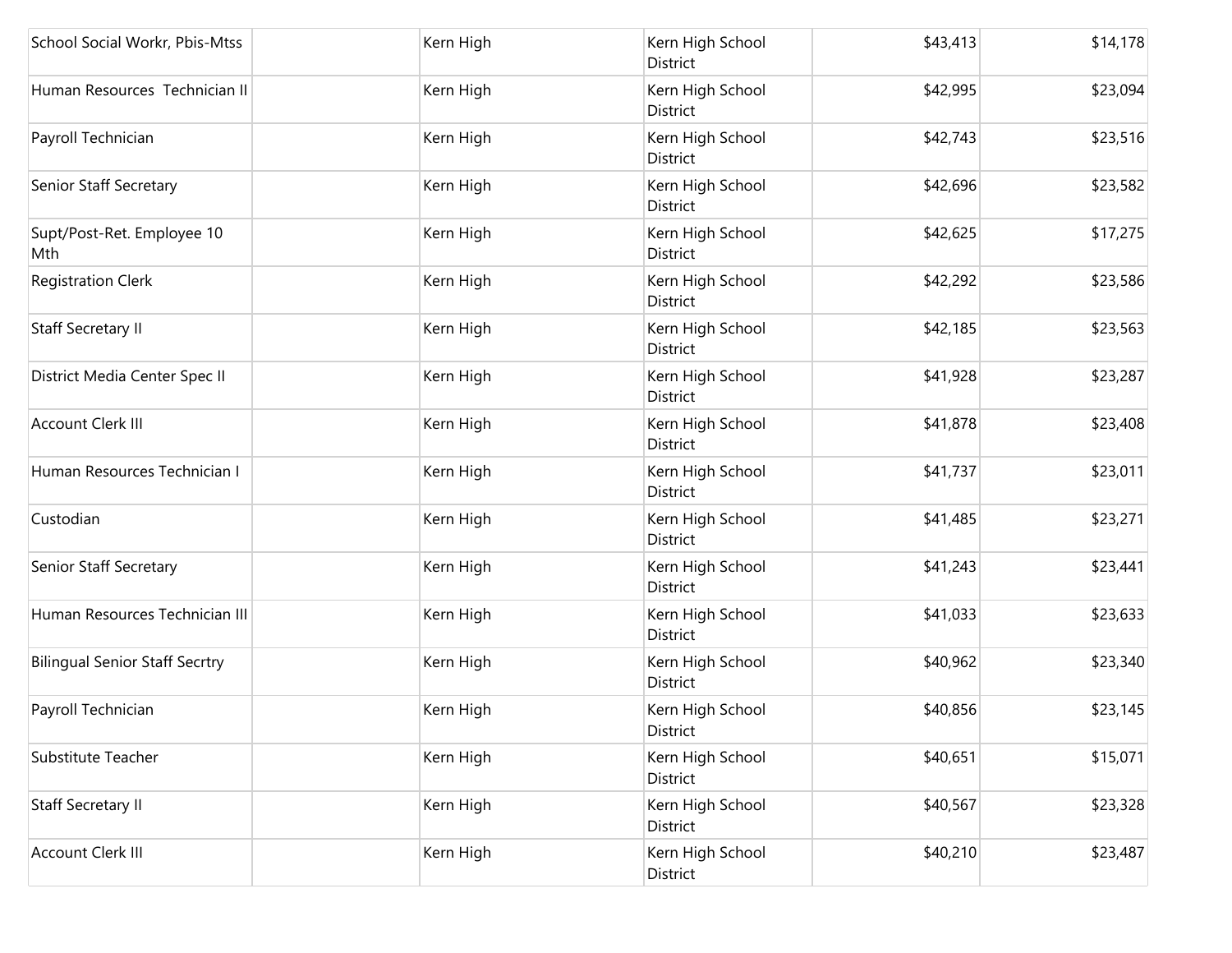| <b>Bilingual Clerical Specialist</b>  | Kern High | Kern High School<br>District        | \$40,196 | \$23,271 |
|---------------------------------------|-----------|-------------------------------------|----------|----------|
| <b>Bilingual Senior Staff Secrtry</b> | Kern High | Kern High School<br>District        | \$40,160 | \$23,264 |
| School Social Workr, Pbis-Mtss        | Kern High | Kern High School<br>District        | \$39,761 | \$14,427 |
| Human Resources Technician I          | Kern High | Kern High School<br><b>District</b> | \$39,740 | \$22,847 |
| School Social Workr, Pbis-Mtss        | Kern High | Kern High School<br>District        | \$39,550 | \$14,392 |
| Substitute Teacher                    | Kern High | Kern High School<br>District        | \$39,242 | \$4,955  |
| <b>Accounting Specialist</b>          | Kern High | Kern High School<br>District        | \$39,232 | \$23,320 |
| Groundsworker                         | Kern High | Kern High School<br>District        | \$39,098 | \$22,900 |
| <b>Account Clerk III</b>              | Kern High | Kern High School<br>District        | \$39,053 | \$23,136 |
| <b>Accounting Specialist</b>          | Kern High | Kern High School<br>District        | \$38,770 | \$23,320 |
| <b>Bilingual Staff Secretary I</b>    | Kern High | Kern High School<br>District        | \$38,648 | \$22,998 |
| Payroll Technician                    | Kern High | Kern High School<br>District        | \$38,531 | \$22,893 |
| Staff Secretary II                    | Kern High | Kern High School<br>District        | \$37,798 | \$22,923 |
| Staff Secretary I                     | Kern High | Kern High School<br>District        | \$37,605 | \$22,716 |
| Compliance Specialist                 | Kern High | Kern High School<br>District        | \$37,445 | \$23,239 |
| Staff Secretary II                    | Kern High | Kern High School<br>District        | \$36,065 | \$22,589 |
| Health Care Specialist/Sp Ed          | Kern High | Kern High School<br>District        | \$35,980 | \$8,328  |
| Substitute Teacher                    | Kern High | Kern High School<br>District        | \$34,815 | \$12,778 |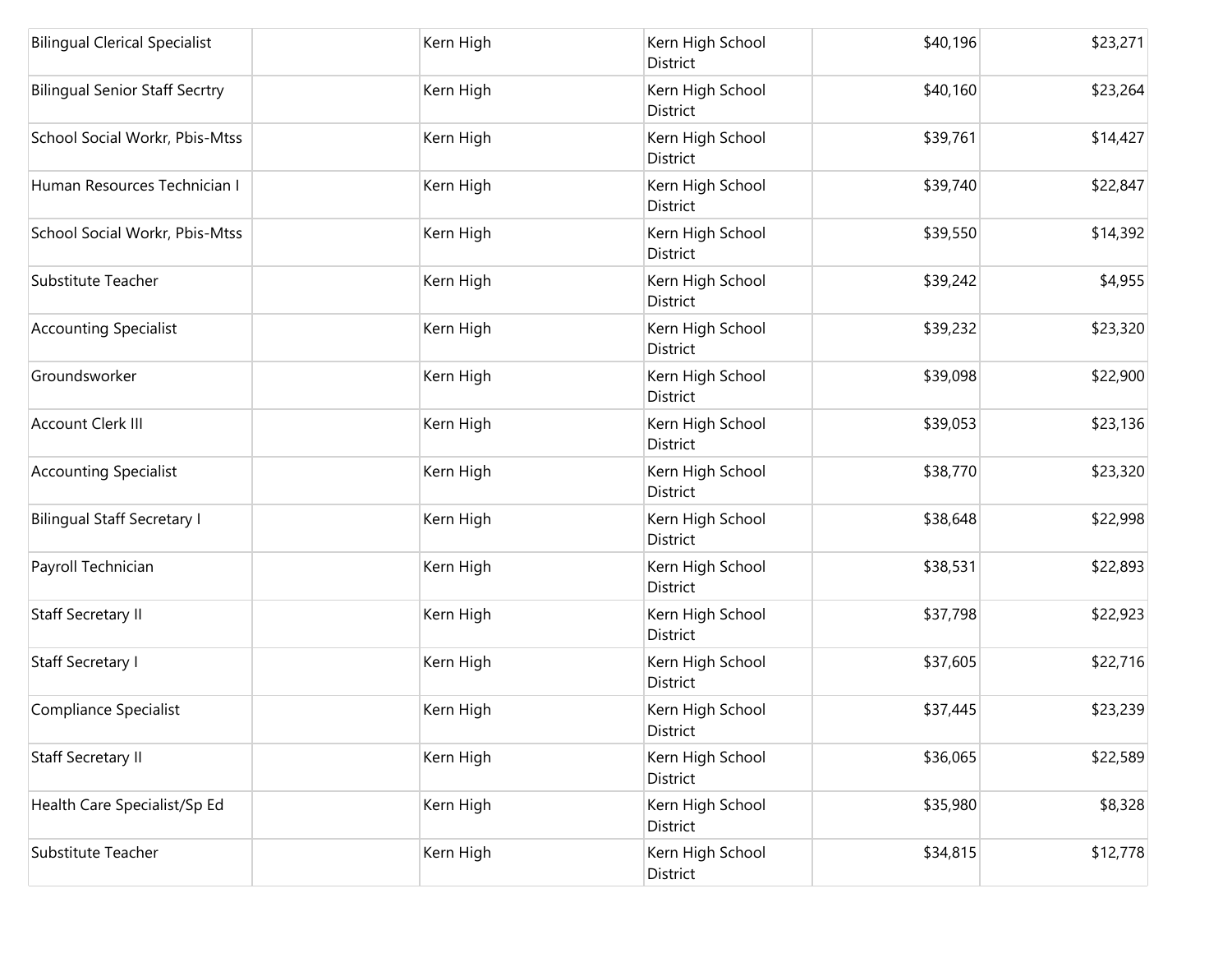| Human Resources Technician I             | Kern High | Kern High School<br>District | \$34,736 | \$22,320 |
|------------------------------------------|-----------|------------------------------|----------|----------|
| <b>Sub Clerical Specialist</b>           | Kern High | Kern High School<br>District | \$34,607 | \$4,837  |
| Health Care Specialist/Sp Ed             | Kern High | Kern High School<br>District | \$34,219 | \$4,951  |
| Counselor - 10 Mo                        | Kern High | Kern High School<br>District | \$33,863 | \$11,437 |
| <b>Staff Secretary I</b>                 | Kern High | Kern High School<br>District | \$33,180 | \$22,225 |
| <b>Bilingual Staff Secretary I</b>       | Kern High | Kern High School<br>District | \$33,166 | \$22,222 |
| <b>Staff Secretary II</b>                | Kern High | Kern High School<br>District | \$33,152 | \$22,376 |
| <b>Staff Secretary II</b>                | Kern High | Kern High School<br>District | \$33,086 | \$22,229 |
| Sub Police Office II                     | Kern High | Kern High School<br>District | \$33,083 | \$1,218  |
| Health Care Specialist/Sp Ed             | Kern High | Kern High School<br>District | \$32,880 | \$4,775  |
| Health Care Spec-Lvn/Sped                | Kern High | Kern High School<br>District | \$32,855 | \$17,839 |
| Substitute Teacher                       | Kern High | Kern High School<br>District | \$32,415 | \$8,470  |
| <b>Sub Clerical Specialist</b>           | Kern High | Kern High School<br>District | \$32,346 | \$4,670  |
| Senior Accountant                        | Kern High | Kern High School<br>District | \$31,345 | \$11,801 |
| <b>Licensed Vocational</b><br>Nurse/Sped | Kern High | Kern High School<br>District | \$31,056 | \$17,569 |
| Sub Custodian                            | Kern High | Kern High School<br>District | \$30,775 | \$650    |
| <b>Licensed Vocational</b><br>Nurse/Sped | Kern High | Kern High School<br>District | \$30,568 | \$4,507  |
| <b>Licensed Vocational</b><br>Nurse/Sped | Kern High | Kern High School<br>District | \$30,204 | \$4,381  |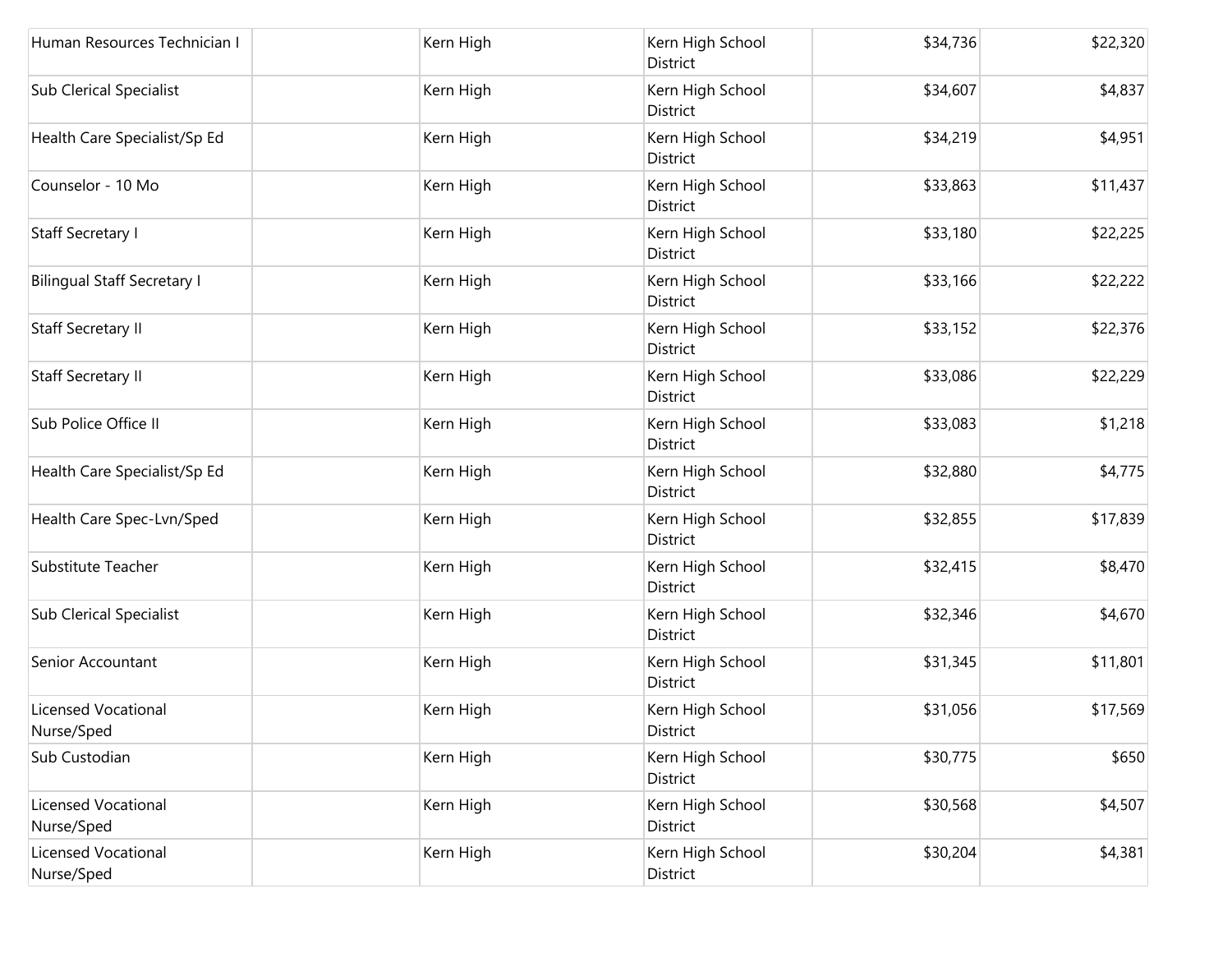| Sub Custodian                       | Kern High | Kern High School<br>District | \$29,689 | \$637    |
|-------------------------------------|-----------|------------------------------|----------|----------|
| <b>Sub Transportation Assistant</b> | Kern High | Kern High School<br>District | \$29,673 | \$608    |
| Health & Wellness Technician        | Kern High | Kern High School<br>District | \$29,506 | \$20,300 |
| Sub Bus Driver                      | Kern High | Kern High School<br>District | \$29,000 | \$597    |
| Sub Bus Driver                      | Kern High | Kern High School<br>District | \$28,877 | \$3,093  |
| Health Care Specialist/Sp Ed        | Kern High | Kern High School<br>District | \$28,738 | \$4,204  |
| <b>Staff Secretary I</b>            | Kern High | Kern High School<br>District | \$28,416 | \$21,528 |
| Health Care Specialist/Sp Ed        | Kern High | Kern High School<br>District | \$28,308 | \$4,150  |
| <b>Staff Secretary II</b>           | Kern High | Kern High School<br>District | \$27,880 | \$21,468 |
| Sub Custodian                       | Kern High | Kern High School<br>District | \$27,745 | \$3,922  |
| Sub Custodian                       | Kern High | Kern High School<br>District | \$27,629 | \$532    |
| Health Care Specialist/Sp Ed        | Kern High | Kern High School<br>District | \$27,563 | \$4,036  |
| Health Care Specialist/Sp Ed        | Kern High | Kern High School<br>District | \$26,703 | \$3,935  |
| Substitute Teacher                  | Kern High | Kern High School<br>District | \$26,371 | \$8,339  |
| Health Care Specialist/Sp Ed        | Kern High | Kern High School<br>District | \$26,037 | \$3,498  |
| Sub Police Office II                | Kern High | Kern High School<br>District | \$25,914 | \$16,122 |
| Sub Custodian                       | Kern High | Kern High School<br>District | \$25,486 | \$583    |
| <b>Sub Transportation Assistant</b> | Kern High | Kern High School<br>District | \$25,357 | \$939    |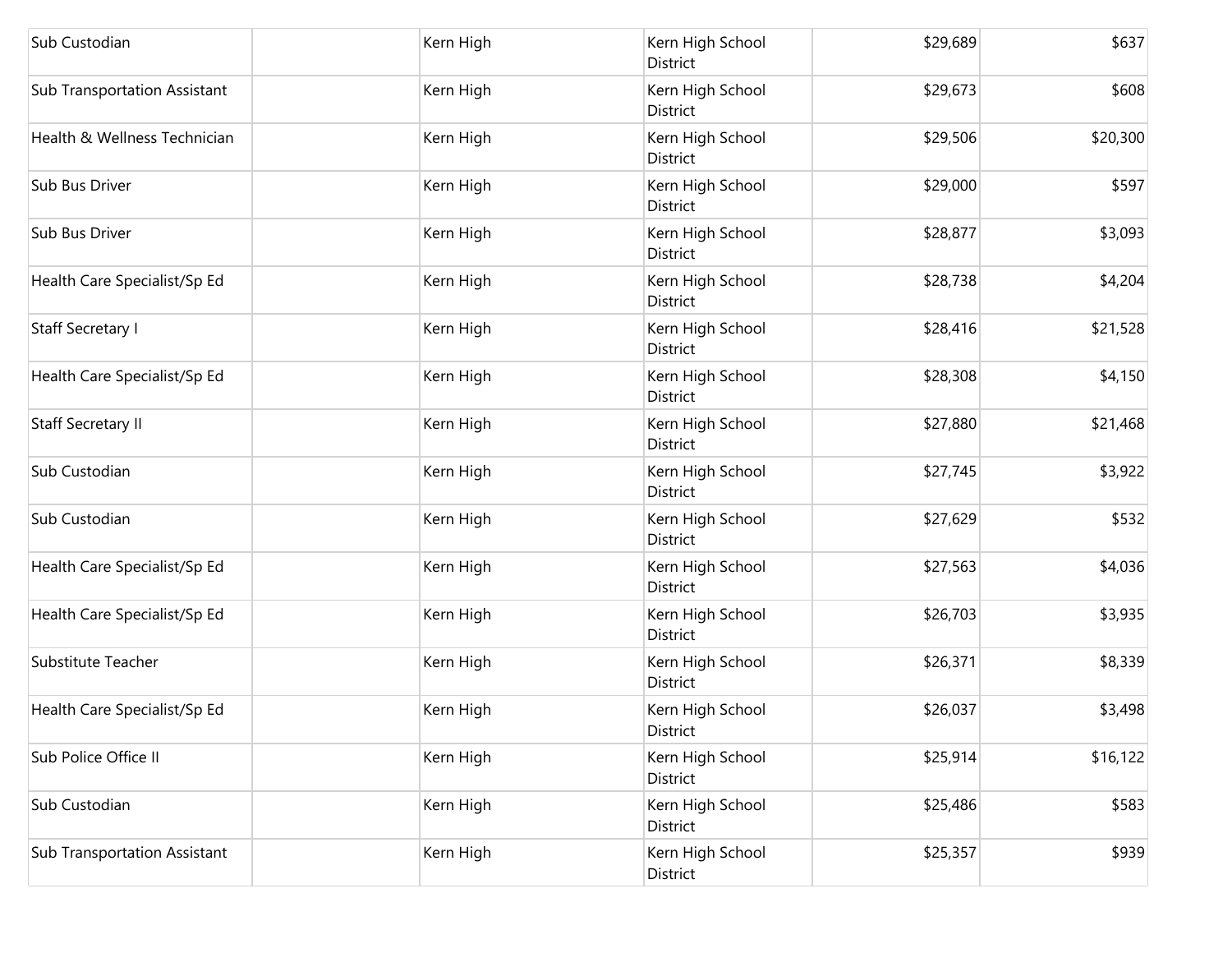| Sub Bus Driver                      | Kern High | Kern High School<br>District | \$25,189 | \$511    |
|-------------------------------------|-----------|------------------------------|----------|----------|
| Sub Custodian                       | Kern High | Kern High School<br>District | \$25,164 | \$3,650  |
| Substitute Teacher                  | Kern High | Kern High School<br>District | \$24,314 | \$3,162  |
| <b>Buyer Coordinator</b>            | Kern High | Kern High School<br>District | \$23,929 | \$10,649 |
| Substitute Teacher                  | Kern High | Kern High School<br>District | \$23,910 | \$3,269  |
| Sub Bus Driver                      | Kern High | Kern High School<br>District | \$23,431 | \$517    |
| Sub Custodian                       | Kern High | Kern High School<br>District | \$23,046 | \$476    |
| Sub Bus Driver                      | Kern High | Kern High School<br>District | \$23,002 | \$816    |
| Sub Custodian                       | Kern High | Kern High School<br>District | \$22,297 | \$468    |
| <b>Sub Transportation Assistant</b> | Kern High | Kern High School<br>District | \$21,910 | \$450    |
| Inst Asst -Sp Needs/Mobility        | Kern High | Kern High School<br>District | \$21,861 | \$3,211  |
| Substitute Teacher                  | Kern High | Kern High School<br>District | \$21,850 | \$391    |
| <b>Sub Transportation Assistant</b> | Kern High | Kern High School<br>District | \$21,749 | \$453    |
| Sub Bus Driver                      | Kern High | Kern High School<br>District | \$21,505 | \$439    |
| Sub Custodian                       | Kern High | Kern High School<br>District | \$21,491 | \$403    |
| School Social Workr, Pbis-Mtss      | Kern High | Kern High School<br>District | \$21,344 | \$8,514  |
| Sub Bus Driver                      | Kern High | Kern High School<br>District | \$20,615 | \$0      |
| Substitute Teacher                  | Kern High | Kern High School<br>District | \$20,368 | \$374    |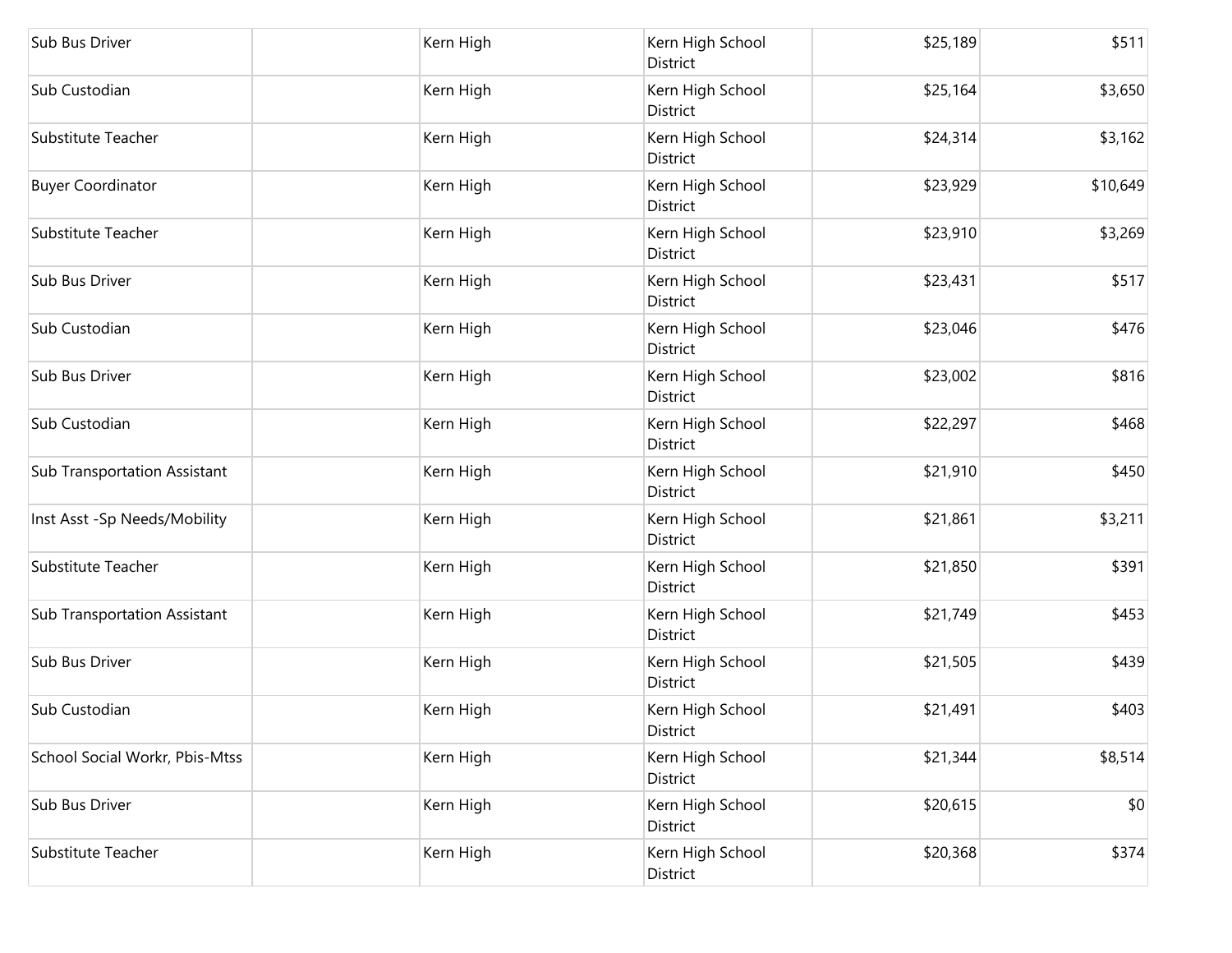| Inst Asst -Sp Needs/Mobility        | Kern High | Kern High School<br><b>District</b> | \$20,250 | \$2,906  |
|-------------------------------------|-----------|-------------------------------------|----------|----------|
| Sub Bus Driver                      | Kern High | Kern High School<br>District        | \$19,485 | \$0      |
| Inst Asst -Sp Needs/Mobility        | Kern High | Kern High School<br>District        | \$19,264 | \$2,826  |
| Substitute Teacher                  | Kern High | Kern High School<br>District        | \$18,860 | \$2,190  |
| <b>Sub Clerical Specialist</b>      | Kern High | Kern High School<br>District        | \$18,375 | \$12,890 |
| <b>Sub Clerical Specialist</b>      | Kern High | Kern High School<br>District        | \$18,265 | \$370    |
| Post-Ret. Employee 10 Mo            | Kern High | Kern High School<br>District        | \$18,238 | \$12,026 |
| <b>Sub Transportation Assistant</b> | Kern High | Kern High School<br>District        | \$18,179 | \$395    |
| Post-Ret. Employee 10 Mo            | Kern High | Kern High School<br>District        | \$18,046 | \$12,026 |
| Substitute Teacher                  | Kern High | Kern High School<br>District        | \$18,022 | \$892    |
| <b>Sub Transportation Assistant</b> | Kern High | Kern High School<br>District        | \$17,857 | \$388    |
| Post-Ret. Employee 10 Mo            | Kern High | Kern High School<br>District        | \$17,832 | \$17,275 |
| Sub Bus Driver                      | Kern High | Kern High School<br>District        | \$17,809 | \$2,082  |
| <b>Sub Campus Security</b>          | Kern High | Kern High School<br>District        | \$17,747 | \$380    |
| Substitute Teacher                  | Kern High | Kern High School<br>District        | \$17,732 | \$395    |
| Sub Pre-School Instr. Spec. I       | Kern High | Kern High School<br>District        | \$17,704 | \$340    |
| Substitute Teacher                  | Kern High | Kern High School<br>District        | \$17,607 | \$468    |
| Sub Food Service Worker             | Kern High | Kern High School<br>District        | \$17,590 | \$2,353  |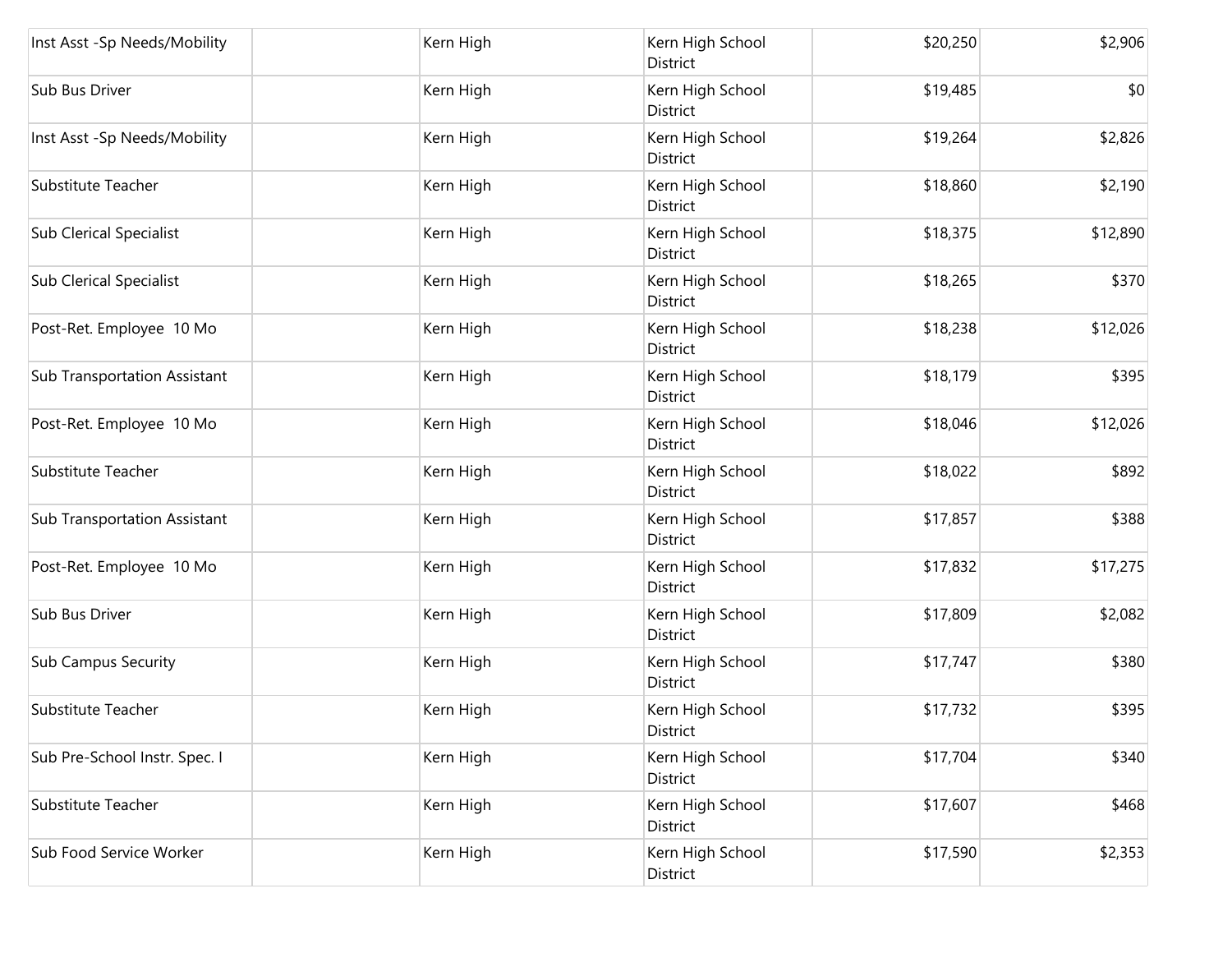| Sub Custodian                       | Kern High | Kern High School<br>District | \$17,580 | \$0      |
|-------------------------------------|-----------|------------------------------|----------|----------|
| <b>Sub Transportation Assistant</b> | Kern High | Kern High School<br>District | \$17,549 | \$369    |
| Substitute Teacher                  | Kern High | Kern High School<br>District | \$17,506 | \$0      |
| Sub Bus Driver                      | Kern High | Kern High School<br>District | \$17,435 | \$406    |
| Sub Bus Driver                      | Kern High | Kern High School<br>District | \$17,351 | \$370    |
| <b>Sub Clerical Specialist</b>      | Kern High | Kern High School<br>District | \$17,345 | \$335    |
| <b>Sub Clerical Specialist</b>      | Kern High | Kern High School<br>District | \$17,332 | \$4,837  |
| Sub Bus Driver                      | Kern High | Kern High School<br>District | \$17,188 | \$357    |
| Sub Custodian                       | Kern High | Kern High School<br>District | \$17,153 | \$320    |
| <b>Sub Clerical Specialist</b>      | Kern High | Kern High School<br>District | \$16,992 | \$615    |
| Substitute Teacher                  | Kern High | Kern High School<br>District | \$16,946 | \$10,557 |
| <b>Sub Transportation Assistant</b> | Kern High | Kern High School<br>District | \$16,844 | \$328    |
| <b>Sub Transportation Assistant</b> | Kern High | Kern High School<br>District | \$16,826 | \$0      |
| <b>Sub Transportation Assistant</b> | Kern High | Kern High School<br>District | \$16,768 | \$564    |
| Sub Attendance Clerk                | Kern High | Kern High School<br>District | \$16,721 | \$0      |
| Sub Instructional Assistant         | Kern High | Kern High School<br>District | \$16,681 | \$351    |
| Sub Instructional Assistant         | Kern High | Kern High School<br>District | \$16,660 | \$341    |
| <b>Sub Transportation Assistant</b> | Kern High | Kern High School<br>District | \$16,638 | \$0      |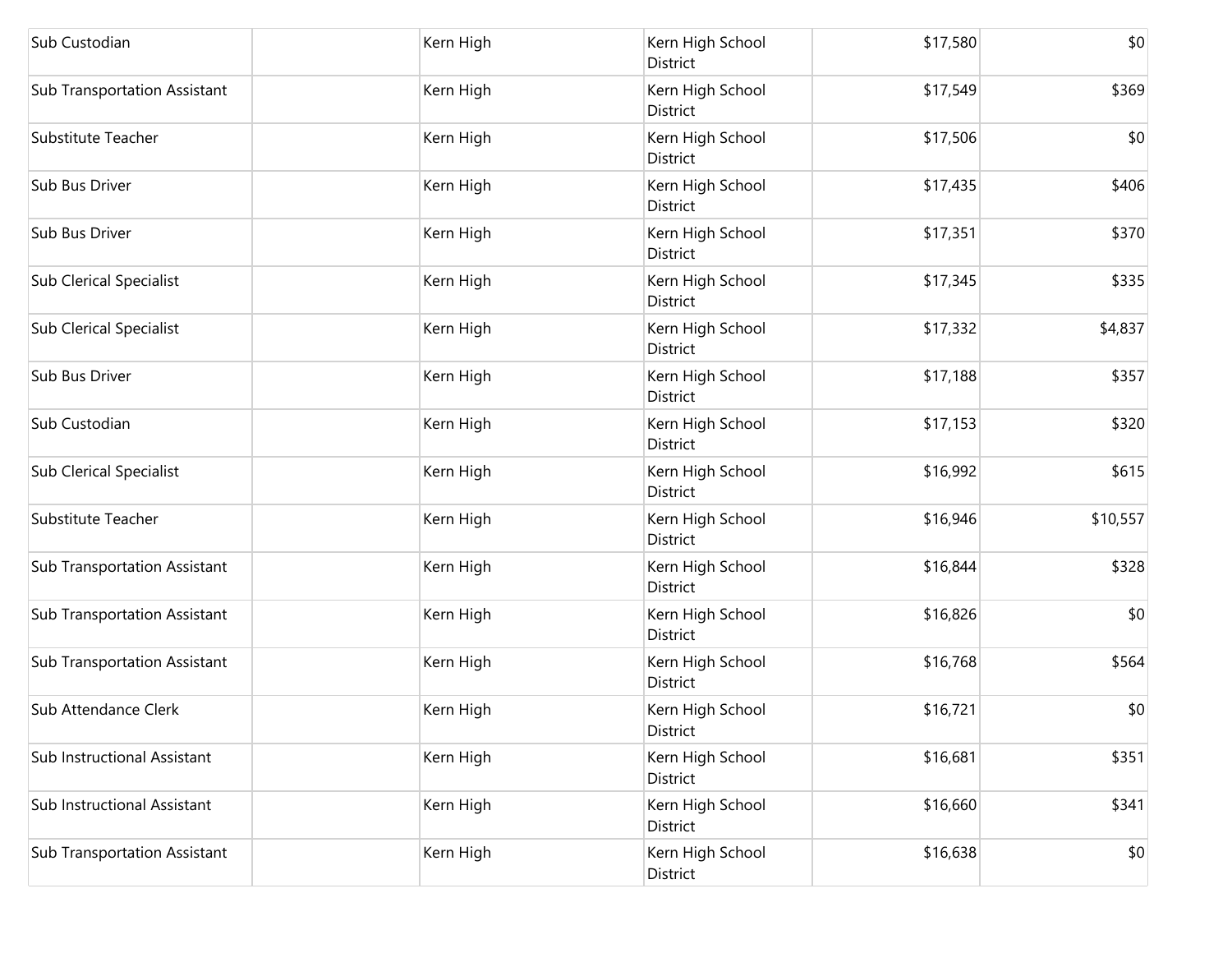| Sub Transportation Assistant        | Kern High | Kern High School<br>District | \$16,570 | \$354    |
|-------------------------------------|-----------|------------------------------|----------|----------|
| Post-Ret. Employee 10 Mo            | Kern High | Kern High School<br>District | \$16,504 | \$17,275 |
| <b>Sub Campus Security</b>          | Kern High | Kern High School<br>District | \$16,485 | \$341    |
| <b>Sub Clerical Specialist</b>      | Kern High | Kern High School<br>District | \$16,262 | \$325    |
| Sub Transportation Assistant        | Kern High | Kern High School<br>District | \$16,046 | \$334    |
| Substitute Teacher                  | Kern High | Kern High School<br>District | \$16,000 | \$0      |
| Sub Police Office II                | Kern High | Kern High School<br>District | \$15,868 | \$16,122 |
| Sub Instructional Assistant         | Kern High | Kern High School<br>District | \$15,552 | \$0      |
| Substitute Teacher                  | Kern High | Kern High School<br>District | \$15,442 | \$0      |
| Sub Bus Driver                      | Kern High | Kern High School<br>District | \$15,422 | \$0      |
| Sub la Special Needs/Mobility       | Kern High | Kern High School<br>District | \$15,350 | \$327    |
| Post-Ret. Employee 10 Mo            | Kern High | Kern High School<br>District | \$15,233 | \$10,296 |
| <b>Sub Transportation Assistant</b> | Kern High | Kern High School<br>District | \$15,191 | \$274    |
| Sub Campus Security                 | Kern High | Kern High School<br>District | \$15,158 | \$0      |
| Sub Pre-School Instr. Spec. I       | Kern High | Kern High School<br>District | \$15,157 | \$570    |
| Sub Instructional Assistant         | Kern High | Kern High School<br>District | \$15,127 | \$2,231  |
| <b>Sub Clerical Specialist</b>      | Kern High | Kern High School<br>District | \$15,037 | \$277    |
| <b>Sub Campus Security</b>          | Kern High | Kern High School<br>District | \$15,026 | \$0      |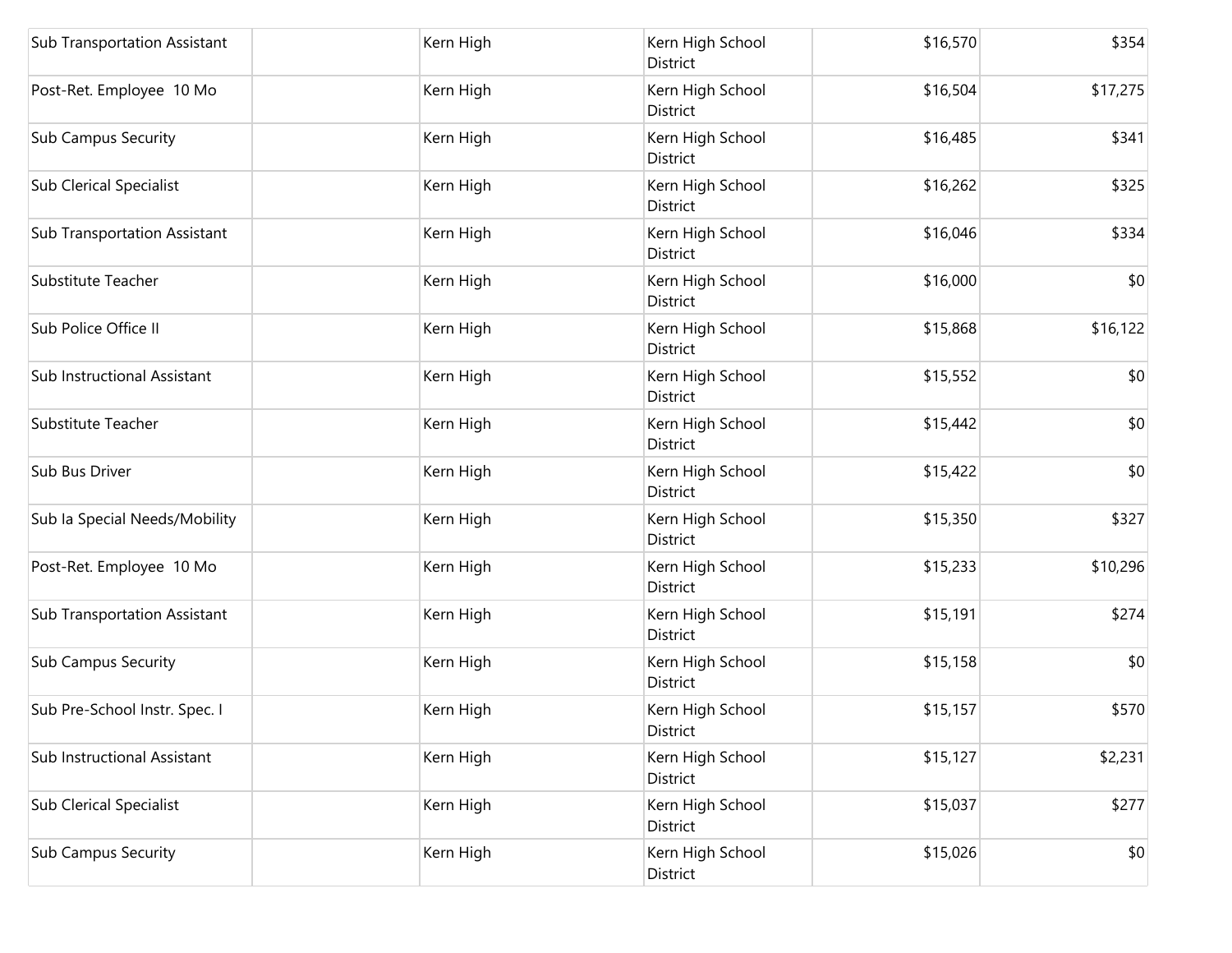| Post-Ret. Employee 10 Mo            | Kern High | Kern High School<br>District        | \$15,000 | \$17,275 |
|-------------------------------------|-----------|-------------------------------------|----------|----------|
| Post-Ret. Employee 10 Mo            | Kern High | Kern High School<br>District        | \$15,000 | \$15,544 |
| Post-Ret. Employee 10 Mo            | Kern High | Kern High School<br>District        | \$15,000 | \$17,275 |
| Post-Ret. Employee 10 Mo            | Kern High | Kern High School<br>District        | \$15,000 | \$17,275 |
| Post-Ret. Employee 10 Mo            | Kern High | Kern High School<br>District        | \$15,000 | \$17,275 |
| Post-Ret. Employee 10 Mo            | Kern High | Kern High School<br>District        | \$15,000 | \$15,544 |
| Post-Ret. Employee 10 Mo            | Kern High | Kern High School<br>District        | \$15,000 | \$17,275 |
| Sub Instructional Assistant         | Kern High | Kern High School<br>District        | \$14,957 | \$2,179  |
| <b>Sub Transportation Assistant</b> | Kern High | Kern High School<br><b>District</b> | \$14,804 | \$1,990  |
| Sub Transportation Assistant        | Kern High | Kern High School<br>District        | \$14,737 | \$332    |
| Sub Bus Driver                      | Kern High | Kern High School<br>District        | \$14,718 | \$238    |
| <b>Sub Campus Security</b>          | Kern High | Kern High School<br>District        | \$14,667 | \$373    |
| Sub Food Service Worker             | Kern High | Kern High School<br>District        | \$14,636 | \$324    |
| Sub Transportation Assistant        | Kern High | Kern High School<br>District        | \$14,629 | \$310    |
| Sub Transportation Assistant        | Kern High | Kern High School<br>District        | \$14,583 | \$295    |
| Sub Bus Driver                      | Kern High | Kern High School<br>District        | \$14,512 | \$0      |
| Sub Food Service Worker             | Kern High | Kern High School<br>District        | \$14,490 | \$297    |
| <b>Sub Clerical Specialist</b>      | Kern High | Kern High School<br>District        | \$14,340 | \$295    |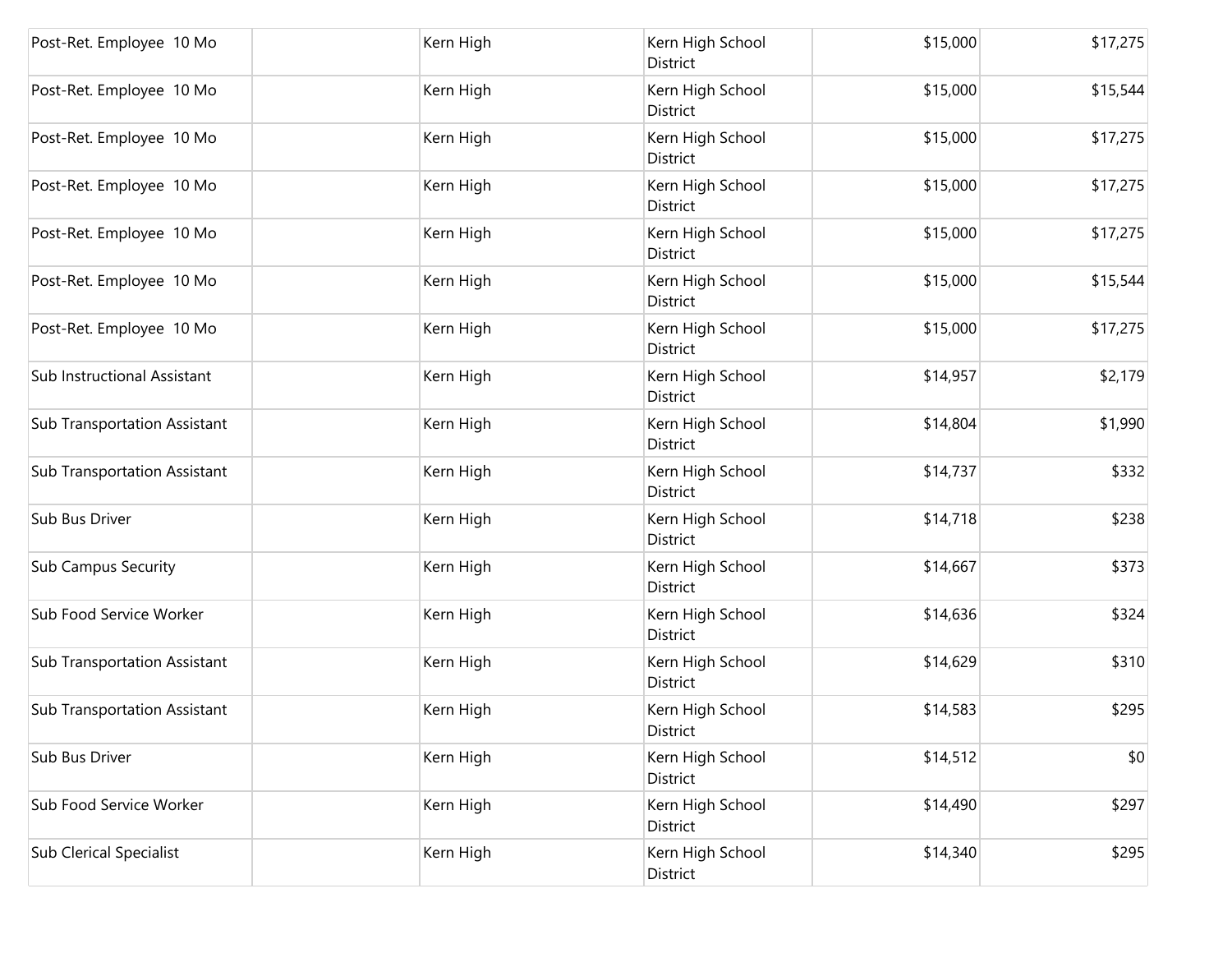| Sub Instructional Assistant         | Kern High | Kern High School<br>District        | \$14,233 | \$315 |
|-------------------------------------|-----------|-------------------------------------|----------|-------|
| Sub la Special Needs/Mobility       | Kern High | Kern High School<br>District        | \$14,218 | \$304 |
| <b>Sub Transportation Assistant</b> | Kern High | Kern High School<br>District        | \$14,212 | \$259 |
| Sub Transportation Assistant        | Kern High | Kern High School<br><b>District</b> | \$14,135 | \$494 |
| <b>Sub Transportation Assistant</b> | Kern High | Kern High School<br><b>District</b> | \$14,086 | \$271 |
| Sub Instructional Assistant         | Kern High | Kern High School<br>District        | \$14,084 | \$296 |
| Sub Instructional Assistant         | Kern High | Kern High School<br>District        | \$14,015 | \$294 |
| <b>Sub Campus Security</b>          | Kern High | Kern High School<br>District        | \$13,948 | \$314 |
| Sub Instructional Assistant         | Kern High | Kern High School<br>District        | \$13,946 | \$523 |
| Substitute Teacher                  | Kern High | Kern High School<br>District        | \$13,908 | \$0   |
| Sub Custodian                       | Kern High | Kern High School<br>District        | \$13,879 | \$297 |
| <b>Sub Clerical Specialist</b>      | Kern High | Kern High School<br>District        | \$13,875 | \$305 |
| <b>Sub Clerical Specialist</b>      | Kern High | Kern High School<br>District        | \$13,844 | \$0   |
| <b>Sub Clerical Specialist</b>      | Kern High | Kern High School<br>District        | \$13,790 | \$260 |
| Sub Instructional Assistant         | Kern High | Kern High School<br>District        | \$13,711 | \$512 |
| Sub Instructional Assistant         | Kern High | Kern High School<br>District        | \$13,667 | \$289 |
| Sub Bus Driver                      | Kern High | Kern High School<br>District        | \$13,650 | \$240 |
| Substitute Teacher                  | Kern High | Kern High School<br>District        | \$13,596 | \$258 |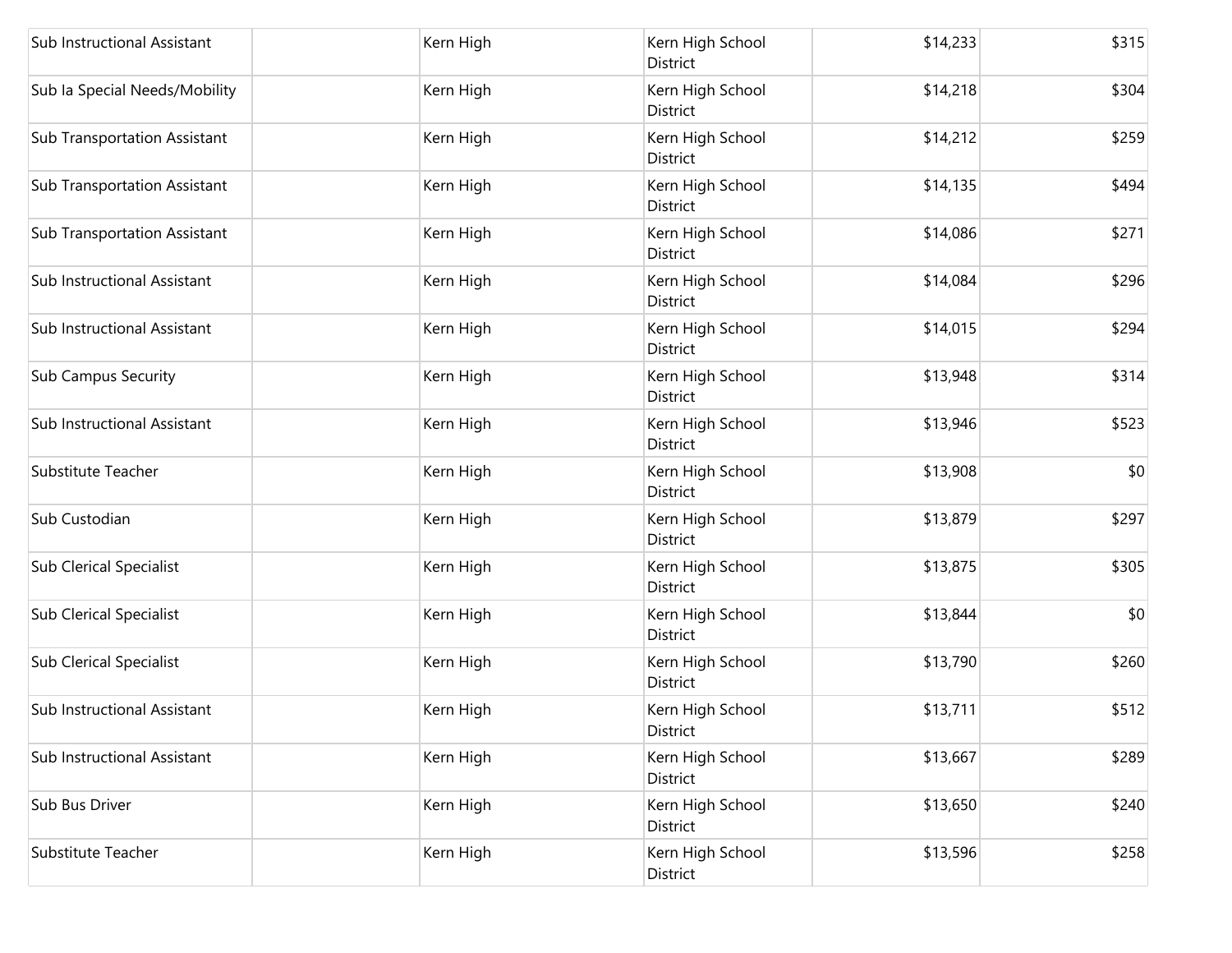| <b>Sub Clerical Specialist</b>      | Kern High | Kern High School<br>District        | \$13,530 | \$0     |
|-------------------------------------|-----------|-------------------------------------|----------|---------|
| Sub Food Service Worker             | Kern High | Kern High School<br><b>District</b> | \$13,492 | \$285   |
| <b>Sub Transportation Assistant</b> | Kern High | Kern High School<br>District        | \$13,357 | \$284   |
| Sub Pre-School Instr. Spec. I       | Kern High | Kern High School<br>District        | \$13,334 | \$0     |
| Sub Instructional Assistant         | Kern High | Kern High School<br>District        | \$13,326 | \$1,942 |
| Sub Bus Driver                      | Kern High | Kern High School<br>District        | \$13,322 | \$1,753 |
| Substitute Teacher                  | Kern High | Kern High School<br>District        | \$13,310 | \$0     |
| Sub Instructional Assistant         | Kern High | Kern High School<br>District        | \$13,304 | \$282   |
| Sub Instructional Assistant         | Kern High | Kern High School<br>District        | \$13,208 | \$1,931 |
| Sub Instructional Assistant         | Kern High | Kern High School<br>District        | \$13,206 | \$271   |
| Sub Instructional Assistant         | Kern High | Kern High School<br>District        | \$13,156 | \$270   |
| <b>Sub Campus Security</b>          | Kern High | Kern High School<br>District        | \$13,142 | \$286   |
| Sub Campus Security                 | Kern High | Kern High School<br>District        | \$13,021 | \$307   |
| Sub Bus Driver                      | Kern High | Kern High School<br>District        | \$12,981 | \$218   |
| Sub Instructional Assistant         | Kern High | Kern High School<br>District        | \$12,942 | \$276   |
| Sub Bus Driver                      | Kern High | Kern High School<br>District        | \$12,889 | \$1,951 |
| Sub Transportation Assistant        | Kern High | Kern High School<br>District        | \$12,880 | \$436   |
| Sub Instructional Assistant         | Kern High | Kern High School<br>District        | \$12,783 | \$274   |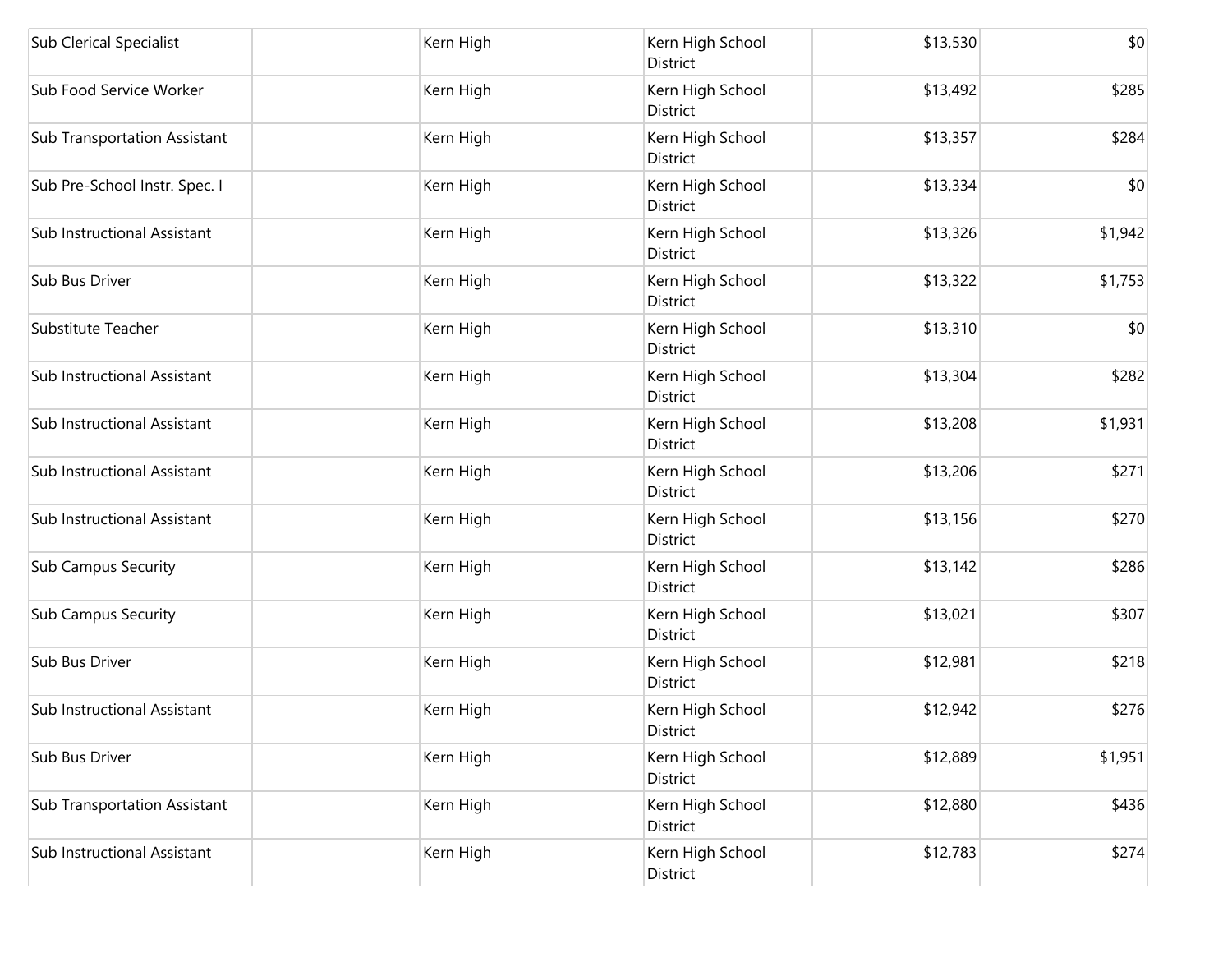| <b>Sub Campus Security</b>          | Kern High | Kern High School<br>District        | \$12,756 | \$1,841 |
|-------------------------------------|-----------|-------------------------------------|----------|---------|
| Sub Bus Driver                      | Kern High | Kern High School<br>District        | \$12,742 | \$229   |
| <b>Sub Campus Security</b>          | Kern High | Kern High School<br>District        | \$12,634 | \$474   |
| Sub Bus Driver                      | Kern High | Kern High School<br>District        | \$12,623 | \$207   |
| Sub Instructional Assistant         | Kern High | Kern High School<br><b>District</b> | \$12,598 | \$275   |
| Sub Bus Driver                      | Kern High | Kern High School<br>District        | \$12,563 | \$242   |
| Sub Instructional Assistant         | Kern High | Kern High School<br>District        | \$12,475 | \$268   |
| Sub Instructional Assistant         | Kern High | Kern High School<br>District        | \$12,422 | \$231   |
| Sub Instructional Assistant         | Kern High | Kern High School<br>District        | \$12,382 | \$280   |
| <b>Sub Campus Security</b>          | Kern High | Kern High School<br>District        | \$12,368 | \$246   |
| Substitute Teacher                  | Kern High | Kern High School<br>District        | \$12,291 | \$1,426 |
| Sub Instructional Assistant         | Kern High | Kern High School<br>District        | \$12,255 | \$452   |
| <b>Sub Clerical Specialist</b>      | Kern High | Kern High School<br><b>District</b> | \$12,175 | \$236   |
| Sub Instructional Assistant         | Kern High | Kern High School<br>District        | \$12,145 | \$220   |
| Sub Instructional Assistant         | Kern High | Kern High School<br>District        | \$12,141 | \$261   |
| Sub Asl Instr. Assistant            | Kern High | Kern High School<br>District        | \$11,932 | \$1,580 |
| <b>Sub Transportation Assistant</b> | Kern High | Kern High School<br>District        | \$11,814 | \$252   |
| Sub Instructional Assistant         | Kern High | Kern High School<br>District        | \$11,799 | \$1,715 |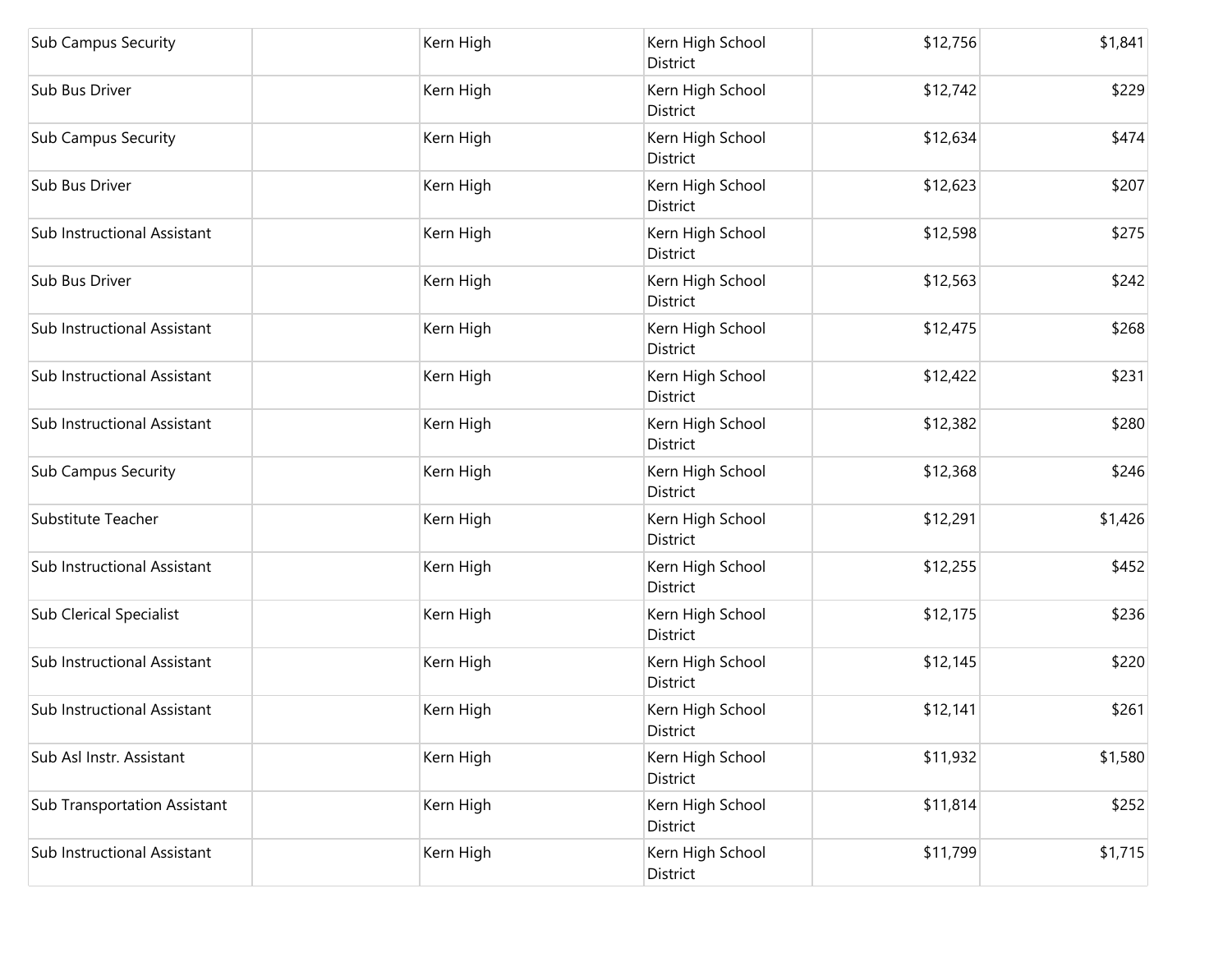| Sub Instructional Assistant          | Kern High | Kern High School<br>District        | \$11,742 | \$243    |
|--------------------------------------|-----------|-------------------------------------|----------|----------|
| <b>Public Information Specialist</b> | Kern High | Kern High School<br>District        | \$11,669 | \$7,011  |
| <b>Sub Clerical Specialist</b>       | Kern High | Kern High School<br>District        | \$11,646 | \$388    |
| Sub Instructional Assistant          | Kern High | Kern High School<br>District        | \$11,608 | \$400    |
| Sub Instructional Assistant          | Kern High | Kern High School<br>District        | \$11,576 | \$303    |
| Sub Instructional Assistant          | Kern High | Kern High School<br>District        | \$11,500 | \$465    |
| <b>Sub Campus Security</b>           | Kern High | Kern High School<br>District        | \$11,483 | \$250    |
| <b>Sub Transportation Assistant</b>  | Kern High | Kern High School<br>District        | \$11,399 | \$213    |
| Sub Instructional Assistant          | Kern High | Kern High School<br><b>District</b> | \$11,376 | \$272    |
| <b>Sub Campus Security</b>           | Kern High | Kern High School<br>District        | \$11,323 | \$1,922  |
| Sub Food Service Worker              | Kern High | Kern High School<br>District        | \$11,308 | \$249    |
| Sub Instructional Assistant          | Kern High | Kern High School<br>District        | \$11,136 | \$257    |
| Sub Other Instruction                | Kern High | Kern High School<br>District        | \$11,136 | \$453    |
| Sub la Special Needs/Mobility        | Kern High | Kern High School<br>District        | \$11,088 | \$10,154 |
| <b>Sub Transportation Assistant</b>  | Kern High | Kern High School<br>District        | \$10,997 | \$234    |
| <b>Sub Clerical Specialist</b>       | Kern High | Kern High School<br>District        | \$10,937 | \$252    |
| Sub Instructional Assistant          | Kern High | Kern High School<br>District        | \$10,888 | \$235    |
| Sub Custodian                        | Kern High | Kern High School<br>District        | \$10,856 | \$245    |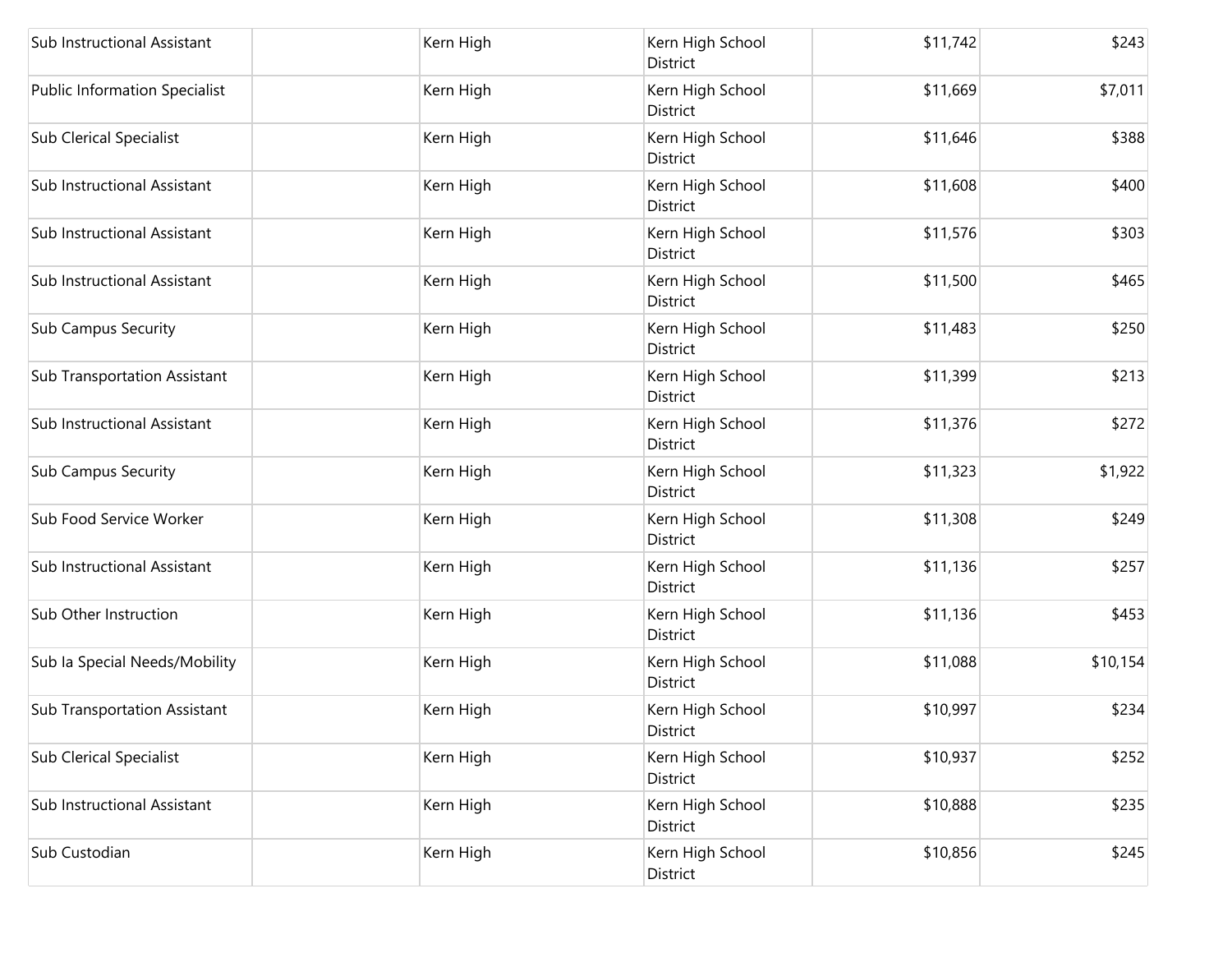| Sub Bus Driver                       | Kern High | Kern High School<br>District | \$10,800 | \$187    |
|--------------------------------------|-----------|------------------------------|----------|----------|
| Sub Instructional Assistant          | Kern High | Kern High School<br>District | \$10,681 | \$208    |
| <b>Sub Clerical Specialist</b>       | Kern High | Kern High School<br>District | \$10,666 | \$212    |
| Sub Instructional Assistant          | Kern High | Kern High School<br>District | \$10,660 | \$199    |
| Sub la Special Needs/Mobility        | Kern High | Kern High School<br>District | \$10,568 | \$254    |
| Substitute Teacher                   | Kern High | Kern High School<br>District | \$10,493 | \$234    |
| Sub Food Service Worker              | Kern High | Kern High School<br>District | \$10,466 | \$385    |
| Short Term Specialist Cert.          | Kern High | Kern High School<br>District | \$10,459 | \$0      |
| <b>Sub Campus Security</b>           | Kern High | Kern High School<br>District | \$10,403 | \$0      |
| <b>Sub Clerical Specialist</b>       | Kern High | Kern High School<br>District | \$10,355 | \$252    |
| Substitute Teacher                   | Kern High | Kern High School<br>District | \$10,327 | \$246    |
| <b>Sub Clerical Specialist</b>       | Kern High | Kern High School<br>District | \$10,295 | \$1,622  |
| <b>Public Information Specialist</b> | Kern High | Kern High School<br>District | \$10,274 | \$1,596  |
| <b>Sub Clerical Specialist</b>       | Kern High | Kern High School<br>District | \$10,065 | \$213    |
| Sub Instructional Assistant          | Kern High | Kern High School<br>District | \$10,004 | \$205    |
| Post-Ret. Employee 10 Mo             | Kern High | Kern High School<br>District | \$10,000 | \$10,353 |
| Post-Ret. Employee 10 Mo             | Kern High | Kern High School<br>District | \$10,000 | \$15,544 |
| Sub Instructional Assistant          | Kern High | Kern High School<br>District | \$9,986  | \$394    |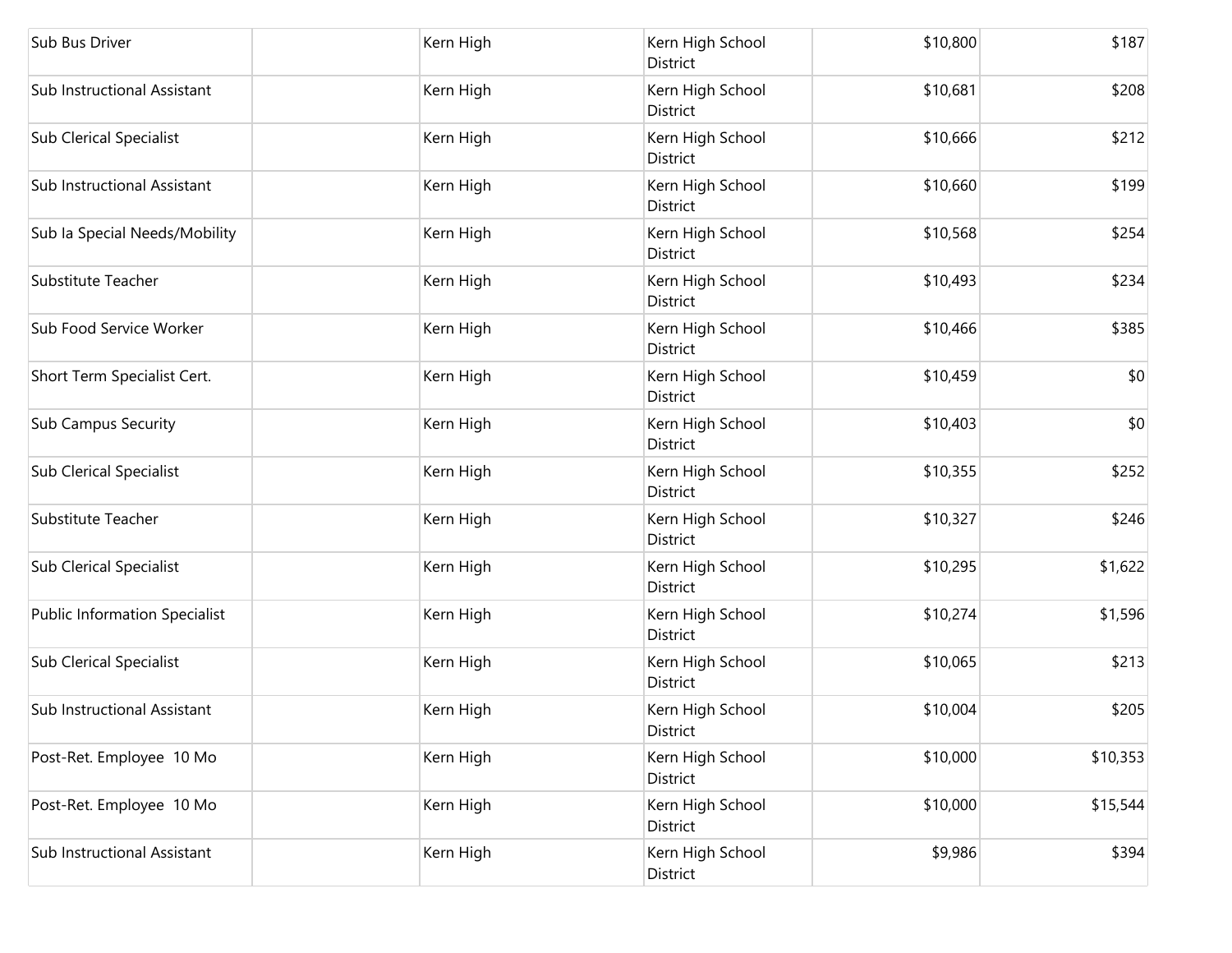| <b>Sub Transportation Assistant</b> | Kern High | Kern High School<br>District        | \$9,905 | \$185   |
|-------------------------------------|-----------|-------------------------------------|---------|---------|
| Sub Instructional Assistant         | Kern High | Kern High School<br>District        | \$9,863 | \$188   |
| Sub Instructional Assistant         | Kern High | Kern High School<br>District        | \$9,856 | \$294   |
| <b>Sub Clerical Specialist</b>      | Kern High | Kern High School<br>District        | \$9,850 | \$241   |
| Substitute Teacher                  | Kern High | Kern High School<br><b>District</b> | \$9,842 | \$1,336 |
| <b>Sub Transportation Assistant</b> | Kern High | Kern High School<br>District        | \$9,816 | \$313   |
| Sub Instructional Assistant         | Kern High | Kern High School<br>District        | \$9,718 | \$344   |
| Sub Instructional Assistant         | Kern High | Kern High School<br>District        | \$9,717 | \$211   |
| Sub Transportation Assistant        | Kern High | Kern High School<br>District        | \$9,684 | \$175   |
| <b>Sub Clerical Specialist</b>      | Kern High | Kern High School<br>District        | \$9,673 | \$188   |
| <b>Sub Transportation Assistant</b> | Kern High | Kern High School<br>District        | \$9,492 | \$170   |
| Sub Instructional Assistant         | Kern High | Kern High School<br>District        | \$9,456 | \$231   |
| Sub Food Service Worker             | Kern High | Kern High School<br>District        | \$9,447 | \$235   |
| Sub Instructional Assistant         | Kern High | Kern High School<br>District        | \$9,339 | \$228   |
| Sub Instructional Assistant         | Kern High | Kern High School<br>District        | \$9,190 | \$192   |
| Sub Instructional Assistant         | Kern High | Kern High School<br>District        | \$9,174 | \$343   |
| Sub Warehouse Worker                | Kern High | Kern High School<br>District        | \$9,147 | \$0     |
| Sub Instructional Assistant         | Kern High | Kern High School<br>District        | \$9,039 | \$420   |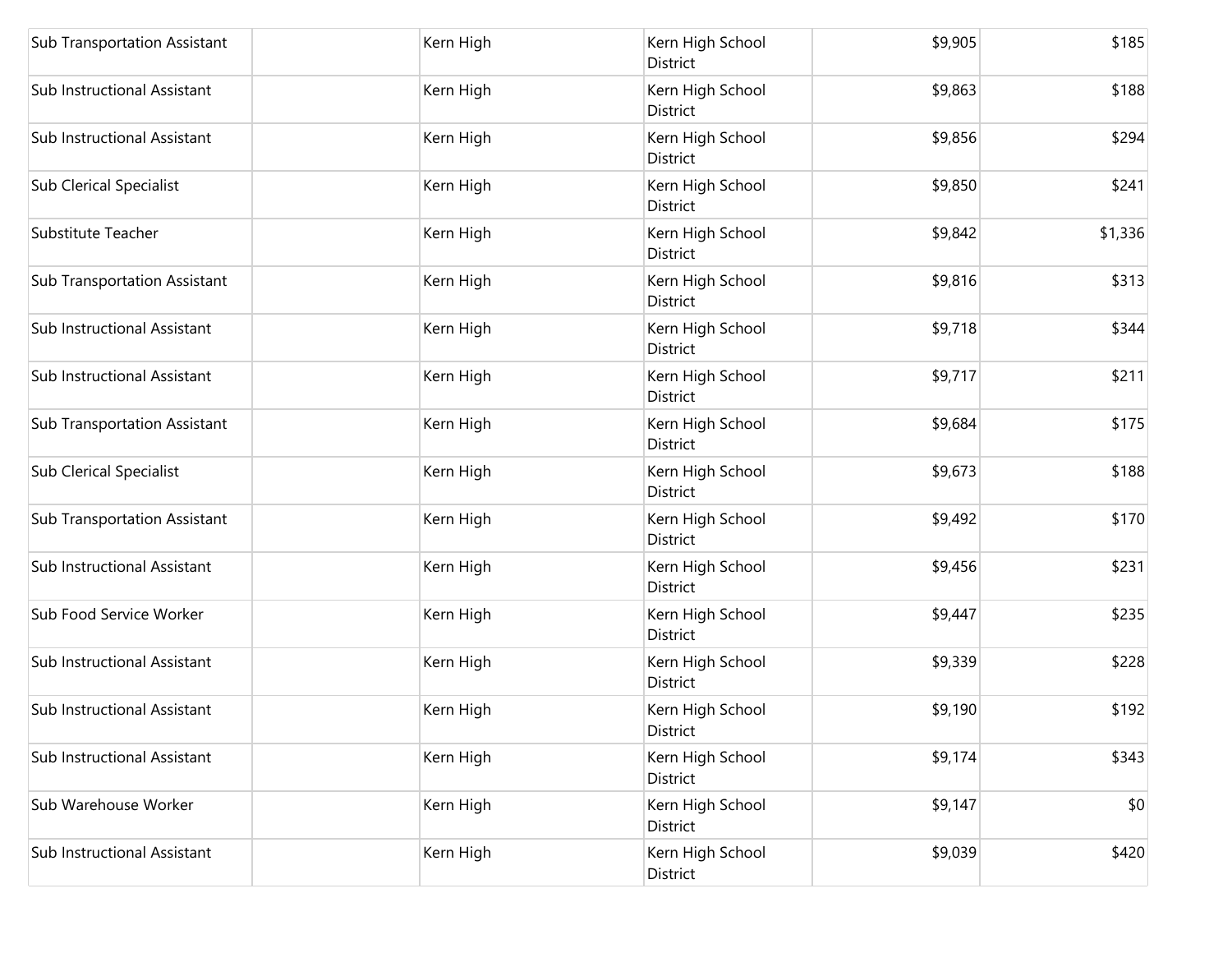| Sub Food Service Worker             | Kern High | Kern High School<br>District | \$8,979 | \$284   |
|-------------------------------------|-----------|------------------------------|---------|---------|
| Sub Bus Driver                      | Kern High | Kern High School<br>District | \$8,975 | \$1,259 |
| <b>Sub Campus Security</b>          | Kern High | Kern High School<br>District | \$8,972 | \$196   |
| Substitute Teacher                  | Kern High | Kern High School<br>District | \$8,856 | \$1,438 |
| <b>Sub Campus Security</b>          | Kern High | Kern High School<br>District | \$8,825 | \$192   |
| Sub Custodian                       | Kern High | Kern High School<br>District | \$8,809 | \$151   |
| Substitute Teacher                  | Kern High | Kern High School<br>District | \$8,775 | \$1,409 |
| <b>Sub Transportation Assistant</b> | Kern High | Kern High School<br>District | \$8,769 | \$293   |
| Substitute Teacher                  | Kern High | Kern High School<br>District | \$8,760 | \$0     |
| Sub Instructional Assistant         | Kern High | Kern High School<br>District | \$8,722 | \$219   |
| Substitute Teacher                  | Kern High | Kern High School<br>District | \$8,719 | \$237   |
| <b>Sub Campus Security</b>          | Kern High | Kern High School<br>District | \$8,715 | \$376   |
| Sub Instructional Assistant         | Kern High | Kern High School<br>District | \$8,680 | \$197   |
| <b>Sub Clerical Specialist</b>      | Kern High | Kern High School<br>District | \$8,618 | \$220   |
| Substitute Teacher                  | Kern High | Kern High School<br>District | \$8,613 | \$229   |
| <b>Sub Clerical Specialist</b>      | Kern High | Kern High School<br>District | \$8,484 | \$173   |
| Substitute Teacher                  | Kern High | Kern High School<br>District | \$8,465 | \$1,179 |
| Substitute Teacher                  | Kern High | Kern High School<br>District | \$8,398 | \$243   |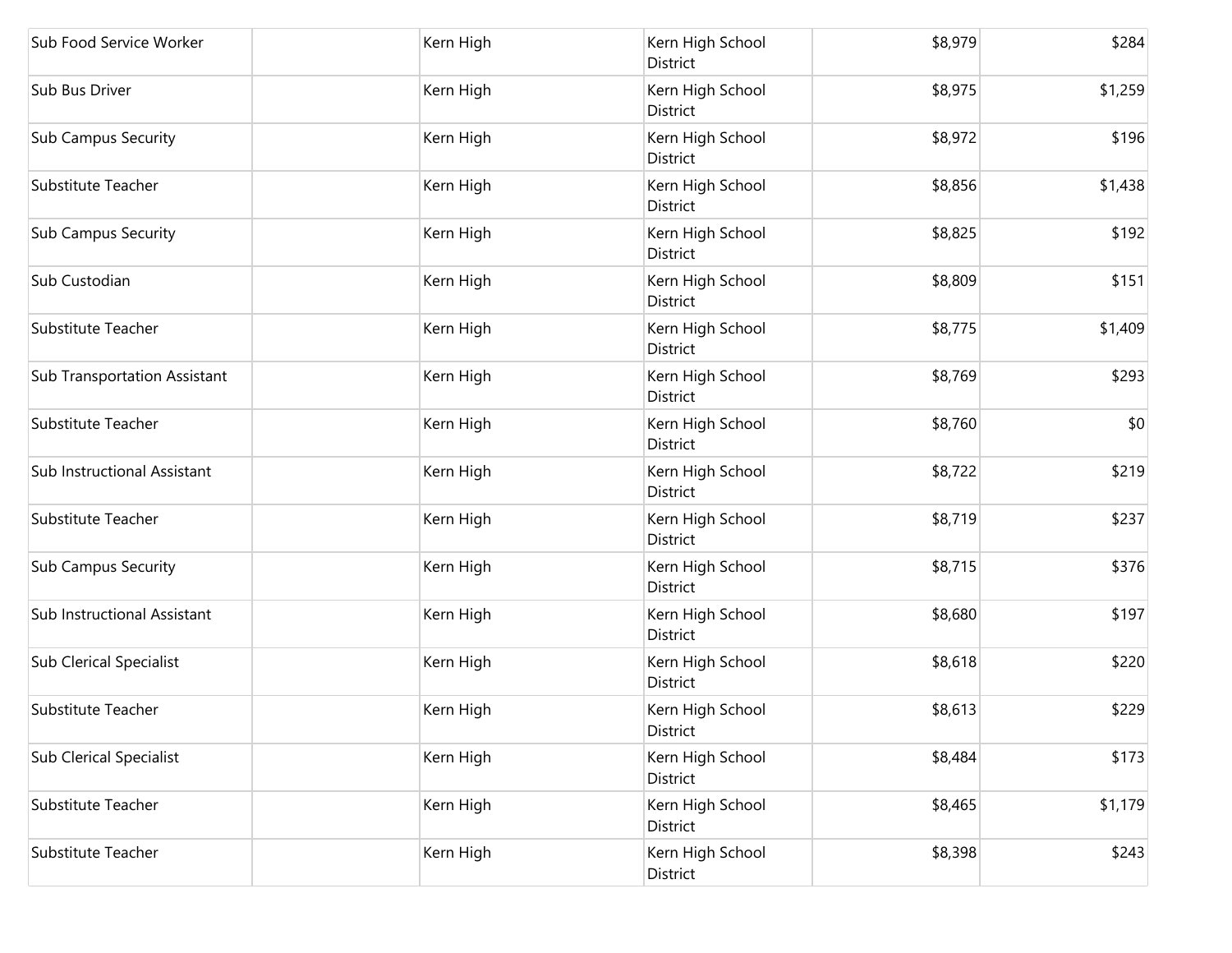| <b>Sub Clerical Specialist</b>      | Kern High | Kern High School<br>District        | \$8,323 | \$1,270 |
|-------------------------------------|-----------|-------------------------------------|---------|---------|
| Sub Instructional Assistant         | Kern High | Kern High School<br>District        | \$8,300 | \$259   |
| Sub Instructional Assistant         | Kern High | Kern High School<br>District        | \$8,290 | \$178   |
| Substitute Teacher                  | Kern High | Kern High School<br>District        | \$8,285 | \$172   |
| Substitute Teacher                  | Kern High | Kern High School<br>District        | \$8,127 | \$159   |
| <b>Sub Clerical Specialist</b>      | Kern High | Kern High School<br>District        | \$8,114 | \$0     |
| Sub Instructional Assistant         | Kern High | Kern High School<br>District        | \$8,114 | \$142   |
| <b>Sub Clerical Specialist</b>      | Kern High | Kern High School<br>District        | \$8,019 | \$0     |
| Sub Custodian                       | Kern High | Kern High School<br>District        | \$7,932 | \$140   |
| <b>Sub Campus Security</b>          | Kern High | Kern High School<br>District        | \$7,850 | \$1,165 |
| Sub Instructional Assistant         | Kern High | Kern High School<br>District        | \$7,838 | \$340   |
| <b>Sub Transportation Assistant</b> | Kern High | Kern High School<br>District        | \$7,810 | \$138   |
| Sub Instructional Assistant         | Kern High | Kern High School<br><b>District</b> | \$7,761 | \$134   |
| Substitute Teacher                  | Kern High | Kern High School<br><b>District</b> | \$7,749 | \$217   |
| Sub Instructional Assistant         | Kern High | Kern High School<br>District        | \$7,732 | \$416   |
| Substitute Teacher                  | Kern High | Kern High School<br>District        | \$7,688 | \$0     |
| Sub Bus Driver                      | Kern High | Kern High School<br>District        | \$7,666 | \$118   |
| Sub Instructional Assistant         | Kern High | Kern High School<br>District        | \$7,661 | \$1,252 |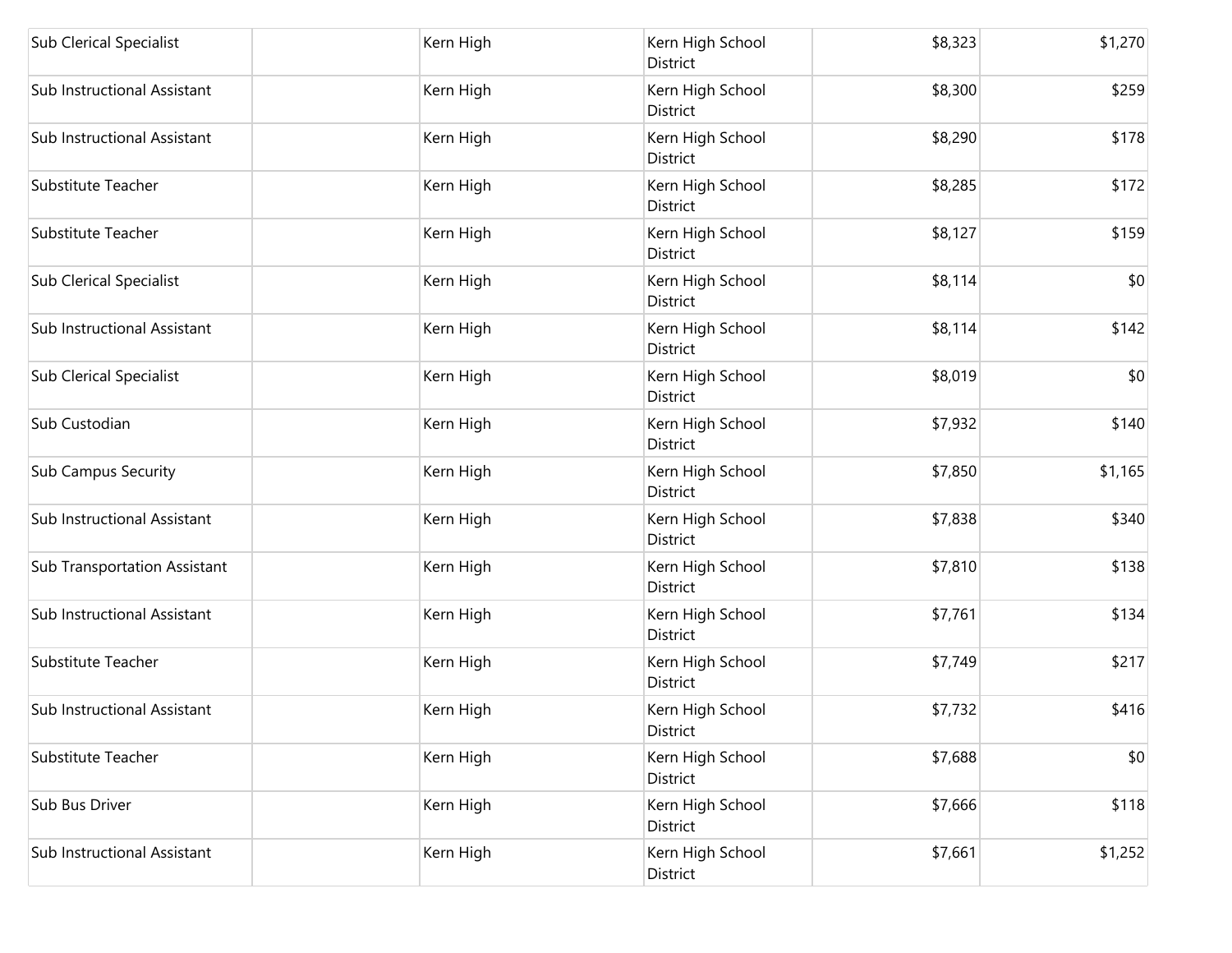| Sub Bus Driver                      | Kern High | Kern High School<br>District        | \$7,647 | \$330   |
|-------------------------------------|-----------|-------------------------------------|---------|---------|
| <b>Sub Transportation Assistant</b> | Kern High | Kern High School<br>District        | \$7,626 | \$133   |
| <b>Sub Campus Security</b>          | Kern High | Kern High School<br>District        | \$7,621 | \$1,140 |
| Sub Instructional Assistant         | Kern High | Kern High School<br>District        | \$7,616 | \$164   |
| Substitute Teacher                  | Kern High | Kern High School<br><b>District</b> | \$7,607 | \$919   |
| Sub Bus Driver                      | Kern High | Kern High School<br>District        | \$7,591 | \$218   |
| Sub Pre-School Instr. Spec. I       | Kern High | Kern High School<br>District        | \$7,511 | \$1,105 |
| <b>Sub Campus Security</b>          | Kern High | Kern High School<br>District        | \$7,457 | \$222   |
| Substitute Teacher                  | Kern High | Kern High School<br>District        | \$7,442 | \$633   |
| Sub Instructional Assistant         | Kern High | Kern High School<br>District        | \$7,420 | \$0     |
| <b>Sub Campus Security</b>          | Kern High | Kern High School<br>District        | \$7,372 | \$187   |
| <b>Sub Transportation Assistant</b> | Kern High | Kern High School<br>District        | \$7,357 | \$127   |
| Sub Bus Driver                      | Kern High | Kern High School<br>District        | \$7,286 | \$1,042 |
| <b>Sub Transportation Assistant</b> | Kern High | Kern High School<br>District        | \$7,271 | \$218   |
| <b>Sub Campus Security</b>          | Kern High | Kern High School<br>District        | \$7,267 | \$125   |
| <b>Sub Clerical Specialist</b>      | Kern High | Kern High School<br>District        | \$7,251 | \$125   |
| <b>Sub Campus Security</b>          | Kern High | Kern High School<br>District        | \$7,229 | \$170   |
| Sub Instructional Assistant         | Kern High | Kern High School<br>District        | \$7,206 | \$181   |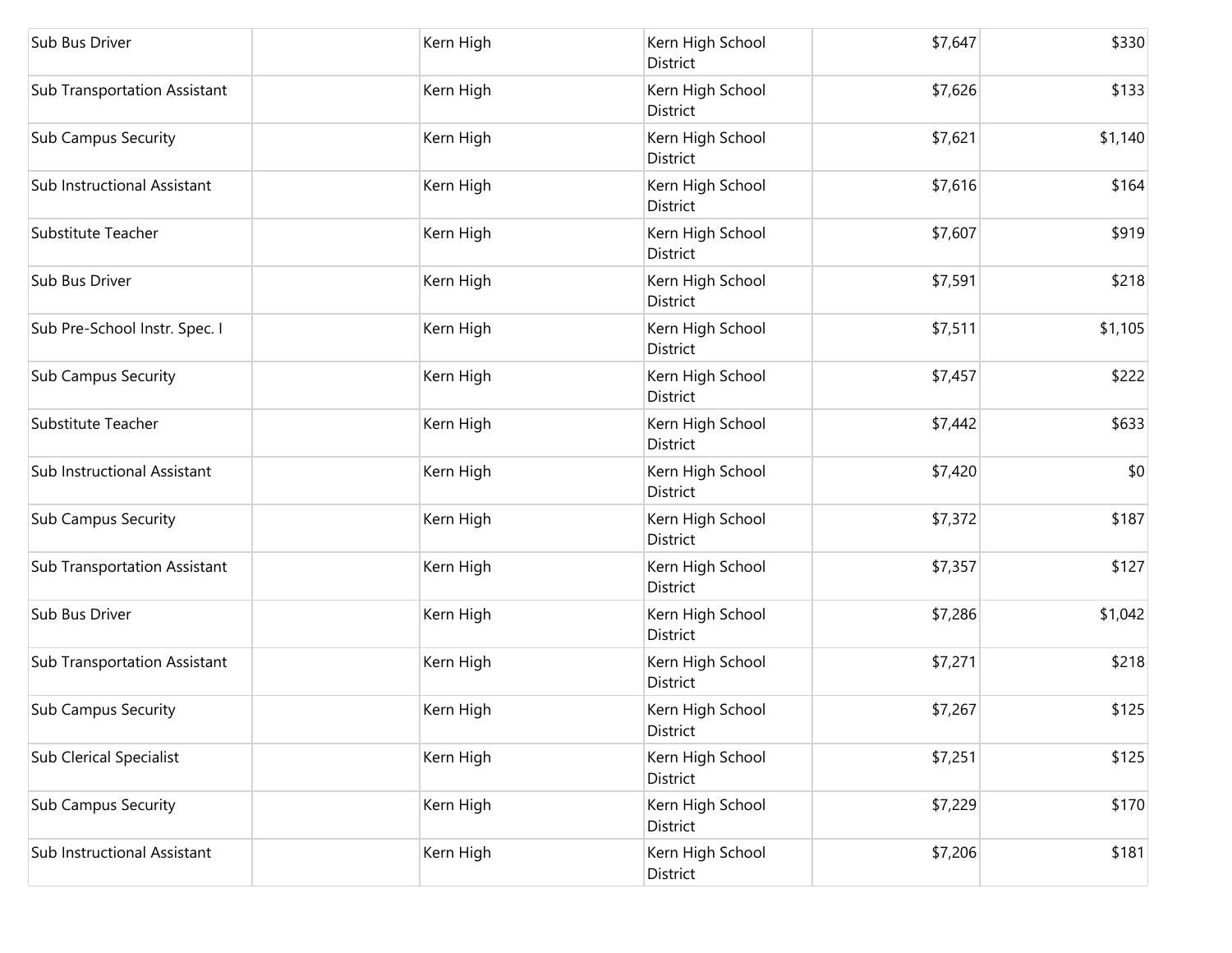| Sub Attendance Clerk                | Kern High | Kern High School<br>District | \$7,196 | \$5,954 |
|-------------------------------------|-----------|------------------------------|---------|---------|
| Sub Clerical Specialist             | Kern High | Kern High School<br>District | \$7,166 | \$282   |
| <b>Sub Transportation Assistant</b> | Kern High | Kern High School<br>District | \$7,124 | \$107   |
| <b>Sub Transportation Assistant</b> | Kern High | Kern High School<br>District | \$7,118 | \$155   |
| Sub Campus Security                 | Kern High | Kern High School<br>District | \$7,107 | \$113   |
| Ist Support Technician II           | Kern High | Kern High School<br>District | \$7,101 | \$2,836 |
| Sub Custodian                       | Kern High | Kern High School<br>District | \$7,073 | \$103   |
| <b>Sub Campus Security</b>          | Kern High | Kern High School<br>District | \$7,050 | \$94    |
| <b>Sub Clerical Specialist</b>      | Kern High | Kern High School<br>District | \$7,043 | \$146   |
| Sub Transportation Assistant        | Kern High | Kern High School<br>District | \$7,040 | \$121   |
| Sub Instructional Assistant         | Kern High | Kern High School<br>District | \$7,031 | \$133   |
| Sub Instructional Assistant         | Kern High | Kern High School<br>District | \$7,018 | \$265   |
| <b>Sub Transportation Assistant</b> | Kern High | Kern High School<br>District | \$6,967 | \$860   |
| Sub Instructional Assistant         | Kern High | Kern High School<br>District | \$6,885 | \$119   |
| Sub Transportation Assistant        | Kern High | Kern High School<br>District | \$6,852 | \$116   |
| <b>Sub Campus Security</b>          | Kern High | Kern High School<br>District | \$6,749 | \$106   |
| Sub Bus Driver                      | Kern High | Kern High School<br>District | \$6,727 | \$107   |
| Sub Instructional Assistant         | Kern High | Kern High School<br>District | \$6,720 | \$117   |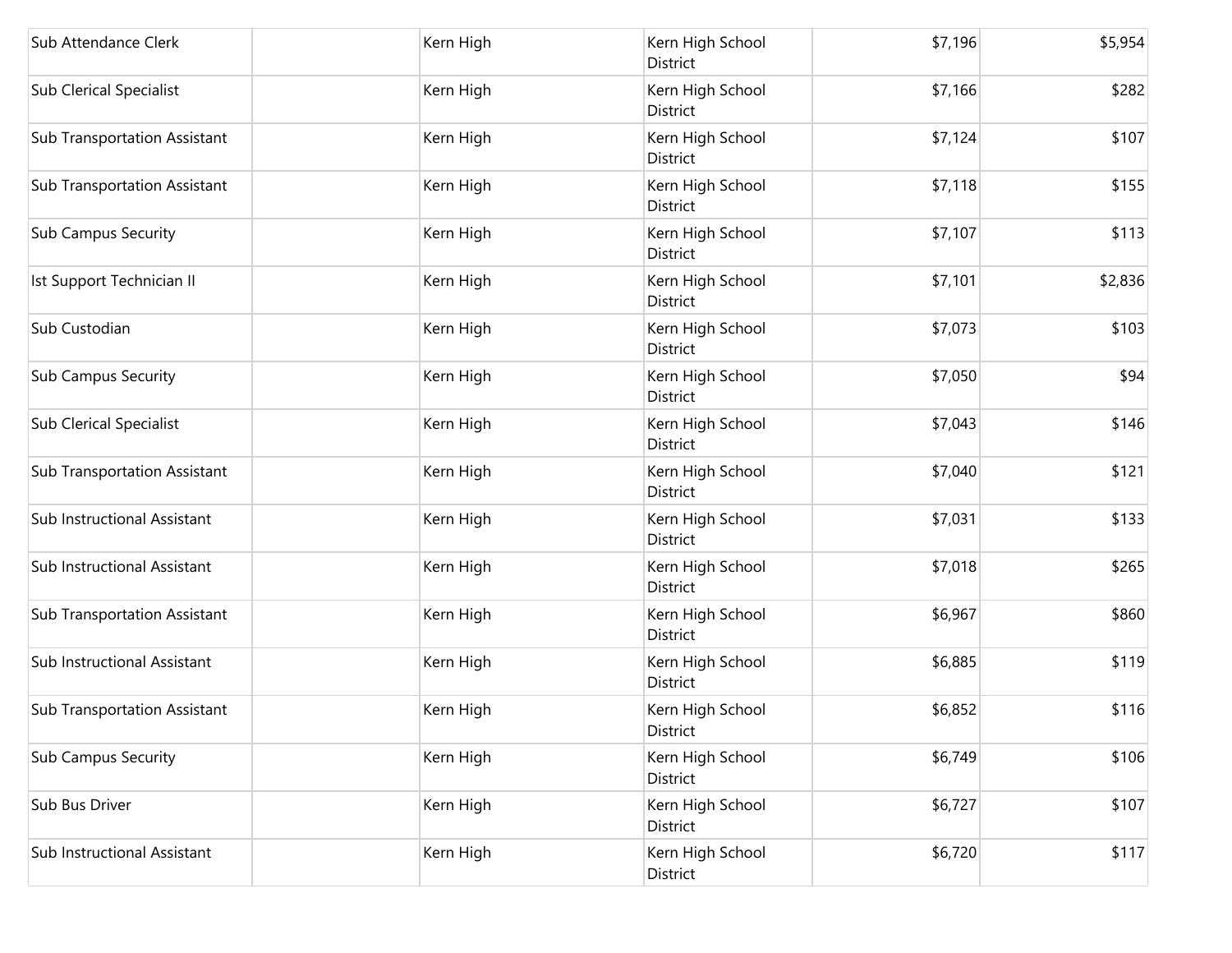| Substitute Teacher                  | Kern High | Kern High School<br>District        | \$6,696 | \$130    |
|-------------------------------------|-----------|-------------------------------------|---------|----------|
| Sub Instructional Assistant         | Kern High | Kern High School<br>District        | \$6,672 | \$217    |
| Post-Ret. Employee 10 Mo            | Kern High | Kern High School<br>District        | \$6,633 | \$10,353 |
| Substitute Teacher                  | Kern High | Kern High School<br>District        | \$6,625 | \$666    |
| Sub Transportation Assistant        | Kern High | Kern High School<br>District        | \$6,596 | \$199    |
| <b>Sub Clerical Specialist</b>      | Kern High | Kern High School<br>District        | \$6,567 | \$0      |
| Sub Pre-School Instr. Spec. I       | Kern High | Kern High School<br>District        | \$6,446 | \$135    |
| Sub Instructional Assistant         | Kern High | Kern High School<br>District        | \$6,441 | \$109    |
| Sub Infant Care Aide                | Kern High | Kern High School<br>District        | \$6,433 | \$242    |
| Sub Instructional Assistant         | Kern High | Kern High School<br>District        | \$6,409 | \$109    |
| <b>Sub Transportation Assistant</b> | Kern High | Kern High School<br>District        | \$6,408 | \$194    |
| Sub Transportation Assistant        | Kern High | Kern High School<br>District        | \$6,399 | \$188    |
| <b>Sub Clerical Specialist</b>      | Kern High | Kern High School<br>District        | \$6,369 | \$0      |
| Sub Instructional Assistant         | Kern High | Kern High School<br><b>District</b> | \$6,365 | \$172    |
| Substitute Teacher                  | Kern High | Kern High School<br>District        | \$6,345 | \$1,150  |
| Sub Custodian                       | Kern High | Kern High School<br>District        | \$6,322 | \$41     |
| Substitute Teacher                  | Kern High | Kern High School<br>District        | \$6,274 | \$0      |
| Sub Pre-School Instr. Spec. I       | Kern High | Kern High School<br>District        | \$6,274 | \$221    |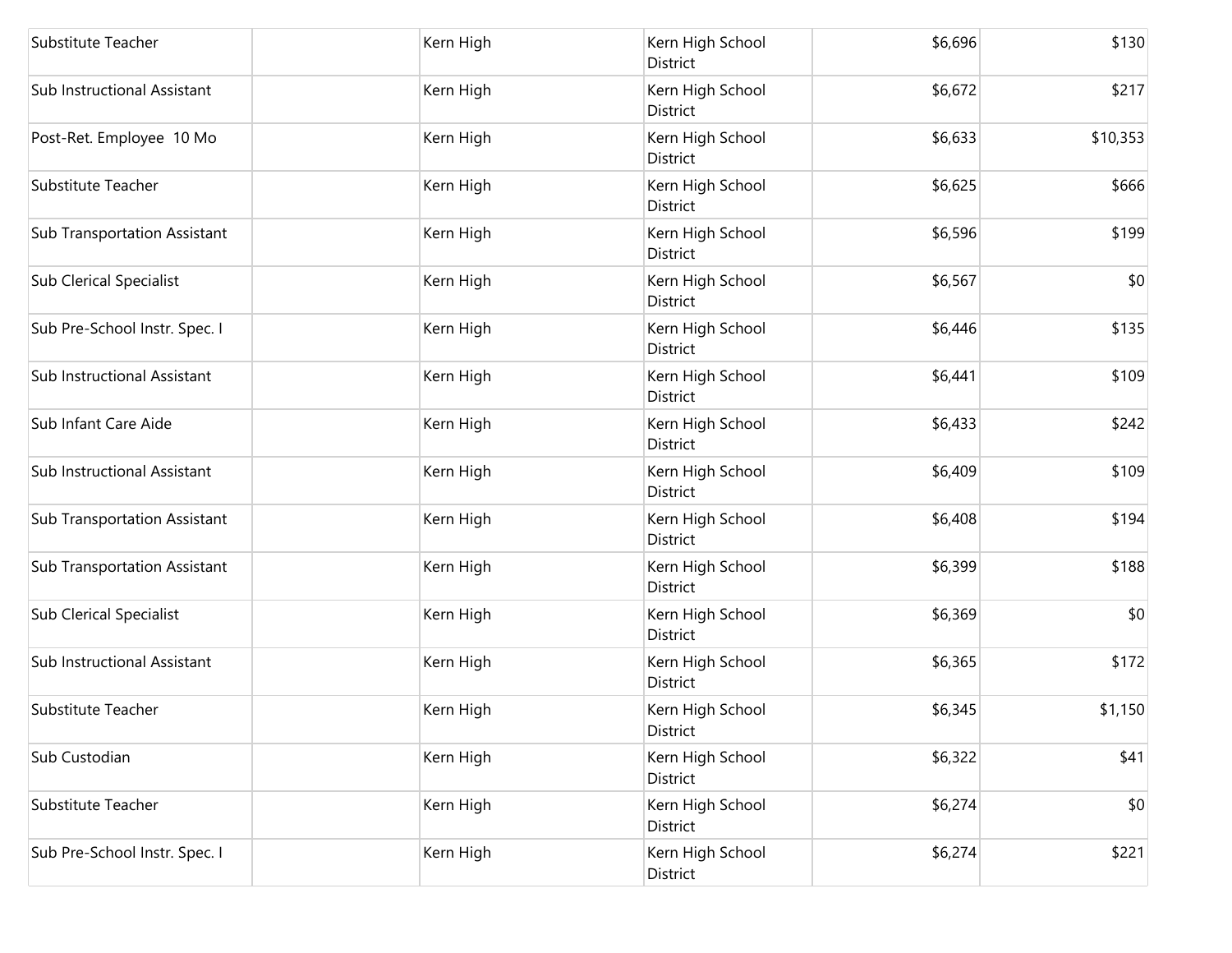| Substitute Teacher            | Kern High | Kern High School<br>District        | \$6,264 | \$1,138 |
|-------------------------------|-----------|-------------------------------------|---------|---------|
| Sub Instructional Assistant   | Kern High | Kern High School<br>District        | \$6,231 | \$178   |
| Sub Instructional Assistant   | Kern High | Kern High School<br>District        | \$6,220 | \$128   |
| Sub Instructional Assistant   | Kern High | Kern High School<br>District        | \$6,193 | \$122   |
| Substitute Teacher            | Kern High | Kern High School<br>District        | \$6,075 | \$121   |
| Sub Instructional Assistant   | Kern High | Kern High School<br>District        | \$6,062 | \$739   |
| Substitute Teacher            | Kern High | Kern High School<br>District        | \$6,058 | \$256   |
| Sub Instructional Assistant   | Kern High | Kern High School<br>District        | \$5,932 | \$98    |
| Sub Pre-School Instr. Spec. I | Kern High | Kern High School<br><b>District</b> | \$5,887 | \$0     |
| Sub Instructional Assistant   | Kern High | Kern High School<br>District        | \$5,870 | \$808   |
| Sub Instructional Assistant   | Kern High | Kern High School<br>District        | \$5,843 | \$114   |
| Sub Instructional Assistant   | Kern High | Kern High School<br>District        | \$5,842 | \$98    |
| <b>Sub Campus Security</b>    | Kern High | Kern High School<br>District        | \$5,838 | \$163   |
| Sub Instructional Assistant   | Kern High | Kern High School<br>District        | \$5,838 | \$92    |
| Sub Instructional Assistant   | Kern High | Kern High School<br>District        | \$5,758 | \$167   |
| <b>Sub Campus Security</b>    | Kern High | Kern High School<br>District        | \$5,728 | \$115   |
| Sub Instructional Assistant   | Kern High | Kern High School<br>District        | \$5,706 | \$140   |
| <b>Sub Campus Security</b>    | Kern High | Kern High School<br>District        | \$5,687 | \$122   |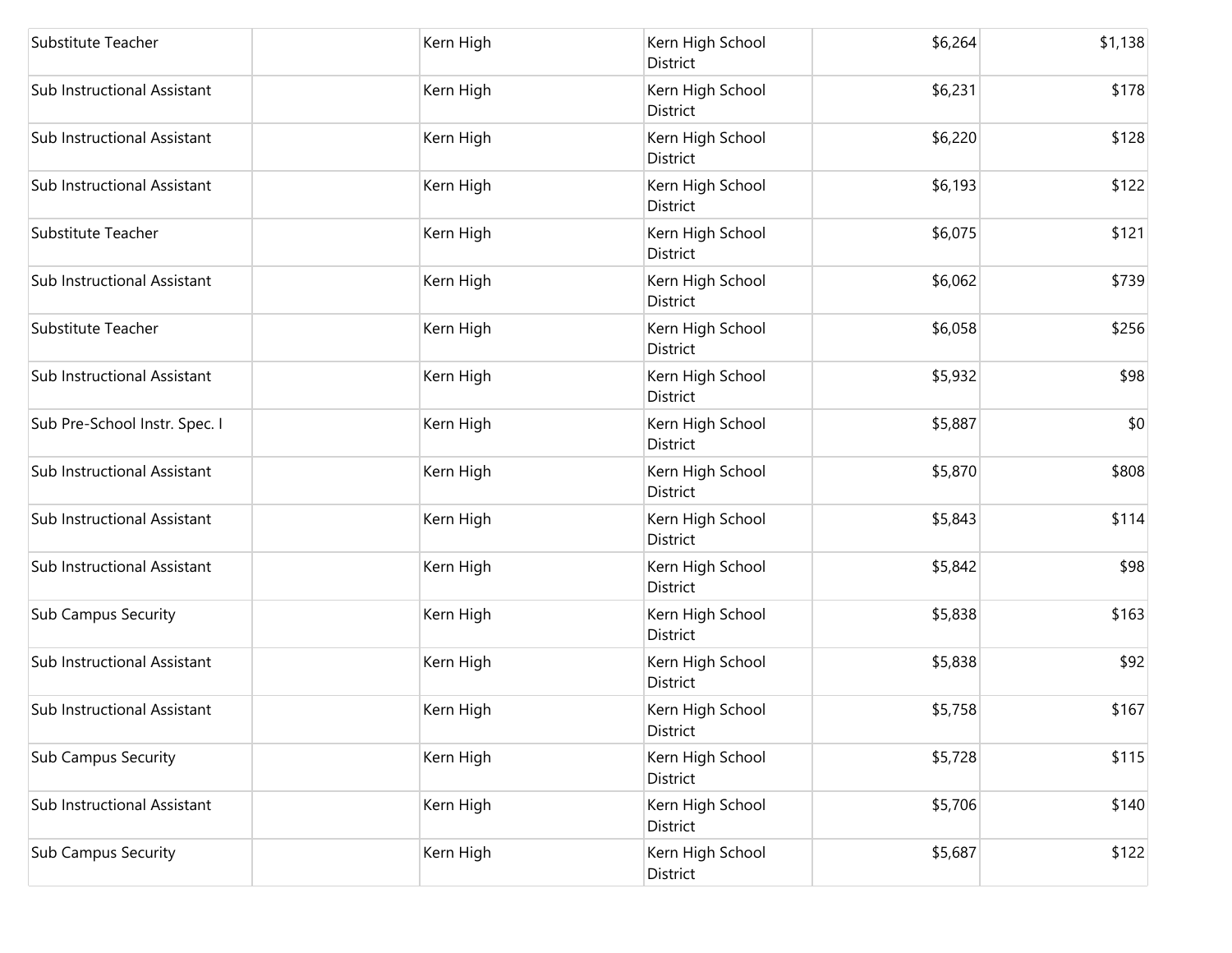| Sub Instructional Assistant    | Kern High | Kern High School<br>District        | \$5,685 | \$86     |
|--------------------------------|-----------|-------------------------------------|---------|----------|
| Sub Instructional Assistant    | Kern High | Kern High School<br>District        | \$5,675 | \$91     |
| Sub Instructional Assistant    | Kern High | Kern High School<br>District        | \$5,673 | \$215    |
| Substitute Teacher             | Kern High | Kern High School<br><b>District</b> | \$5,664 | \$1,590  |
| Substitute Teacher             | Kern High | Kern High School<br><b>District</b> | \$5,643 | \$119    |
| Substitute Teacher             | Kern High | Kern High School<br>District        | \$5,602 | \$296    |
| Sub Instructional Assistant    | Kern High | Kern High School<br>District        | \$5,600 | \$172    |
| Sub Instructional Assistant    | Kern High | Kern High School<br>District        | \$5,550 | \$119    |
| Post-Ret. Employee 10 Mo       | Kern High | Kern High School<br>District        | \$5,461 | \$10,353 |
| <b>Sub Clerical Specialist</b> | Kern High | Kern High School<br>District        | \$5,437 | \$102    |
| Sub Instructional Assistant    | Kern High | Kern High School<br>District        | \$5,431 | \$177    |
| <b>Sub Campus Security</b>     | Kern High | Kern High School<br>District        | \$5,383 | \$104    |
| Substitute Teacher             | Kern High | Kern High School<br>District        | \$5,346 | \$1,040  |
| Sub Transportation Assistant   | Kern High | Kern High School<br>District        | \$5,339 | \$87     |
| Sub Campus Security            | Kern High | Kern High School<br>District        | \$5,304 | \$256    |
| Substitute Teacher             | Kern High | Kern High School<br>District        | \$5,292 | \$1,039  |
| Substitute Teacher             | Kern High | Kern High School<br>District        | \$5,285 | \$639    |
| Sub Custodian                  | Kern High | Kern High School<br>District        | \$5,268 | \$162    |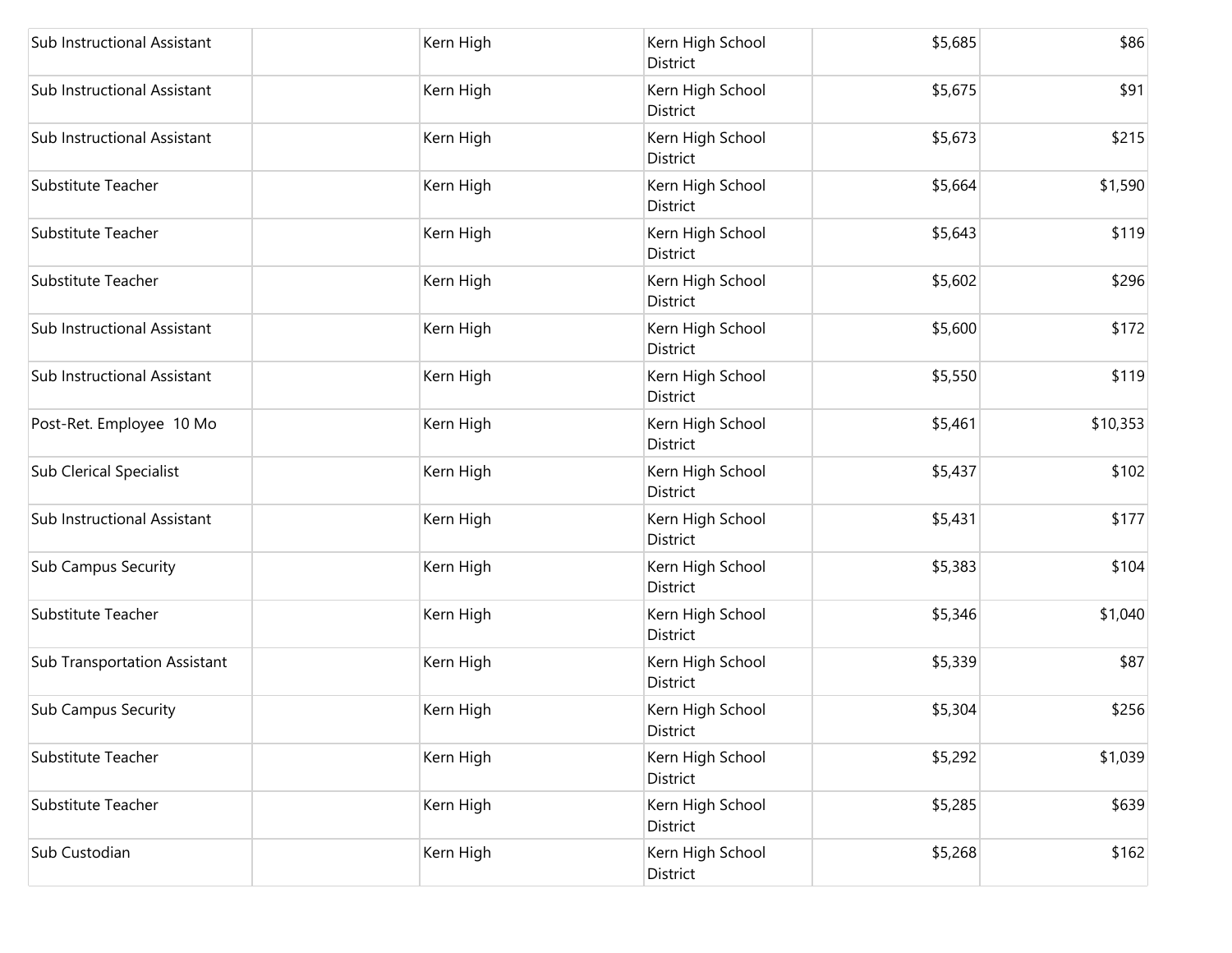| Sub Other Instruction          | Kern High | Kern High School<br>District | \$5,238 | \$946   |
|--------------------------------|-----------|------------------------------|---------|---------|
| <b>Sub Campus Security</b>     | Kern High | Kern High School<br>District | \$5,232 | \$843   |
| Substitute Teacher             | Kern High | Kern High School<br>District | \$5,223 | \$493   |
| <b>Sub Campus Security</b>     | Kern High | Kern High School<br>District | \$5,211 | \$229   |
| Sub Bus Driver                 | Kern High | Kern High School<br>District | \$5,170 | \$628   |
| <b>Sub Campus Security</b>     | Kern High | Kern High School<br>District | \$5,165 | \$714   |
| <b>Sub Clerical Specialist</b> | Kern High | Kern High School<br>District | \$5,148 | \$233   |
| <b>Sub Clerical Specialist</b> | Kern High | Kern High School<br>District | \$5,141 | \$41    |
| Substitute Teacher             | Kern High | Kern High School<br>District | \$5,130 | \$1,052 |
| Sub Instructional Assistant    | Kern High | Kern High School<br>District | \$5,117 | \$131   |
| <b>Sub Campus Security</b>     | Kern High | Kern High School<br>District | \$5,110 | \$0     |
| Sub Instructional Assistant    | Kern High | Kern High School<br>District | \$5,108 | \$90    |
| Substitute Teacher             | Kern High | Kern High School<br>District | \$5,103 | \$139   |
| <b>Sub Clerical Specialist</b> | Kern High | Kern High School<br>District | \$5,030 | \$823   |
| Sub Instructional Assistant    | Kern High | Kern High School<br>District | \$5,002 | \$112   |
| <b>Sub Clerical Specialist</b> | Kern High | Kern High School<br>District | \$4,990 | \$63    |
| Sub Food Service Worker        | Kern High | Kern High School<br>District | \$4,986 | \$136   |
| <b>Sub Campus Security</b>     | Kern High | Kern High School<br>District | \$4,917 | \$158   |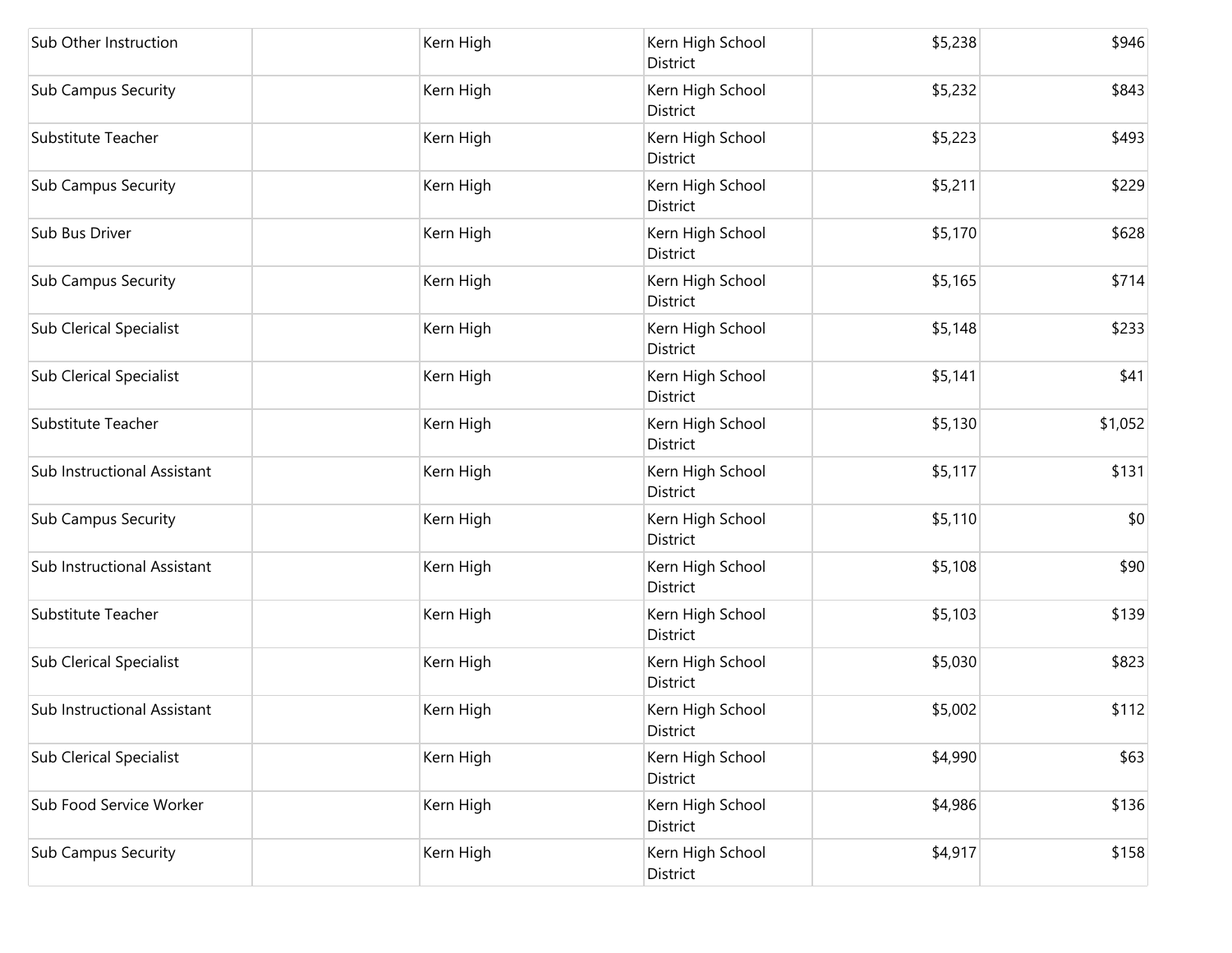| Sub Food Service Worker        | Kern High | Kern High School<br>District | \$4,904 | \$110   |
|--------------------------------|-----------|------------------------------|---------|---------|
| Sub Food Service Worker        | Kern High | Kern High School<br>District | \$4,796 | \$221   |
| Sub Instructional Assistant    | Kern High | Kern High School<br>District | \$4,747 | \$117   |
| <b>Sub Clerical Specialist</b> | Kern High | Kern High School<br>District | \$4,721 | \$147   |
| <b>Substitute Teacher</b>      | Kern High | Kern High School<br>District | \$4,698 | \$158   |
| <b>Sub Campus Security</b>     | Kern High | Kern High School<br>District | \$4,672 | \$76    |
| Sub la Special Needs/Mobility  | Kern High | Kern High School<br>District | \$4,672 | \$0     |
| Substitute Teacher             | Kern High | Kern High School<br>District | \$4,671 | \$195   |
| Substitute Teacher             | Kern High | Kern High School<br>District | \$4,665 | \$1,216 |
| <b>Sub Campus Security</b>     | Kern High | Kern High School<br>District | \$4,629 | \$813   |
| Substitute Teacher             | Kern High | Kern High School<br>District | \$4,617 | \$91    |
| Substitute Teacher             | Kern High | Kern High School<br>District | \$4,604 | \$121   |
| <b>Sub Clerical Specialist</b> | Kern High | Kern High School<br>District | \$4,587 | \$139   |
| Substitute Teacher             | Kern High | Kern High School<br>District | \$4,566 | \$101   |
| Sub Instructional Assistant    | Kern High | Kern High School<br>District | \$4,566 | \$99    |
| <b>Sub Clerical Specialist</b> | Kern High | Kern High School<br>District | \$4,554 | \$0     |
| Substitute Teacher             | Kern High | Kern High School<br>District | \$4,536 | \$861   |
| Sub Food Service Worker        | Kern High | Kern High School<br>District | \$4,377 | \$0     |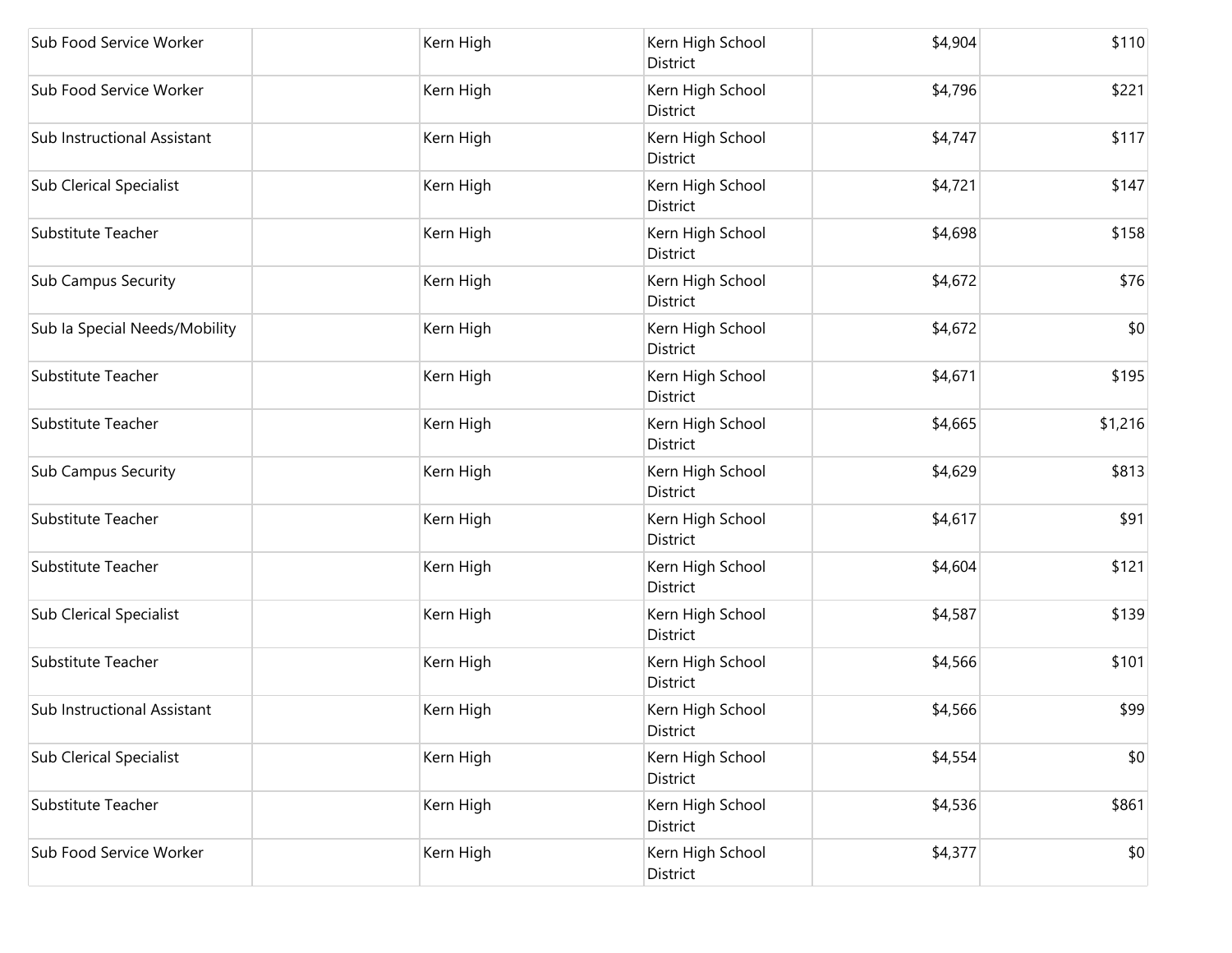| Sub Bus Driver                 | Kern High | Kern High School<br>District | \$4,359 | \$163   |
|--------------------------------|-----------|------------------------------|---------|---------|
| Sub Custodian                  | Kern High | Kern High School<br>District | \$4,331 | \$45    |
| Sub Custodian                  | Kern High | Kern High School<br>District | \$4,331 | \$45    |
| <b>Sub Campus Security</b>     | Kern High | Kern High School<br>District | \$4,322 | \$100   |
| Substitute Teacher             | Kern High | Kern High School<br>District | \$4,293 | \$144   |
| Sub Instructional Assistant    | Kern High | Kern High School<br>District | \$4,292 | \$193   |
| Sub Instructional Assistant    | Kern High | Kern High School<br>District | \$4,292 | \$64    |
| Sub Food Service Worker        | Kern High | Kern High School<br>District | \$4,196 | \$97    |
| <b>Sub Campus Security</b>     | Kern High | Kern High School<br>District | \$4,142 | \$140   |
| Sub Bus Driver                 | Kern High | Kern High School<br>District | \$4,086 | \$0     |
| Sub Instructional Assistant    | Kern High | Kern High School<br>District | \$4,085 | \$137   |
| Substitute Teacher             | Kern High | Kern High School<br>District | \$4,050 | \$676   |
| Sub Instructional Assistant    | Kern High | Kern High School<br>District | \$4,049 | \$143   |
| <b>Sub Clerical Specialist</b> | Kern High | Kern High School<br>District | \$4,036 | \$65    |
| Sub Food Service Worker        | Kern High | Kern High School<br>District | \$4,010 | \$168   |
| Post-Ret. Employee 10 Mo       | Kern High | Kern High School<br>District | \$4,000 | \$6,898 |
| Substitute Teacher             | Kern High | Kern High School<br>District | \$3,969 | \$910   |
| Sub Food Service Worker        | Kern High | Kern High School<br>District | \$3,969 | \$147   |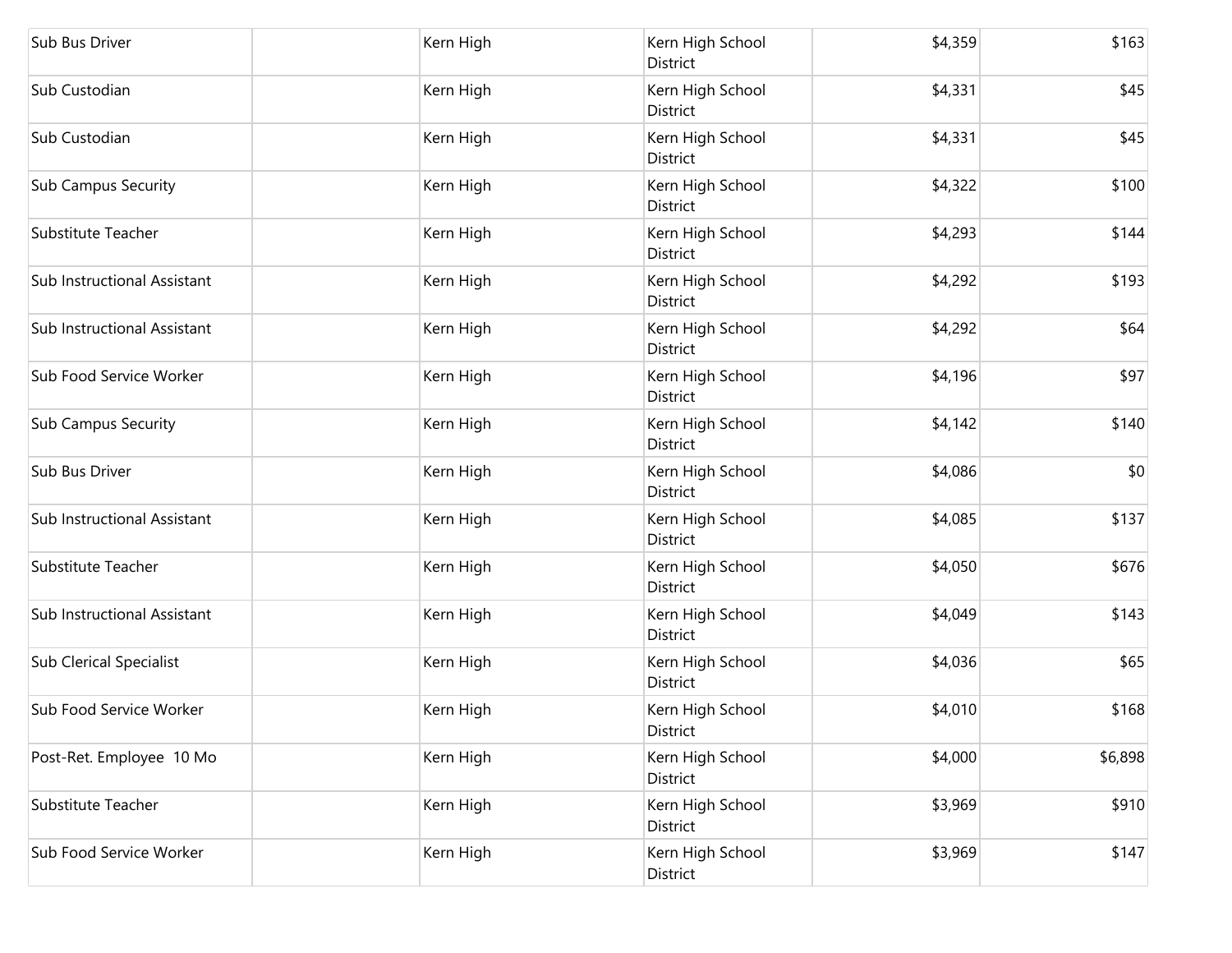| Substitute Teacher             | Kern High | Kern High School<br>District | \$3,942 | \$87  |
|--------------------------------|-----------|------------------------------|---------|-------|
| Substitute Teacher             | Kern High | Kern High School<br>District | \$3,936 | \$747 |
| <b>Sub Campus Security</b>     | Kern High | Kern High School<br>District | \$3,934 | \$612 |
| Sub Bus Driver Trainee         | Kern High | Kern High School<br>District | \$3,933 | \$51  |
| Substitute Teacher             | Kern High | Kern High School<br>District | \$3,915 | \$109 |
| Sub Instructional Assistant    | Kern High | Kern High School<br>District | \$3,900 | \$85  |
| Sub la Special Needs/Mobility  | Kern High | Kern High School<br>District | \$3,877 | \$60  |
| <b>Sub Campus Security</b>     | Kern High | Kern High School<br>District | \$3,873 | \$99  |
| Sub Instructional Assistant    | Kern High | Kern High School<br>District | \$3,868 | \$112 |
| <b>Sub Campus Security</b>     | Kern High | Kern High School<br>District | \$3,840 | \$152 |
| Sub Instructional Assistant    | Kern High | Kern High School<br>District | \$3,839 | \$0   |
| Sub Custodian                  | Kern High | Kern High School<br>District | \$3,829 | \$32  |
| Sub Food Service Worker        | Kern High | Kern High School<br>District | \$3,782 | \$129 |
| Sub Custodian                  | Kern High | Kern High School<br>District | \$3,761 | \$41  |
| Stud Sup Serv Intervention Sp  | Kern High | Kern High School<br>District | \$3,760 | \$584 |
| Substitute Teacher             | Kern High | Kern High School<br>District | \$3,753 | \$697 |
| Sub Instructional Assistant    | Kern High | Kern High School<br>District | \$3,745 | \$66  |
| <b>Sub Clerical Specialist</b> | Kern High | Kern High School<br>District | \$3,733 | \$38  |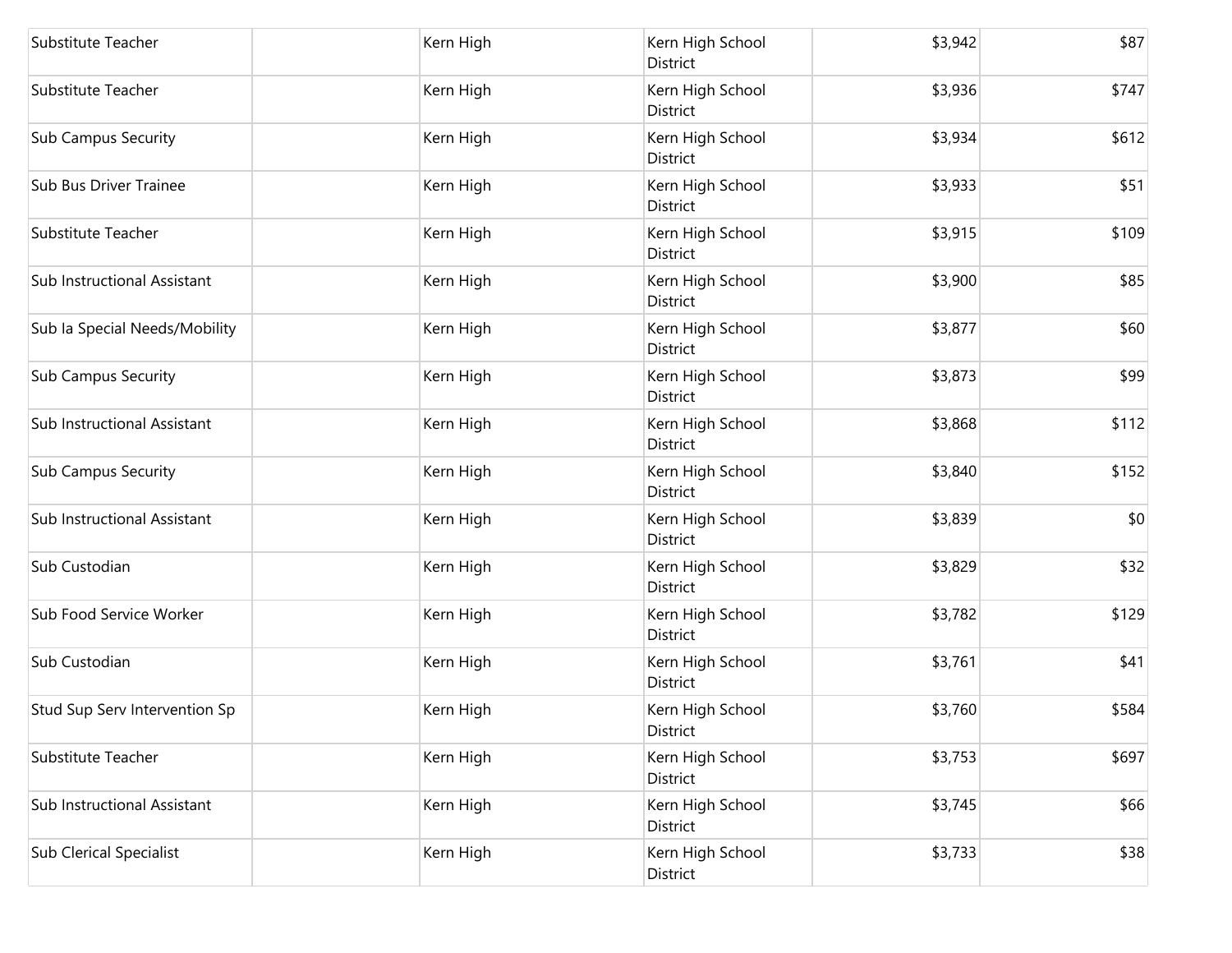| Sub Food Service Worker        | Kern High | Kern High School<br>District | \$3,721 | \$151 |
|--------------------------------|-----------|------------------------------|---------|-------|
| Sub Instructional Assistant    | Kern High | Kern High School<br>District | \$3,716 | \$860 |
| <b>Sub Campus Security</b>     | Kern High | Kern High School<br>District | \$3,683 | \$200 |
| <b>Sub Campus Security</b>     | Kern High | Kern High School<br>District | \$3,643 | \$97  |
| Sub Instructional Assistant    | Kern High | Kern High School<br>District | \$3,614 | \$50  |
| Substitute Teacher             | Kern High | Kern High School<br>District | \$3,600 | \$701 |
| Substitute Teacher             | Kern High | Kern High School<br>District | \$3,564 | \$545 |
| <b>Sub Clerical Specialist</b> | Kern High | Kern High School<br>District | \$3,556 | \$96  |
| Sub Instructional Assistant    | Kern High | Kern High School<br>District | \$3,553 | \$137 |
| <b>Sub Clerical Specialist</b> | Kern High | Kern High School<br>District | \$3,544 | \$72  |
| <b>Sub Campus Security</b>     | Kern High | Kern High School<br>District | \$3,472 | \$73  |
| Sub Instructional Assistant    | Kern High | Kern High School<br>District | \$3,459 | \$95  |
| Substitute Teacher             | Kern High | Kern High School<br>District | \$3,456 | \$111 |
| Substitute Teacher             | Kern High | Kern High School<br>District | \$3,456 | \$147 |
| Sub Instructional Assistant    | Kern High | Kern High School<br>District | \$3,419 | \$354 |
| Sub Other Clerical             | Kern High | Kern High School<br>District | \$3,411 | \$126 |
| Substitute Teacher             | Kern High | Kern High School<br>District | \$3,402 | \$61  |
| <b>Sub Campus Security</b>     | Kern High | Kern High School<br>District | \$3,400 | \$45  |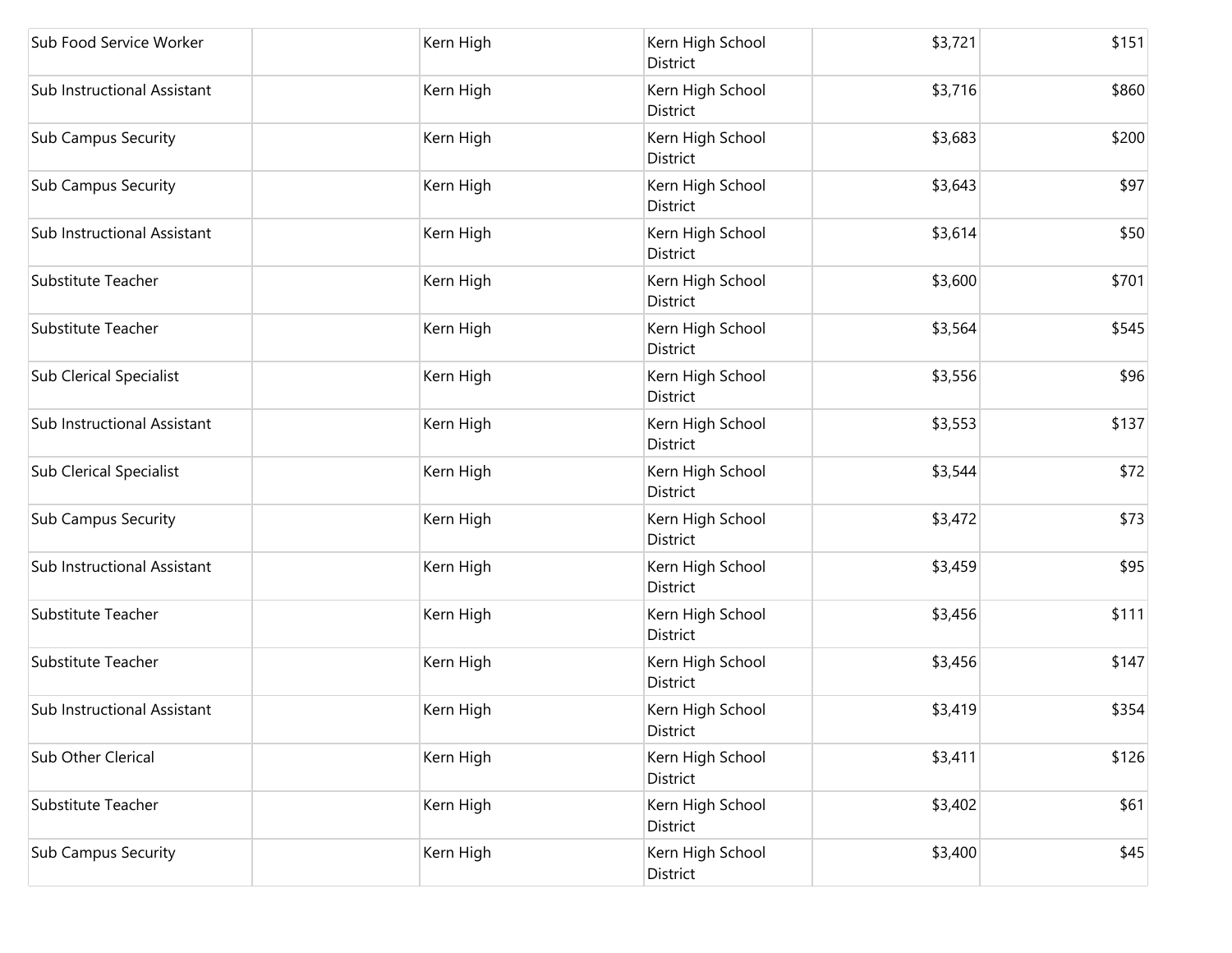| Sub Instructional Assistant         | Kern High | Kern High School<br>District        | \$3,400 | \$119   |
|-------------------------------------|-----------|-------------------------------------|---------|---------|
| Sub Instructional Assistant         | Kern High | Kern High School<br>District        | \$3,398 | \$71    |
| Substitute Teacher                  | Kern High | Kern High School<br>District        | \$3,375 | \$131   |
| Substitute Teacher                  | Kern High | Kern High School<br><b>District</b> | \$3,366 | \$1,070 |
| <b>Sub Transportation Assistant</b> | Kern High | Kern High School<br><b>District</b> | \$3,355 | \$124   |
| Sub Instructional Assistant         | Kern High | Kern High School<br>District        | \$3,320 | \$31    |
| Sub Food Service Worker             | Kern High | Kern High School<br>District        | \$3,307 | \$150   |
| Sub Custodian                       | Kern High | Kern High School<br>District        | \$3,305 | \$31    |
| <b>Substitute Teacher</b>           | Kern High | Kern High School<br>District        | \$3,294 | \$136   |
| Substitute Teacher                  | Kern High | Kern High School<br>District        | \$3,267 | \$257   |
| Sub Food Service Worker             | Kern High | Kern High School<br>District        | \$3,242 | \$491   |
| Substitute Teacher                  | Kern High | Kern High School<br>District        | \$3,240 | \$686   |
| Substitute Teacher                  | Kern High | Kern High School<br>District        | \$3,240 | \$73    |
| Sub Instructional Assistant         | Kern High | Kern High School<br>District        | \$3,216 | \$49    |
| Substitute Teacher                  | Kern High | Kern High School<br>District        | \$3,210 | \$730   |
| Substitute Teacher                  | Kern High | Kern High School<br>District        | \$3,210 | \$134   |
| Substitute Teacher                  | Kern High | Kern High School<br>District        | \$3,186 | \$85    |
| Substitute Teacher                  | Kern High | Kern High School<br>District        | \$3,186 | \$112   |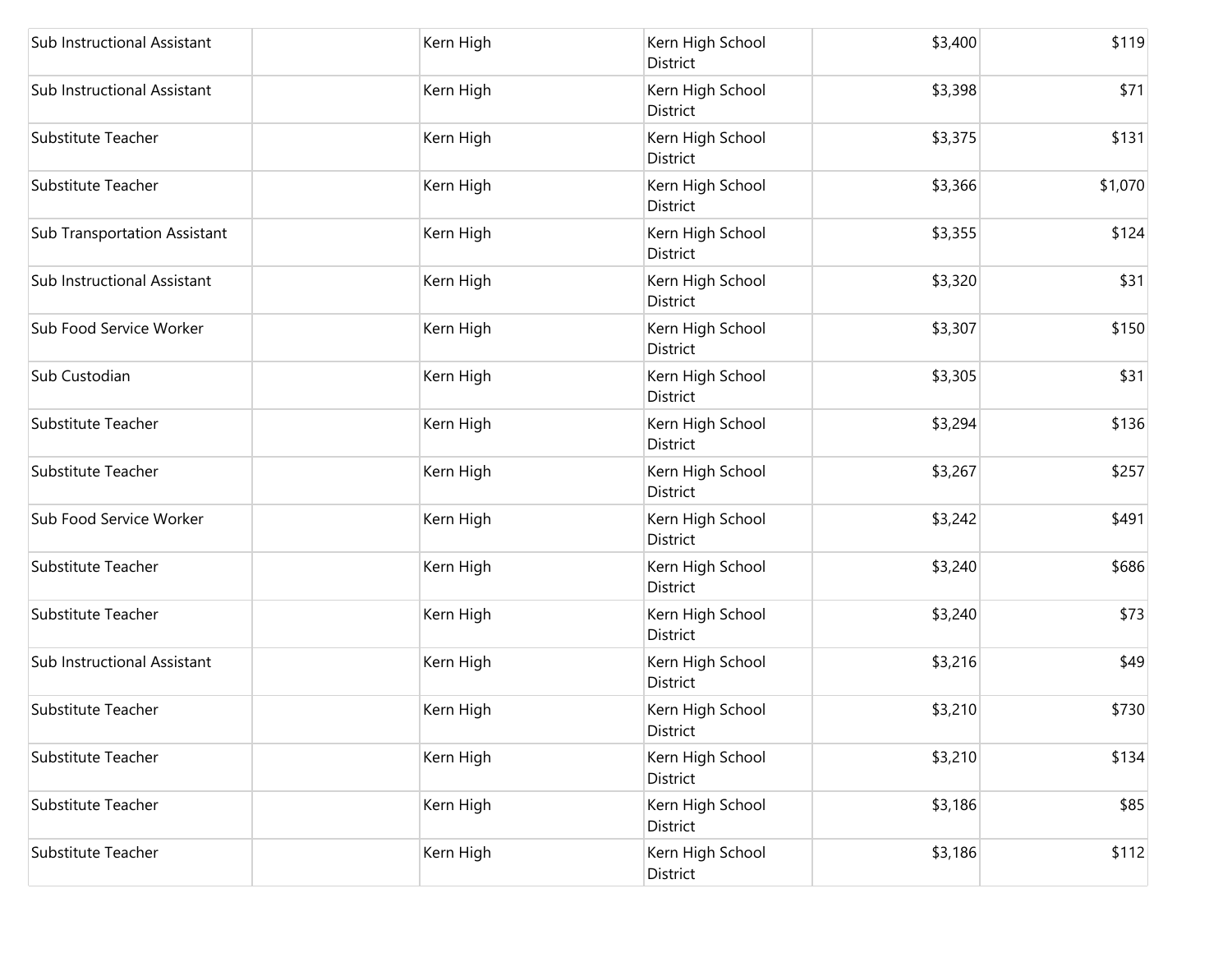| Substitute Teacher                  | Kern High | Kern High School<br>District | \$3,186 | \$83  |
|-------------------------------------|-----------|------------------------------|---------|-------|
| Substitute Teacher                  | Kern High | Kern High School<br>District | \$3,186 | \$732 |
| Substitute Teacher                  | Kern High | Kern High School<br>District | \$3,180 | \$60  |
| Sub Instructional Assistant         | Kern High | Kern High School<br>District | \$3,168 | \$225 |
| Substitute Teacher                  | Kern High | Kern High School<br>District | \$3,159 | \$77  |
| Sub Instructional Assistant         | Kern High | Kern High School<br>District | \$3,126 | \$263 |
| Substitute Teacher                  | Kern High | Kern High School<br>District | \$3,078 | \$861 |
| Sub Food Service Worker             | Kern High | Kern High School<br>District | \$3,077 | \$71  |
| <b>Sub Transportation Assistant</b> | Kern High | Kern High School<br>District | \$3,059 | \$50  |
| Sub Ath. Equip. Ath./Trainer        | Kern High | Kern High School<br>District | \$3,001 | \$405 |
| Substitute Teacher                  | Kern High | Kern High School<br>District | \$2,997 | \$95  |
| Substitute Teacher                  | Kern High | Kern High School<br>District | \$2,943 | \$105 |
| Substitute Teacher                  | Kern High | Kern High School<br>District | \$2,943 | \$77  |
| Substitute Teacher                  | Kern High | Kern High School<br>District | \$2,943 | \$101 |
| Substitute Teacher                  | Kern High | Kern High School<br>District | \$2,943 | \$394 |
| Substitute Teacher                  | Kern High | Kern High School<br>District | \$2,943 | \$725 |
| Sub Custodian                       | Kern High | Kern High School<br>District | \$2,932 | \$112 |
| Substitute Teacher                  | Kern High | Kern High School<br>District | \$2,916 | \$78  |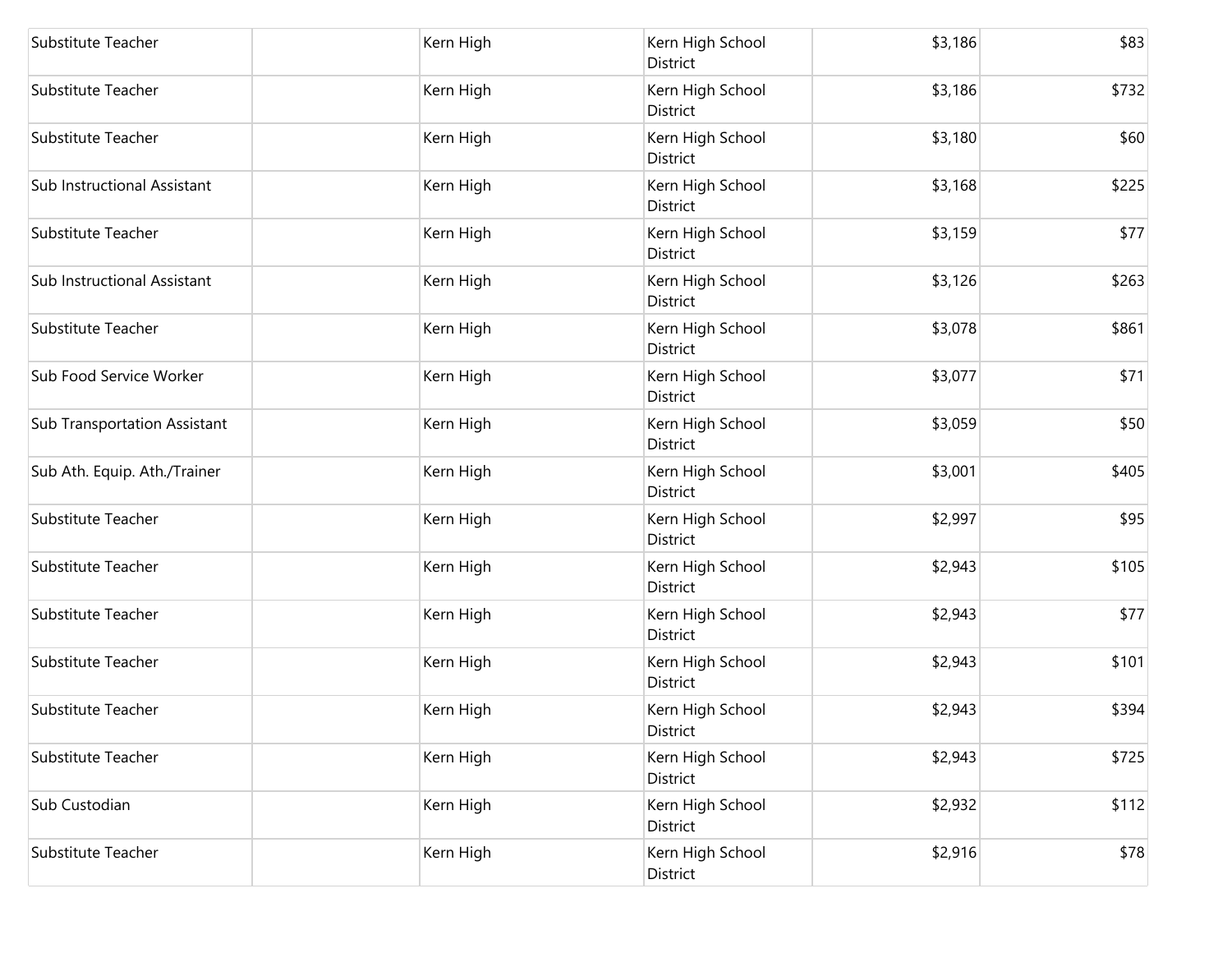| Substitute Teacher             | Kern High | Kern High School<br>District        | \$2,889 | \$94    |
|--------------------------------|-----------|-------------------------------------|---------|---------|
| <b>Sub Campus Security</b>     | Kern High | Kern High School<br>District        | \$2,875 | \$402   |
| Substitute Teacher             | Kern High | Kern High School<br>District        | \$2,862 | \$78    |
| Substitute Teacher             | Kern High | Kern High School<br><b>District</b> | \$2,850 | \$583   |
| Bus Serv/Facty Plng Const Secy | Kern High | Kern High School<br><b>District</b> | \$2,848 | \$1,733 |
| Substitute Teacher             | Kern High | Kern High School<br>District        | \$2,808 | \$108   |
| <b>Sub Campus Security</b>     | Kern High | Kern High School<br>District        | \$2,792 | \$59    |
| Substitute Teacher             | Kern High | Kern High School<br>District        | \$2,708 | \$424   |
| Substitute Teacher             | Kern High | Kern High School<br>District        | \$2,700 | \$58    |
| Substitute Teacher             | Kern High | Kern High School<br>District        | \$2,700 | \$397   |
| <b>Sub Campus Security</b>     | Kern High | Kern High School<br>District        | \$2,700 | \$95    |
| <b>Sub Clerical Specialist</b> | Kern High | Kern High School<br>District        | \$2,682 | \$99    |
| Substitute Teacher             | Kern High | Kern High School<br>District        | \$2,673 | \$100   |
| <b>Sub Campus Security</b>     | Kern High | Kern High School<br>District        | \$2,670 | \$56    |
| Sub Instructional Assistant    | Kern High | Kern High School<br>District        | \$2,657 | \$90    |
| Sub Food Service Worker        | Kern High | Kern High School<br>District        | \$2,651 | \$72    |
| Substitute Teacher             | Kern High | Kern High School<br>District        | \$2,646 | \$421   |
| Substitute Teacher             | Kern High | Kern High School<br>District        | \$2,646 | \$645   |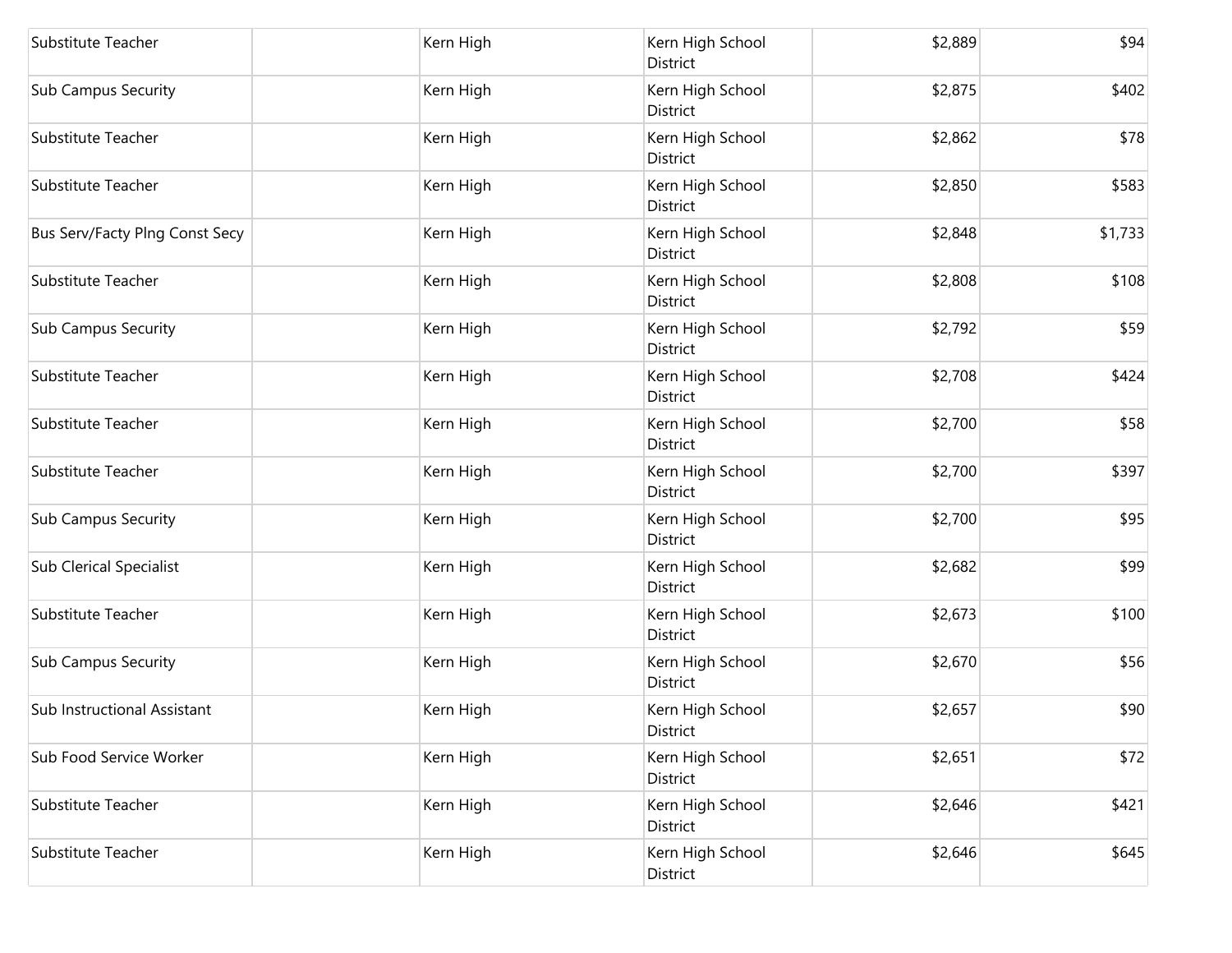| Substitute Teacher             | Kern High | Kern High School<br>District | \$2,619 | \$57    |
|--------------------------------|-----------|------------------------------|---------|---------|
| Substitute Teacher             | Kern High | Kern High School<br>District | \$2,614 | \$8,652 |
| <b>Sub Campus Security</b>     | Kern High | Kern High School<br>District | \$2,609 | \$101   |
| <b>Sub Clerical Specialist</b> | Kern High | Kern High School<br>District | \$2,607 | \$24    |
| Substitute Teacher             | Kern High | Kern High School<br>District | \$2,592 | \$316   |
| Sub Instructional Assistant    | Kern High | Kern High School<br>District | \$2,569 | \$71    |
| Substitute Teacher             | Kern High | Kern High School<br>District | \$2,565 | \$508   |
| Sub Food Service Worker        | Kern High | Kern High School<br>District | \$2,557 | \$0     |
| <b>Sub Campus Security</b>     | Kern High | Kern High School<br>District | \$2,540 | \$36    |
| Substitute Teacher             | Kern High | Kern High School<br>District | \$2,538 | \$69    |
| Sub la Special Needs/Mobility  | Kern High | Kern High School<br>District | \$2,505 | \$0     |
| Substitute Teacher             | Kern High | Kern High School<br>District | \$2,496 | \$49    |
| Sub Bus Driver Trainee         | Kern High | Kern High School<br>District | \$2,460 | \$24    |
| Substitute Teacher             | Kern High | Kern High School<br>District | \$2,457 | \$584   |
| Substitute Teacher             | Kern High | Kern High School<br>District | \$2,457 | \$50    |
| Substitute Teacher             | Kern High | Kern High School<br>District | \$2,430 | \$499   |
| Sub Clerical Specialist        | Kern High | Kern High School<br>District | \$2,422 | \$40    |
| Substitute Teacher             | Kern High | Kern High School<br>District | \$2,376 | \$865   |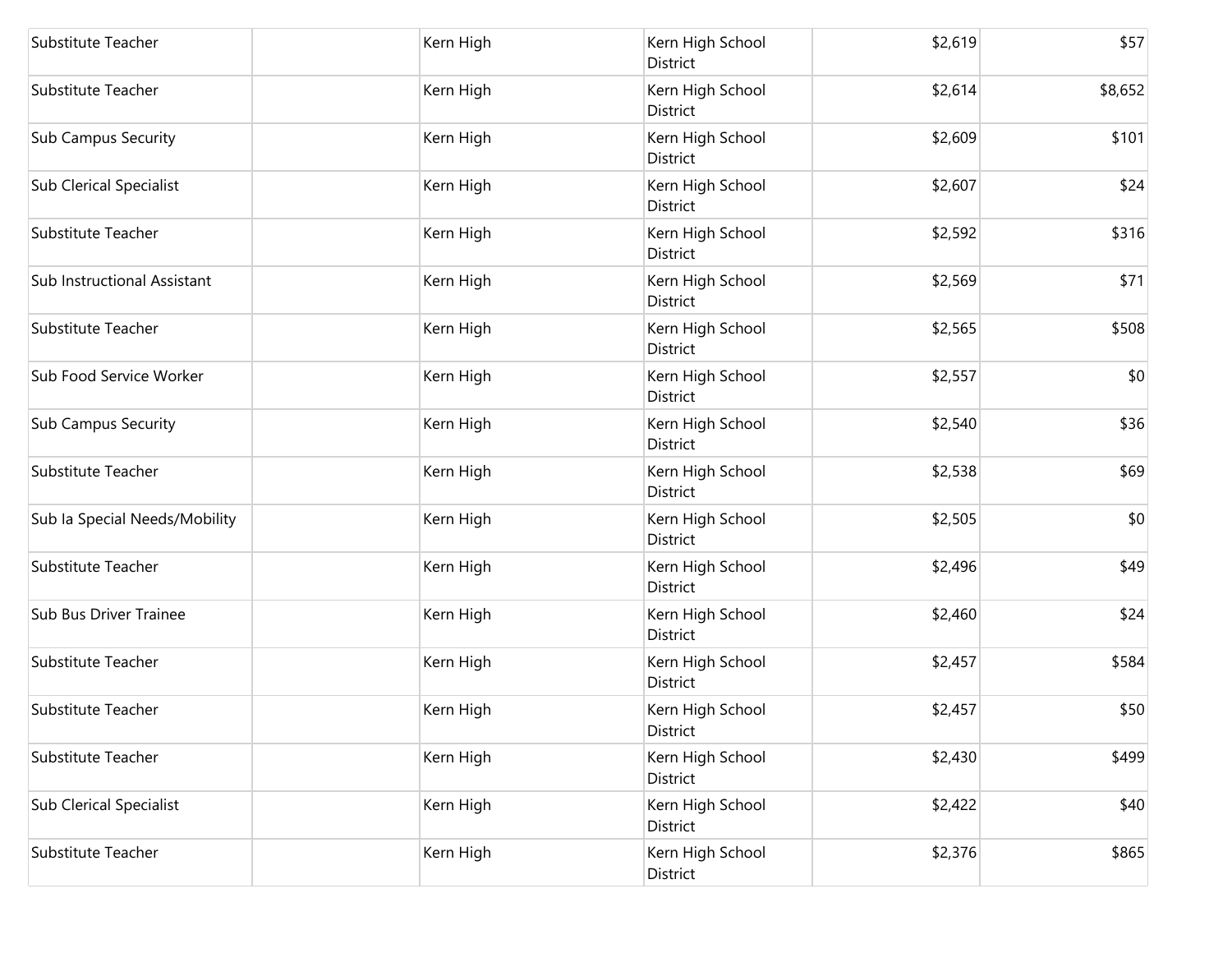| Sub Instructional Assistant    | Kern High | Kern High School<br>District | \$2,368 | \$0   |
|--------------------------------|-----------|------------------------------|---------|-------|
| <b>Sub Clerical Specialist</b> | Kern High | Kern High School<br>District | \$2,357 | \$49  |
| Sub Instructional Assistant    | Kern High | Kern High School<br>District | \$2,354 | \$24  |
| Substitute Teacher             | Kern High | Kern High School<br>District | \$2,349 | \$44  |
| Sub Campus Security            | Kern High | Kern High School<br>District | \$2,345 | \$57  |
| Sub Instructional Assistant    | Kern High | Kern High School<br>District | \$2,336 | \$83  |
| Substitute Teacher             | Kern High | Kern High School<br>District | \$2,295 | \$77  |
| Substitute Teacher             | Kern High | Kern High School<br>District | \$2,295 | \$316 |
| Substitute Teacher             | Kern High | Kern High School<br>District | \$2,268 | \$75  |
| Substitute Teacher             | Kern High | Kern High School<br>District | \$2,250 | \$604 |
| Substitute Teacher             | Kern High | Kern High School<br>District | \$2,241 | \$0   |
| Substitute Teacher             | Kern High | Kern High School<br>District | \$2,241 | \$67  |
| Substitute Teacher             | Kern High | Kern High School<br>District | \$2,214 | \$65  |
| Substitute Teacher             | Kern High | Kern High School<br>District | \$2,214 | \$553 |
| Substitute Teacher             | Kern High | Kern High School<br>District | \$2,187 | \$37  |
| Sub Attendance Clerk           | Kern High | Kern High School<br>District | \$2,142 | \$50  |
| Substitute Teacher             | Kern High | Kern High School<br>District | \$2,130 | \$72  |
| Substitute Teacher             | Kern High | Kern High School<br>District | \$2,130 | \$468 |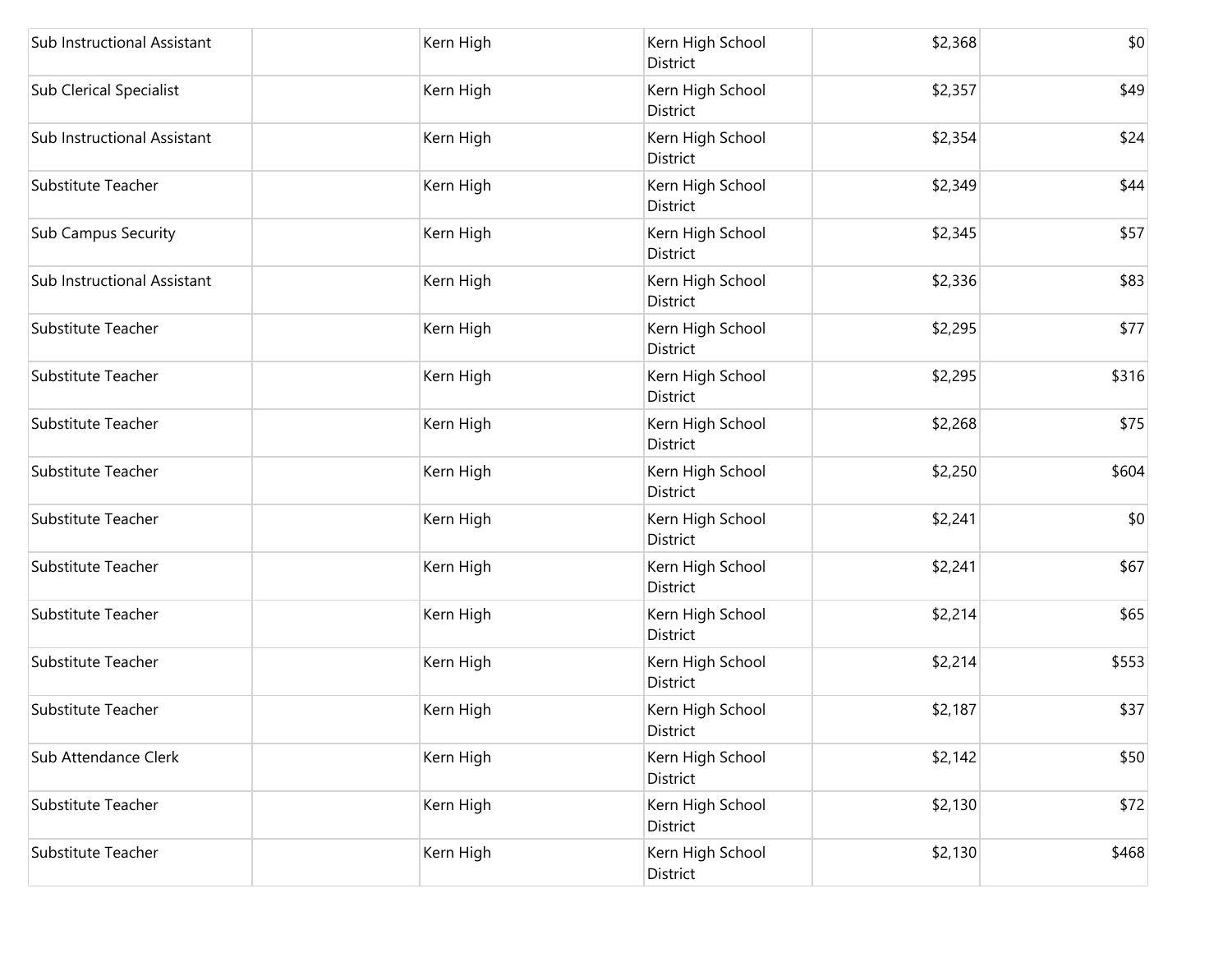| Sub Instructional Assistant    | Kern High | Kern High School<br>District | \$2,115 | \$246 |
|--------------------------------|-----------|------------------------------|---------|-------|
| Sub Instructional Assistant    | Kern High | Kern High School<br>District | \$2,091 | \$17  |
| <b>Sub Clerical Specialist</b> | Kern High | Kern High School<br>District | \$2,072 | \$77  |
| Substitute Teacher             | Kern High | Kern High School<br>District | \$2,058 | \$315 |
| Substitute Teacher             | Kern High | Kern High School<br>District | \$2,052 | \$26  |
| Substitute Teacher             | Kern High | Kern High School<br>District | \$2,025 | \$96  |
| Sub Instructional Assistant    | Kern High | Kern High School<br>District | \$2,008 | \$42  |
| Sub Bus Driver                 | Kern High | Kern High School<br>District | \$1,999 | \$4   |
| Substitute Teacher             | Kern High | Kern High School<br>District | \$1,998 | \$464 |
| Substitute Teacher             | Kern High | Kern High School<br>District | \$1,998 | \$57  |
| Substitute Teacher             | Kern High | Kern High School<br>District | \$1,998 | \$440 |
| Sub Instructional Assistant    | Kern High | Kern High School<br>District | \$1,988 | \$44  |
| <b>Sub Campus Security</b>     | Kern High | Kern High School<br>District | \$1,974 | \$34  |
| Substitute Teacher             | Kern High | Kern High School<br>District | \$1,971 | \$11  |
| Substitute Teacher             | Kern High | Kern High School<br>District | \$1,971 | \$210 |
| Substitute Teacher             | Kern High | Kern High School<br>District | \$1,971 | \$316 |
| Substitute Teacher             | Kern High | Kern High School<br>District | \$1,971 | \$29  |
| Sub Attendance Clerk           | Kern High | Kern High School<br>District | \$1,967 | \$305 |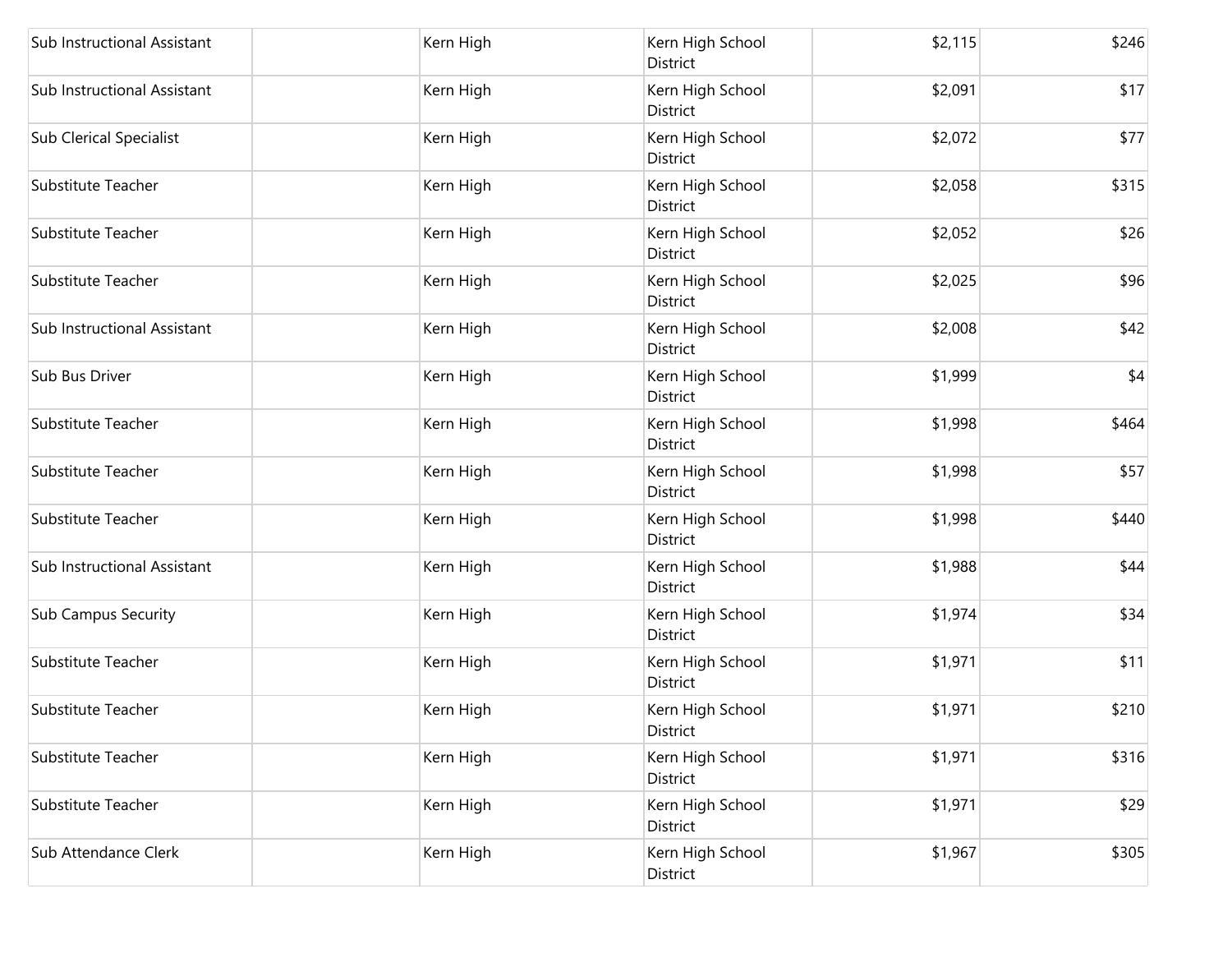| <b>Volunteer Tutor</b>        | Kern High | Kern High School<br>District | \$1,957 | \$0   |
|-------------------------------|-----------|------------------------------|---------|-------|
| Substitute Teacher            | Kern High | Kern High School<br>District | \$1,944 | \$499 |
| Substitute Teacher            | Kern High | Kern High School<br>District | \$1,944 | \$0   |
| Substitute Teacher            | Kern High | Kern High School<br>District | \$1,944 | \$245 |
| Substitute Teacher            | Kern High | Kern High School<br>District | \$1,944 | \$44  |
| Sub Pre-School Instr. Spec. I | Kern High | Kern High School<br>District | \$1,938 | \$41  |
| Sub Instructional Assistant   | Kern High | Kern High School<br>District | \$1,923 | \$0   |
| Substitute Teacher            | Kern High | Kern High School<br>District | \$1,917 | \$257 |
| Substitute Teacher            | Kern High | Kern High School<br>District | \$1,917 | \$57  |
| Sub Instructional Assistant   | Kern High | Kern High School<br>District | \$1,903 | \$79  |
| Substitute Teacher            | Kern High | Kern High School<br>District | \$1,896 | \$558 |
| <b>Sub Campus Security</b>    | Kern High | Kern High School<br>District | \$1,892 | \$57  |
| Substitute Teacher            | Kern High | Kern High School<br>District | \$1,890 | \$33  |
| Sub Instructional Assistant   | Kern High | Kern High School<br>District | \$1,844 | \$39  |
| Substitute Teacher            | Kern High | Kern High School<br>District | \$1,836 | \$63  |
| Substitute Teacher            | Kern High | Kern High School<br>District | \$1,814 | \$38  |
| Substitute Teacher            | Kern High | Kern High School<br>District | \$1,809 | \$60  |
| Substitute Teacher            | Kern High | Kern High School<br>District | \$1,782 | \$24  |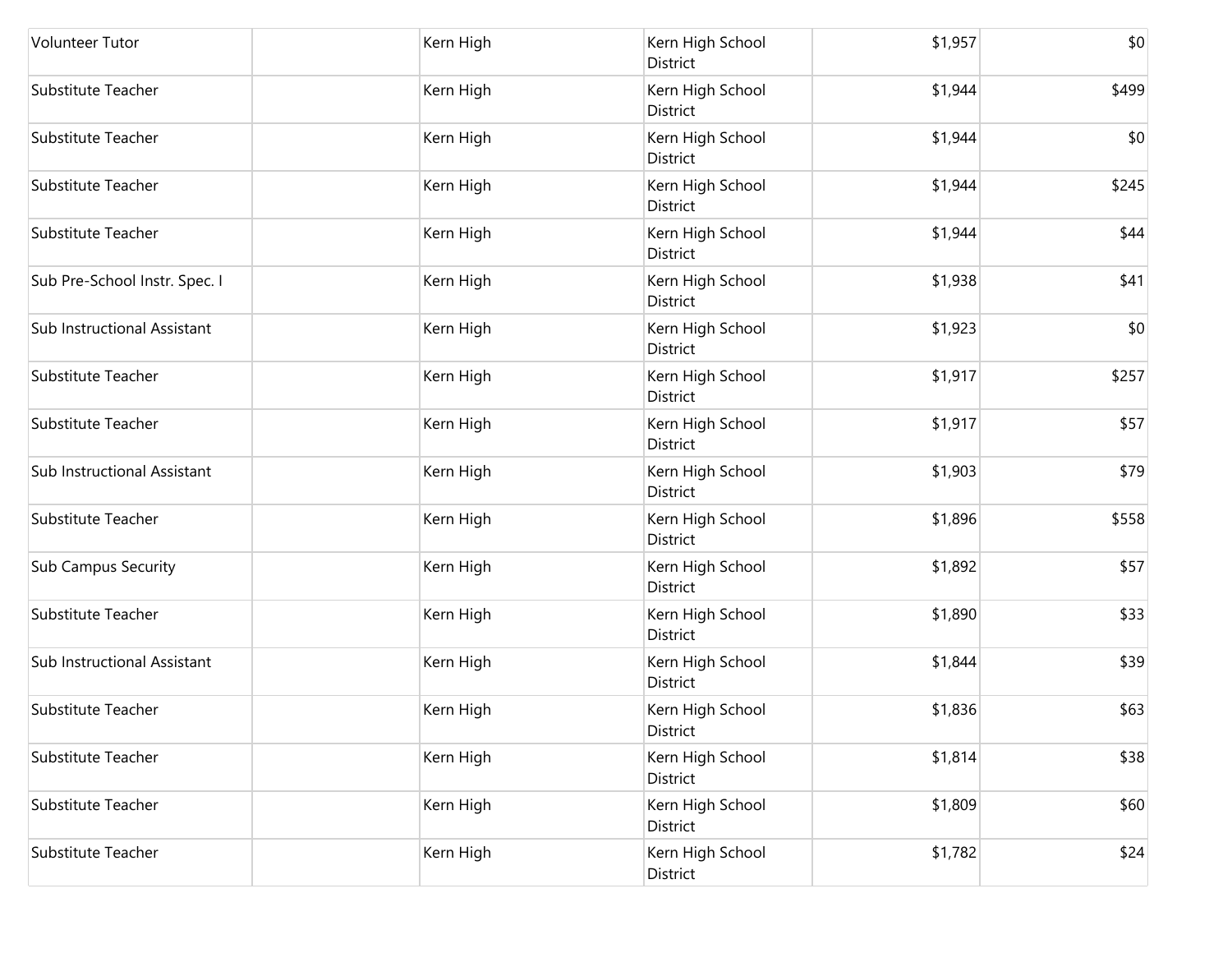| Substitute Teacher                  | Kern High | Kern High School<br>District        | \$1,782 | \$413 |
|-------------------------------------|-----------|-------------------------------------|---------|-------|
| Substitute Teacher                  | Kern High | Kern High School<br>District        | \$1,782 | \$35  |
| Substitute Teacher                  | Kern High | Kern High School<br>District        | \$1,770 | \$537 |
| Sub la Special Needs/Mobility       | Kern High | Kern High School<br>District        | \$1,756 | \$113 |
| <b>Sub Transportation Assistant</b> | Kern High | Kern High School<br><b>District</b> | \$1,741 | \$70  |
| Substitute Teacher                  | Kern High | Kern High School<br>District        | \$1,728 | \$75  |
| Substitute Teacher                  | Kern High | Kern High School<br>District        | \$1,728 | \$308 |
| Substitute Teacher                  | Kern High | Kern High School<br>District        | \$1,728 | \$156 |
| Sub Bus Driver Trainee              | Kern High | Kern High School<br>District        | \$1,728 | \$18  |
| Substitute Teacher                  | Kern High | Kern High School<br>District        | \$1,689 | \$0   |
| <b>Sub Campus Security</b>          | Kern High | Kern High School<br>District        | \$1,684 | \$48  |
| <b>Sub Campus Security</b>          | Kern High | Kern High School<br>District        | \$1,674 | \$0   |
| Sub Food Service Worker             | Kern High | Kern High School<br>District        | \$1,654 | \$52  |
| Sub Food Service Worker             | Kern High | Kern High School<br>District        | \$1,651 | \$50  |
| Substitute Teacher                  | Kern High | Kern High School<br>District        | \$1,647 | \$73  |
| Substitute Teacher                  | Kern High | Kern High School<br>District        | \$1,647 | \$23  |
| Sub Instructional Assistant         | Kern High | Kern High School<br>District        | \$1,635 | \$337 |
| Sub Instructional Assistant         | Kern High | Kern High School<br>District        | \$1,624 | \$198 |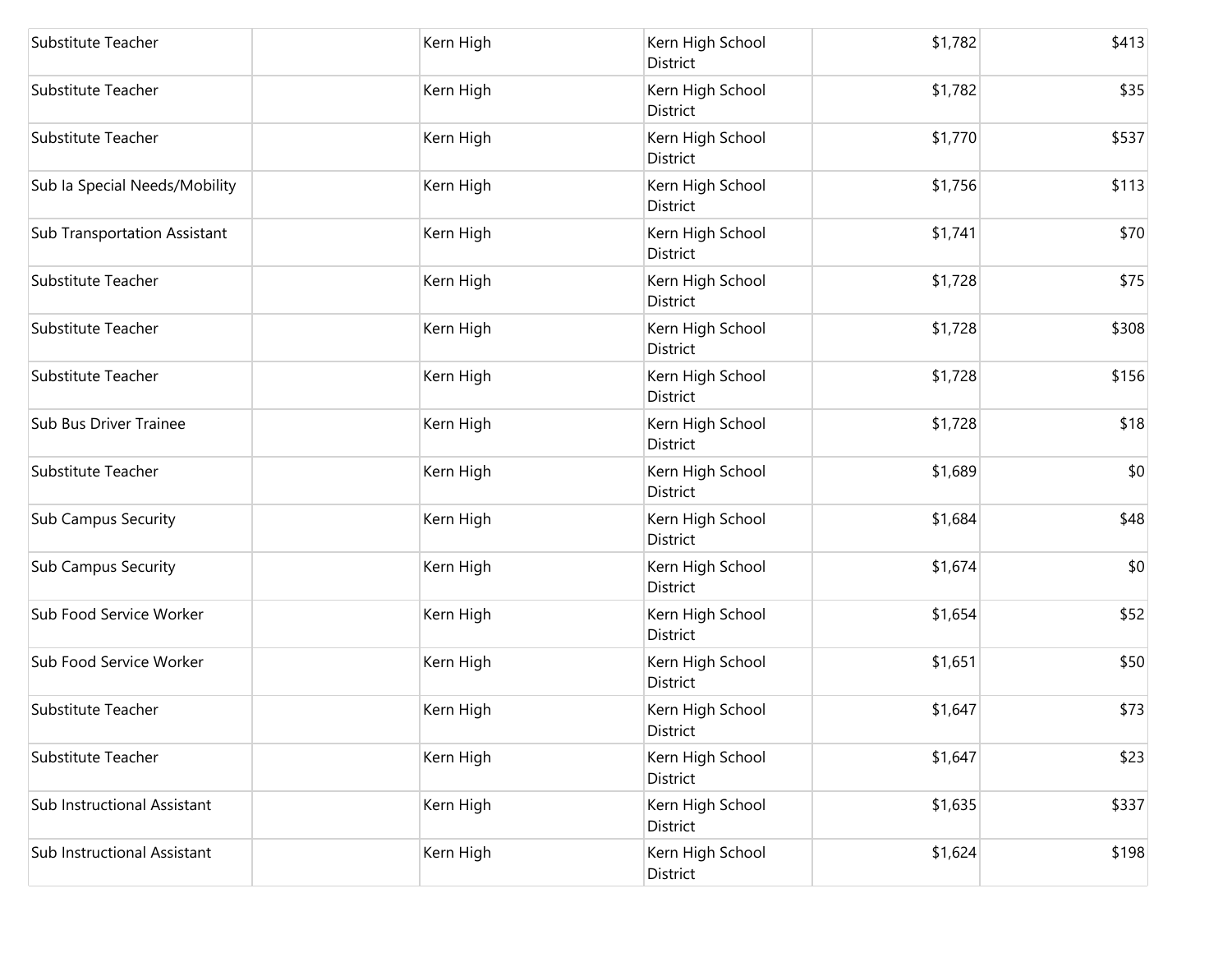| Substitute Teacher          | Kern High | Kern High School<br>District | \$1,620 | \$136 |
|-----------------------------|-----------|------------------------------|---------|-------|
| Substitute Teacher          | Kern High | Kern High School<br>District | \$1,620 | \$565 |
| Sub Bus Driver              | Kern High | Kern High School<br>District | \$1,612 | \$10  |
| Substitute Teacher          | Kern High | Kern High School<br>District | \$1,593 | \$164 |
| Sub Food Service Worker     | Kern High | Kern High School<br>District | \$1,587 | \$29  |
| Sub Instructional Assistant | Kern High | Kern High School<br>District | \$1,567 | \$21  |
| Substitute Teacher          | Kern High | Kern High School<br>District | \$1,566 | \$48  |
| Substitute Teacher          | Kern High | Kern High School<br>District | \$1,566 | \$56  |
| <b>Sub Campus Security</b>  | Kern High | Kern High School<br>District | \$1,549 | \$43  |
| Substitute Teacher          | Kern High | Kern High School<br>District | \$1,539 | \$66  |
| Substitute Teacher          | Kern High | Kern High School<br>District | \$1,539 | \$265 |
| Substitute Teacher          | Kern High | Kern High School<br>District | \$1,512 | \$47  |
| Substitute Teacher          | Kern High | Kern High School<br>District | \$1,512 | \$27  |
| Substitute Teacher          | Kern High | Kern High School<br>District | \$1,485 | \$378 |
| Sub Food Service Worker     | Kern High | Kern High School<br>District | \$1,475 | \$60  |
| Substitute Teacher          | Kern High | Kern High School<br>District | \$1,458 | \$39  |
| Substitute Teacher          | Kern High | Kern High School<br>District | \$1,458 | \$174 |
| Substitute Teacher          | Kern High | Kern High School<br>District | \$1,458 | \$390 |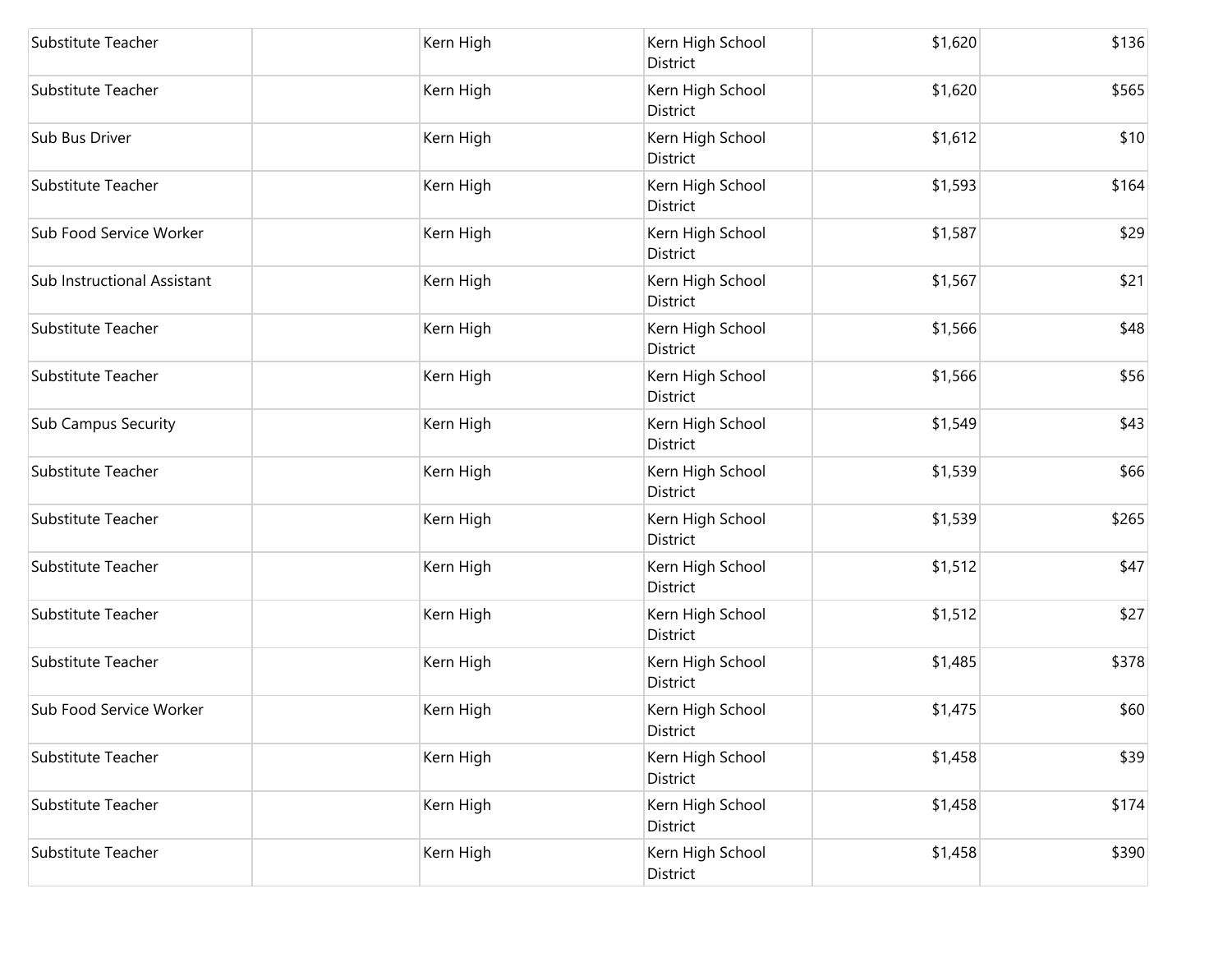| <b>Sub Clerical Specialist</b> | Kern High | Kern High School<br>District        | \$1,448 | \$8,670 |
|--------------------------------|-----------|-------------------------------------|---------|---------|
| Substitute Teacher             | Kern High | Kern High School<br>District        | \$1,431 | \$60    |
| Substitute Teacher             | Kern High | Kern High School<br>District        | \$1,431 | \$50    |
| Substitute Teacher             | Kern High | Kern High School<br>District        | \$1,418 | \$228   |
| Substitute Teacher             | Kern High | Kern High School<br>District        | \$1,395 | \$393   |
| Substitute Teacher             | Kern High | Kern High School<br>District        | \$1,377 | \$32    |
| Substitute Teacher             | Kern High | Kern High School<br>District        | \$1,377 | \$53    |
| <b>Sub Campus Security</b>     | Kern High | Kern High School<br>District        | \$1,377 | \$0     |
| Substitute Teacher             | Kern High | Kern High School<br>District        | \$1,350 | \$262   |
| Sub Attendance Clerk           | Kern High | Kern High School<br>District        | \$1,347 | \$211   |
| <b>Sub Campus Security</b>     | Kern High | Kern High School<br>District        | \$1,336 | \$26    |
| Substitute Teacher             | Kern High | Kern High School<br>District        | \$1,323 | \$183   |
| Sub Instructional Assistant    | Kern High | Kern High School<br><b>District</b> | \$1,316 | \$96    |
| <b>Sub Clerical Specialist</b> | Kern High | Kern High School<br>District        | \$1,313 | \$66    |
| Sub Instructional Assistant    | Kern High | Kern High School<br>District        | \$1,300 | \$15    |
| Substitute Teacher             | Kern High | Kern High School<br>District        | \$1,296 | \$0     |
| Substitute Teacher             | Kern High | Kern High School<br>District        | \$1,296 | \$357   |
| Substitute Teacher             | Kern High | Kern High School<br>District        | \$1,269 | \$84    |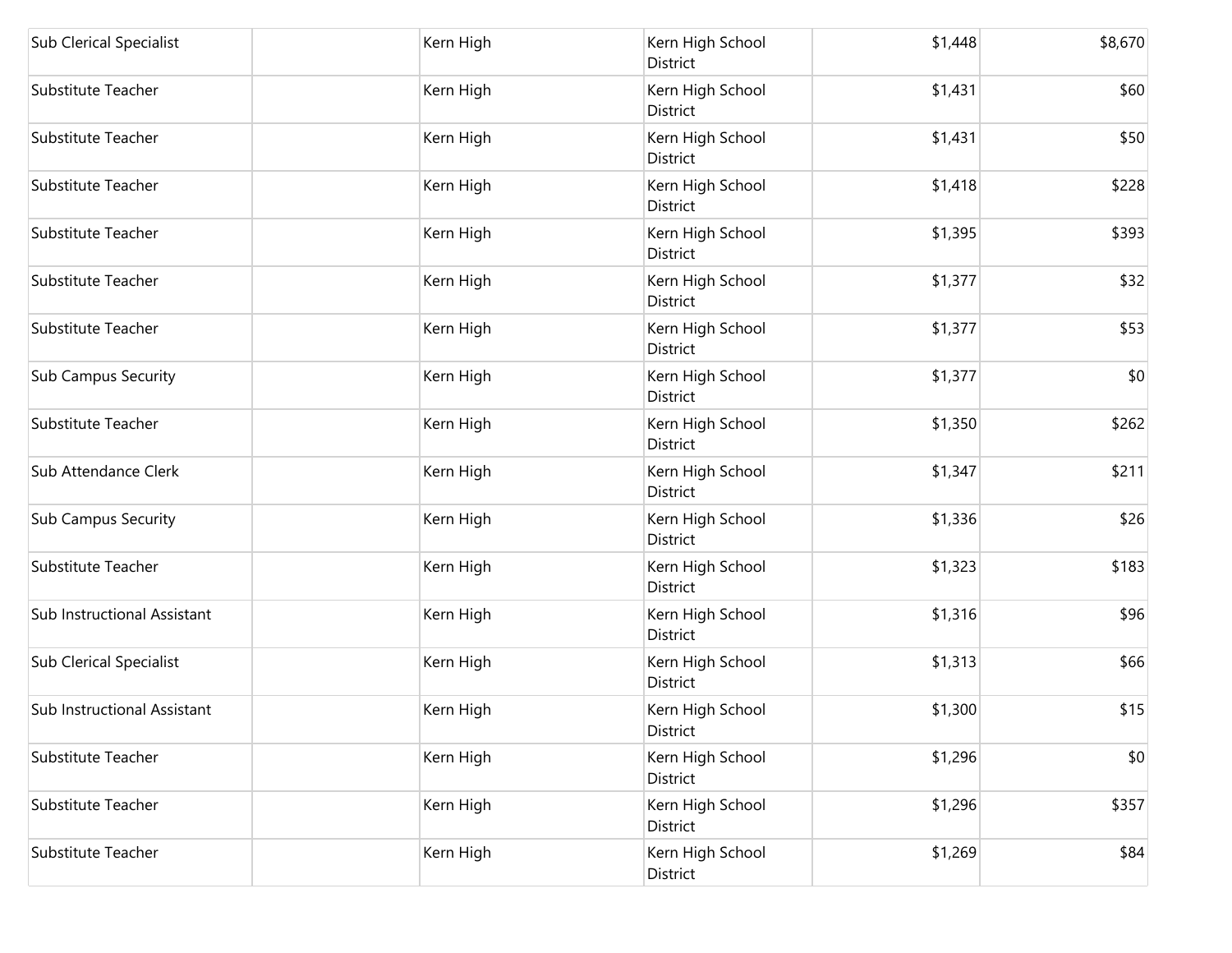| Substitute Teacher             | Kern High | Kern High School<br>District | \$1,269 | \$0     |
|--------------------------------|-----------|------------------------------|---------|---------|
| Sub Instructional Assistant    | Kern High | Kern High School<br>District | \$1,269 | \$5     |
| <b>Sub Campus Security</b>     | Kern High | Kern High School<br>District | \$1,267 | \$37    |
| <b>Sub Clerical Specialist</b> | Kern High | Kern High School<br>District | \$1,264 | \$15    |
| Sub Instructional Assistant    | Kern High | Kern High School<br>District | \$1,247 | \$49    |
| Sub Instructional Assistant    | Kern High | Kern High School<br>District | \$1,243 | \$8     |
| Substitute Teacher             | Kern High | Kern High School<br>District | \$1,242 | \$117   |
| Substitute Teacher             | Kern High | Kern High School<br>District | \$1,242 | \$117   |
| <b>Sub Campus Security</b>     | Kern High | Kern High School<br>District | \$1,239 | \$80    |
| Sub Instructional Assistant    | Kern High | Kern High School<br>District | \$1,221 | \$1,734 |
| Substitute Teacher             | Kern High | Kern High School<br>District | \$1,200 | \$195   |
| <b>Sub Campus Security</b>     | Kern High | Kern High School<br>District | \$1,199 | \$51    |
| Sub Food Service Worker        | Kern High | Kern High School<br>District | \$1,169 | \$63    |
| Substitute Teacher             | Kern High | Kern High School<br>District | \$1,161 | \$182   |
| Substitute Teacher             | Kern High | Kern High School<br>District | \$1,161 | \$358   |
| Substitute Teacher             | Kern High | Kern High School<br>District | \$1,134 | \$218   |
| <b>Sub Campus Security</b>     | Kern High | Kern High School<br>District | \$1,126 | \$0     |
| Sub Instructional Assistant    | Kern High | Kern High School<br>District | \$1,121 | \$35    |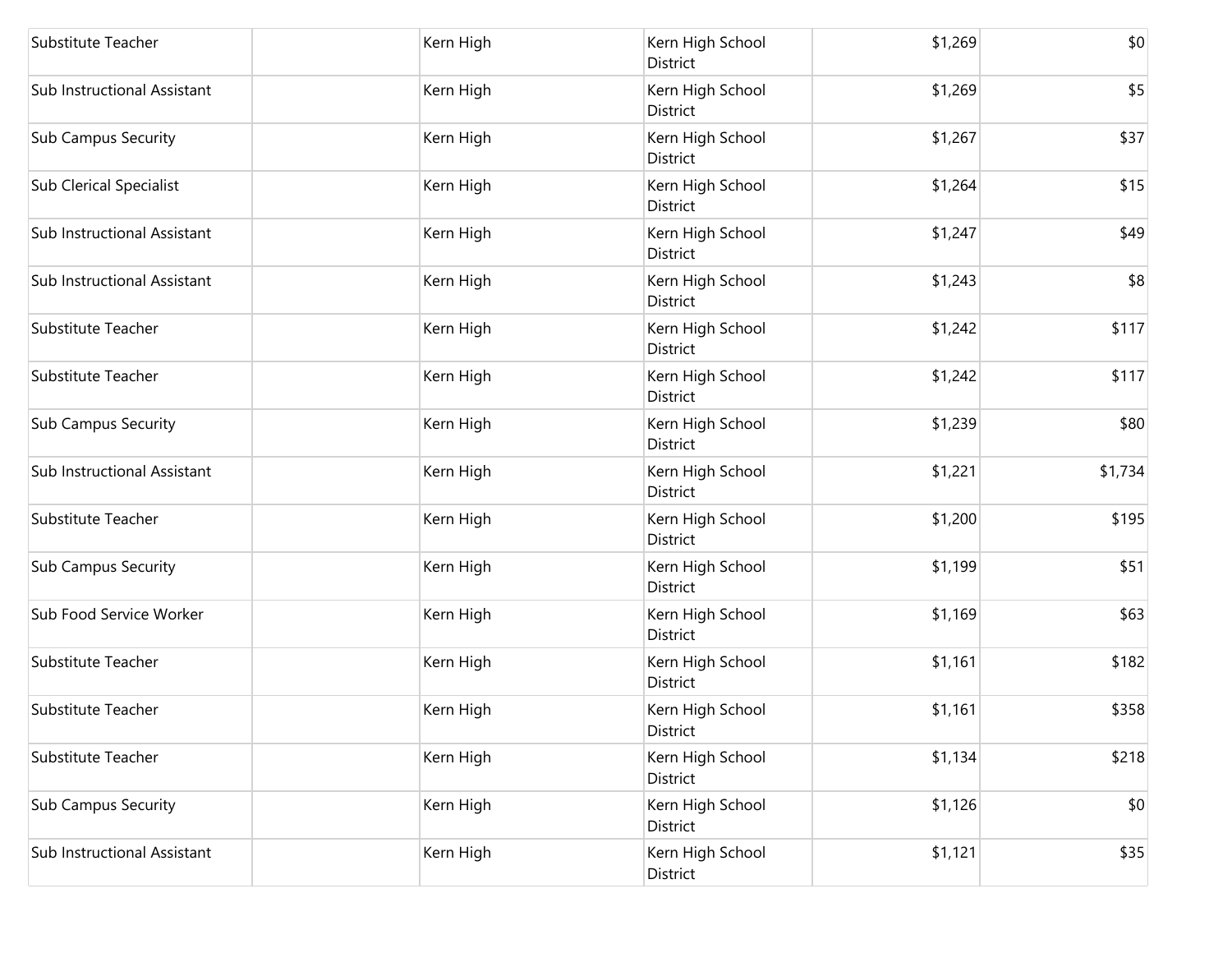| <b>Sub Campus Security</b>     | Kern High | Kern High School<br>District        | \$1,113 | \$58  |
|--------------------------------|-----------|-------------------------------------|---------|-------|
| Sub Instructional Assistant    | Kern High | Kern High School<br>District        | \$1,106 | \$58  |
| Substitute Teacher             | Kern High | Kern High School<br>District        | \$1,080 | \$297 |
| <b>Sub Clerical Specialist</b> | Kern High | Kern High School<br><b>District</b> | \$1,072 | \$23  |
| Sub Instructional Assistant    | Kern High | Kern High School<br>District        | \$1,068 | \$26  |
| <b>Sub Campus Security</b>     | Kern High | Kern High School<br>District        | \$1,063 | \$22  |
| Sub Instructional Assistant    | Kern High | Kern High School<br>District        | \$1,058 | \$55  |
| Sub Instructional Assistant    | Kern High | Kern High School<br><b>District</b> | \$1,057 | \$42  |
| Sub Instructional Assistant    | Kern High | Kern High School<br>District        | \$1,054 | \$39  |
| Substitute Teacher             | Kern High | Kern High School<br>District        | \$1,053 | \$27  |
| Sub Pre-School Instr. Spec. I  | Kern High | Kern High School<br>District        | \$1,036 | \$20  |
| Substitute Teacher             | Kern High | Kern High School<br>District        | \$1,026 | \$129 |
| Substitute Teacher             | Kern High | Kern High School<br>District        | \$1,020 | \$0   |
| Substitute Teacher             | Kern High | Kern High School<br>District        | \$1,013 | \$161 |
| <b>Sub Campus Security</b>     | Kern High | Kern High School<br>District        | \$988   | \$8   |
| Sub Instructional Assistant    | Kern High | Kern High School<br>District        | \$986   | \$18  |
| Substitute Teacher             | Kern High | Kern High School<br>District        | \$945   | \$23  |
| Substitute Teacher             | Kern High | Kern High School<br>District        | \$945   | \$11  |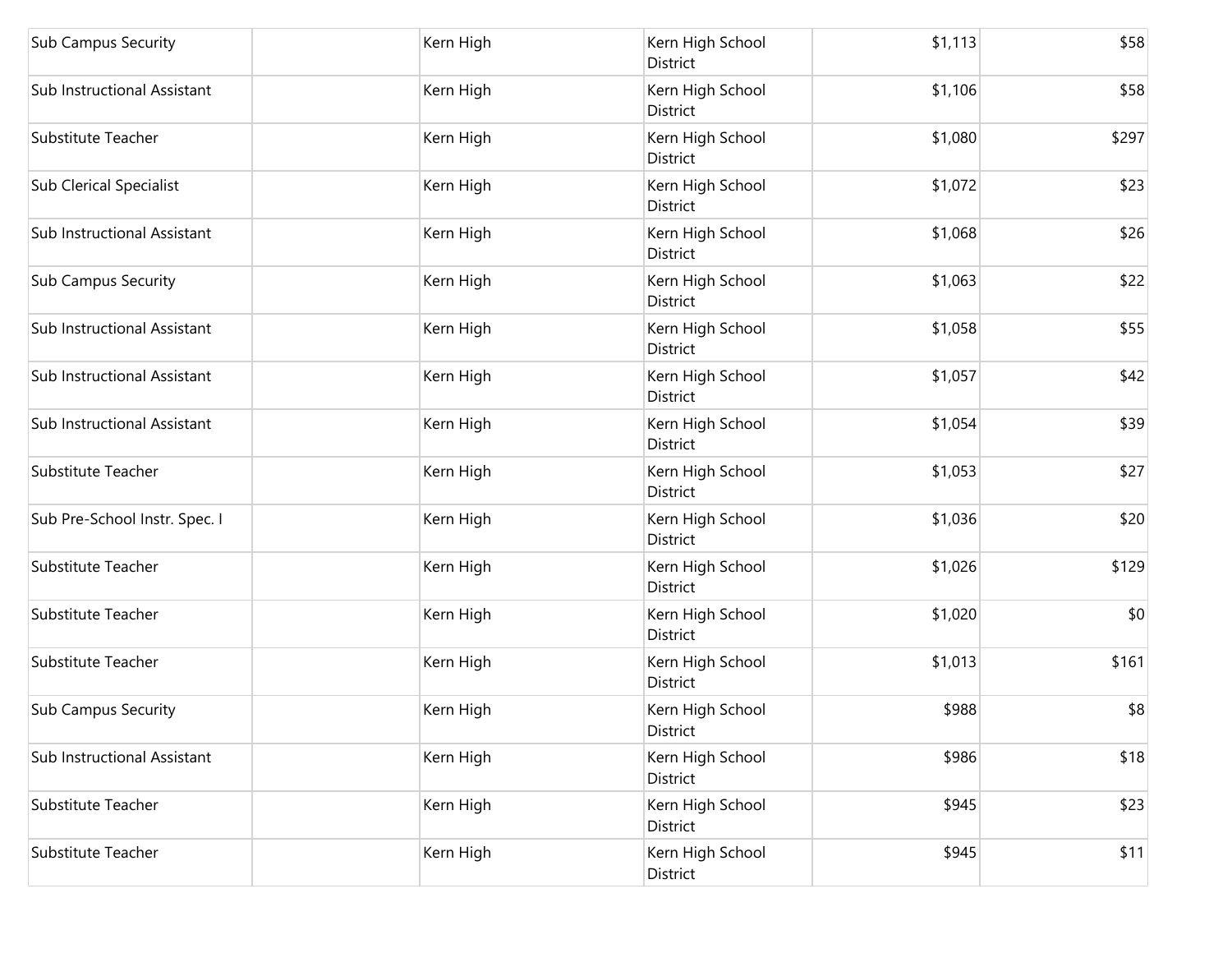| Substitute Teacher             | Kern High | Kern High School<br>District        | \$945 | \$156    |
|--------------------------------|-----------|-------------------------------------|-------|----------|
| <b>Sub Clerical Specialist</b> | Kern High | Kern High School<br>District        | \$944 | \$13     |
| Sub Instructional Assistant    | Kern High | Kern High School<br>District        | \$937 | \$43     |
| <b>Sub Campus Security</b>     | Kern High | Kern High School<br>District        | \$926 | \$144    |
| Sub Instructional Assistant    | Kern High | Kern High School<br>District        | \$922 | \$39     |
| <b>Sub Campus Security</b>     | Kern High | Kern High School<br>District        | \$922 | \$33     |
| Substitute Teacher             | Kern High | Kern High School<br>District        | \$918 | \$156    |
| Sub Instructional Assistant    | Kern High | Kern High School<br>District        | \$916 | \$6      |
| <b>Sub Clerical Specialist</b> | Kern High | Kern High School<br>District        | \$915 | \$12,138 |
| Sub Food Service Worker        | Kern High | Kern High School<br>District        | \$901 | \$33     |
| Sub Bus Driver Trainee         | Kern High | Kern High School<br>District        | \$891 | \$0      |
| Substitute Teacher             | Kern High | Kern High School<br>District        | \$864 | \$125    |
| Substitute Teacher             | Kern High | Kern High School<br><b>District</b> | \$864 | \$29     |
| Substitute Teacher             | Kern High | Kern High School<br><b>District</b> | \$864 | \$6      |
| Sub Instructional Assistant    | Kern High | Kern High School<br>District        | \$848 | \$27     |
| Substitute Teacher             | Kern High | Kern High School<br>District        | \$837 | \$132    |
| Sub Bus Driver                 | Kern High | Kern High School<br>District        | \$830 | \$4      |
| Sub Food Service Worker        | Kern High | Kern High School<br>District        | \$812 | \$22     |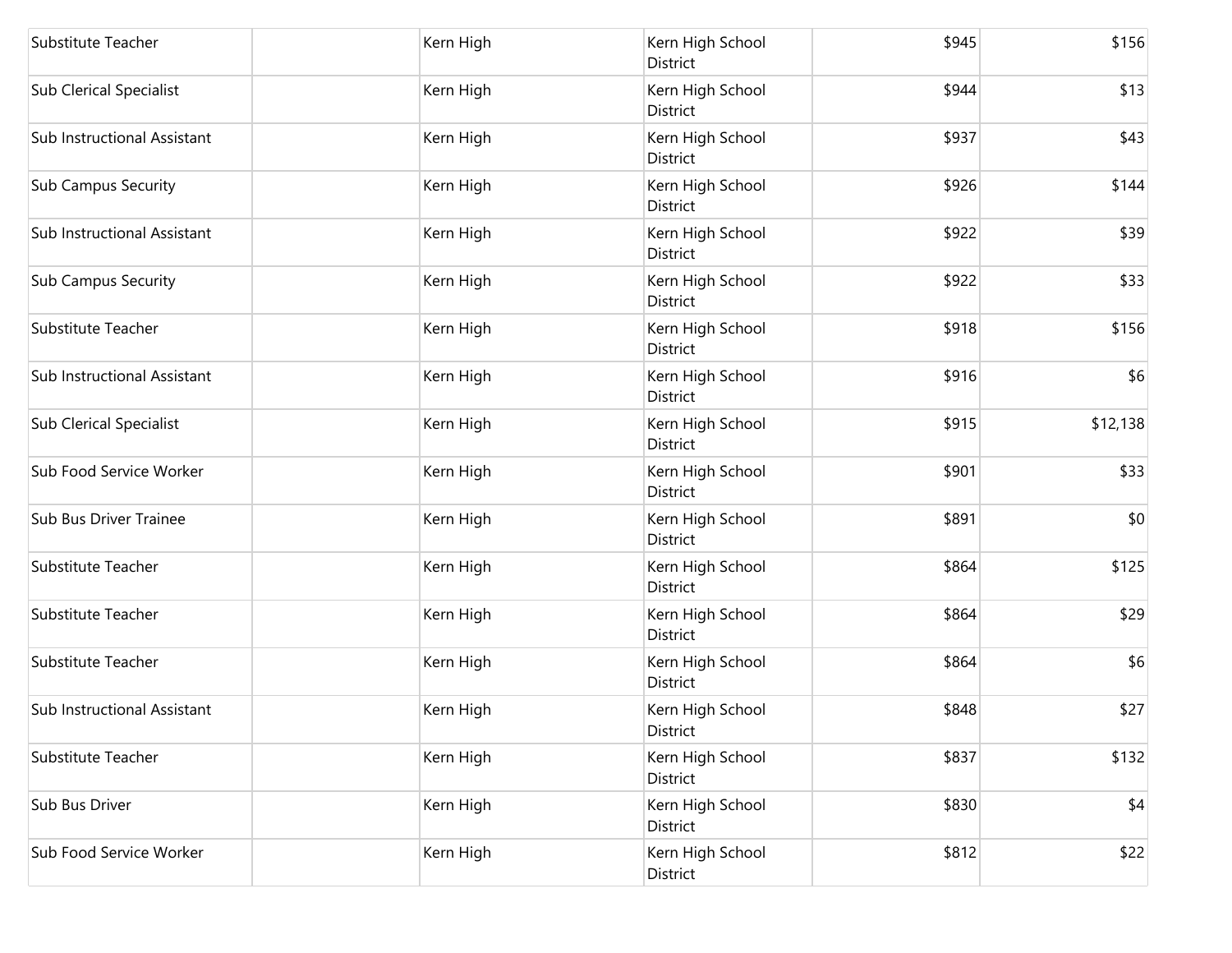| Substitute Teacher            | Kern High | Kern High School<br>District | \$800 | \$6,922 |
|-------------------------------|-----------|------------------------------|-------|---------|
| Substitute Teacher            | Kern High | Kern High School<br>District | \$783 | \$10    |
| Substitute Teacher            | Kern High | Kern High School<br>District | \$783 | \$11    |
| Sub Food Service Worker       | Kern High | Kern High School<br>District | \$782 | \$44    |
| Substitute Teacher            | Kern High | Kern High School<br>District | \$780 | \$0     |
| <b>Sub Campus Security</b>    | Kern High | Kern High School<br>District | \$780 | \$16    |
| Sub Food Service Worker       | Kern High | Kern High School<br>District | \$768 | \$29    |
| <b>Sub Campus Security</b>    | Kern High | Kern High School<br>District | \$750 | \$29    |
| <b>Sub Campus Security</b>    | Kern High | Kern High School<br>District | \$746 | \$28    |
| <b>Sub Campus Security</b>    | Kern High | Kern High School<br>District | \$742 | \$9     |
| Sub Food Service Worker       | Kern High | Kern High School<br>District | \$737 | \$20    |
| Sub Pre-School Instr. Spec. I | Kern High | Kern High School<br>District | \$734 | \$106   |
| Substitute Teacher            | Kern High | Kern High School<br>District | \$729 | \$105   |
| Substitute Teacher            | Kern High | Kern High School<br>District | \$729 | \$66    |
| Sub Instructional Assistant   | Kern High | Kern High School<br>District | \$718 | \$0     |
| <b>Sub Campus Security</b>    | Kern High | Kern High School<br>District | \$701 | \$15    |
| <b>Sub Campus Security</b>    | Kern High | Kern High School<br>District | \$693 | \$0     |
| Substitute Teacher            | Kern High | Kern High School<br>District | \$690 | \$17    |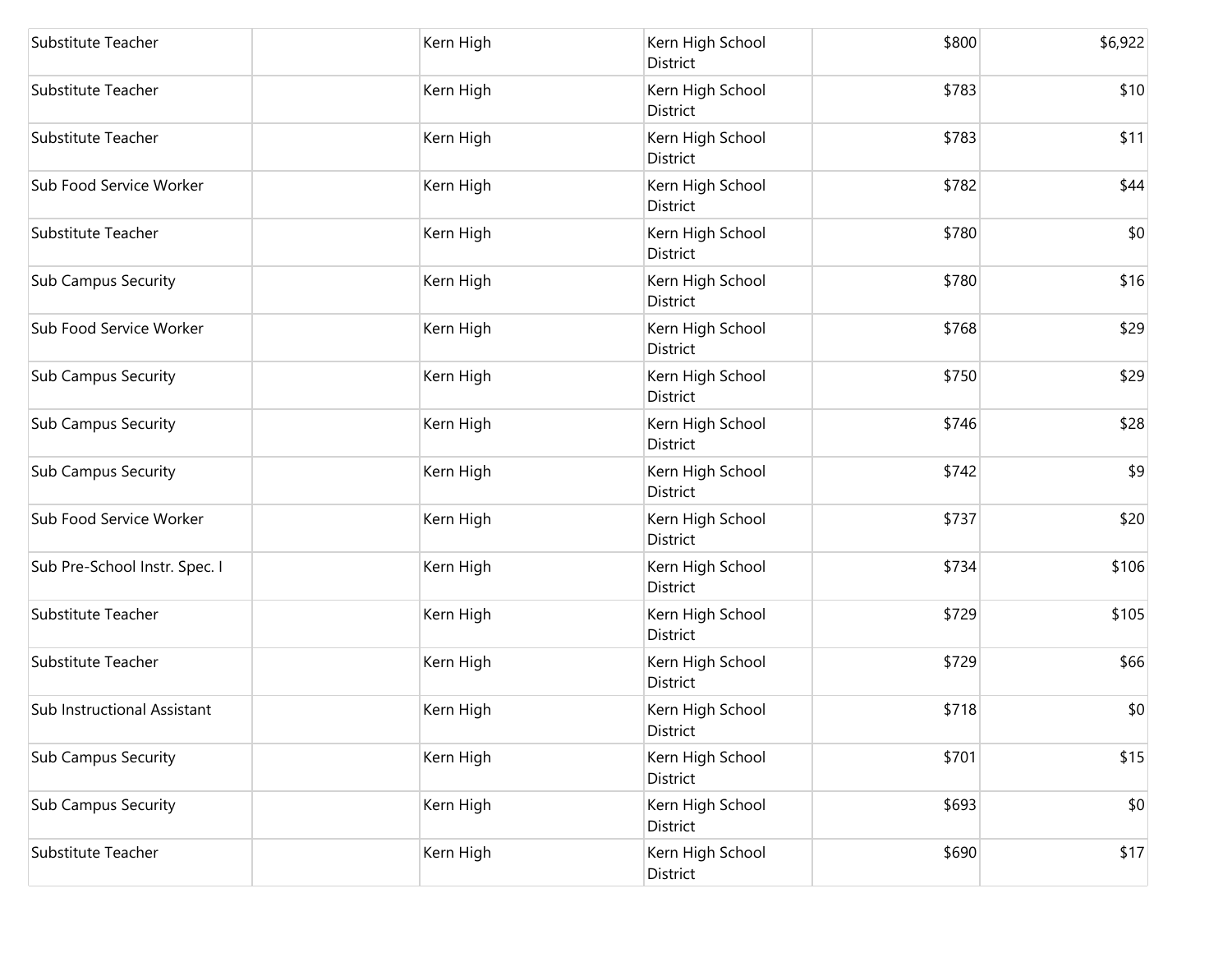| Substitute Teacher             | Kern High | Kern High School<br>District | \$675 | \$136 |
|--------------------------------|-----------|------------------------------|-------|-------|
| <b>Sub Campus Security</b>     | Kern High | Kern High School<br>District | \$637 | \$0   |
| Substitute Teacher             | Kern High | Kern High School<br>District | \$621 | \$13  |
| Sub Instructional Assistant    | Kern High | Kern High School<br>District | \$612 | \$16  |
| Sub Campus Security            | Kern High | Kern High School<br>District | \$610 | \$13  |
| Substitute Teacher             | Kern High | Kern High School<br>District | \$594 | \$32  |
| Substitute Teacher             | Kern High | Kern High School<br>District | \$594 | \$12  |
| Substitute Teacher             | Kern High | Kern High School<br>District | \$594 | \$12  |
| Sub Food Service Worker        | Kern High | Kern High School<br>District | \$590 | \$25  |
| Substitute Teacher             | Kern High | Kern High School<br>District | \$567 | \$183 |
| <b>Sub Campus Security</b>     | Kern High | Kern High School<br>District | \$561 | \$0   |
| Sub Food Service Worker        | Kern High | Kern High School<br>District | \$547 | \$11  |
| <b>Sub Clerical Specialist</b> | Kern High | Kern High School<br>District | \$541 | \$0   |
| Substitute Teacher             | Kern High | Kern High School<br>District | \$540 | \$58  |
| Substitute Teacher             | Kern High | Kern High School<br>District | \$540 | \$8   |
| Substitute Teacher             | Kern High | Kern High School<br>District | \$540 | \$20  |
| Substitute Teacher             | Kern High | Kern High School<br>District | \$540 | \$9   |
| Substitute Teacher             | Kern High | Kern High School<br>District | \$540 | \$0   |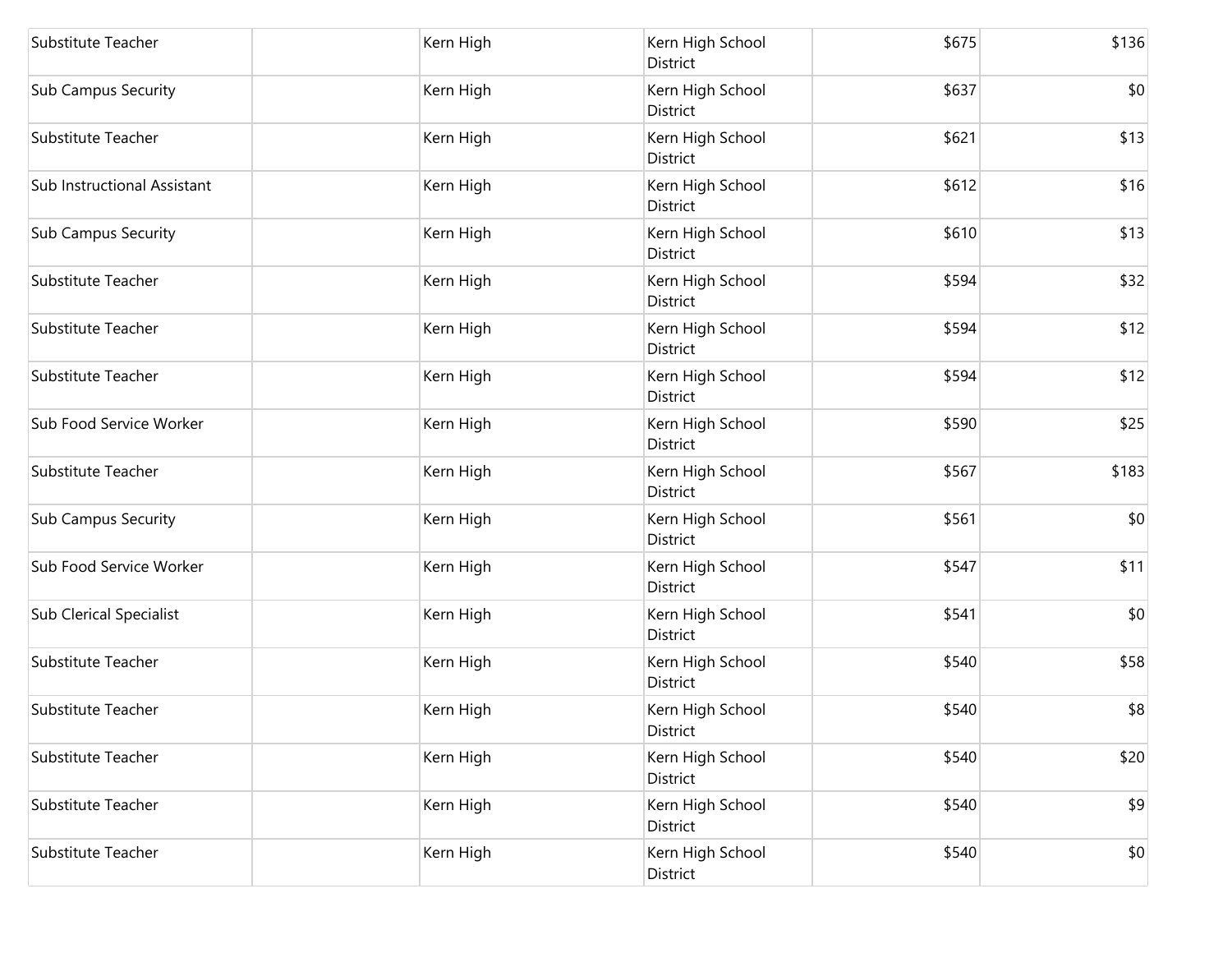| Sub Instructional Assistant    | Kern High | Kern High School<br>District        | \$524 | \$11  |
|--------------------------------|-----------|-------------------------------------|-------|-------|
| Sub Food Service Worker        | Kern High | Kern High School<br>District        | \$523 | \$20  |
| Sub Instructional Assistant    | Kern High | Kern High School<br>District        | \$520 | \$22  |
| Substitute Teacher             | Kern High | Kern High School<br>District        | \$513 | \$140 |
| <b>Substitute Teacher</b>      | Kern High | Kern High School<br>District        | \$513 | \$14  |
| Substitute Teacher             | Kern High | Kern High School<br>District        | \$513 | \$22  |
| <b>Sub Campus Security</b>     | Kern High | Kern High School<br>District        | \$513 | \$11  |
| Substitute Teacher             | Kern High | Kern High School<br>District        | \$510 | \$18  |
| <b>Sub Clerical Specialist</b> | Kern High | Kern High School<br><b>District</b> | \$500 | \$5   |
| Sub Bus Driver Trainee         | Kern High | Kern High School<br>District        | \$499 | \$0   |
| Substitute Teacher             | Kern High | Kern High School<br>District        | \$486 | \$16  |
| Substitute Teacher             | Kern High | Kern High School<br>District        | \$486 | \$3   |
| Substitute Teacher             | Kern High | Kern High School<br>District        | \$486 | \$113 |
| Substitute Teacher             | Kern High | Kern High School<br>District        | \$480 | \$69  |
| Sub Food Service Worker        | Kern High | Kern High School<br>District        | \$461 | \$10  |
| Substitute Teacher             | Kern High | Kern High School<br>District        | \$459 | \$126 |
| Substitute Teacher             | Kern High | Kern High School<br>District        | \$459 | \$22  |
| Sub Instructional Assistant    | Kern High | Kern High School<br>District        | \$459 | \$22  |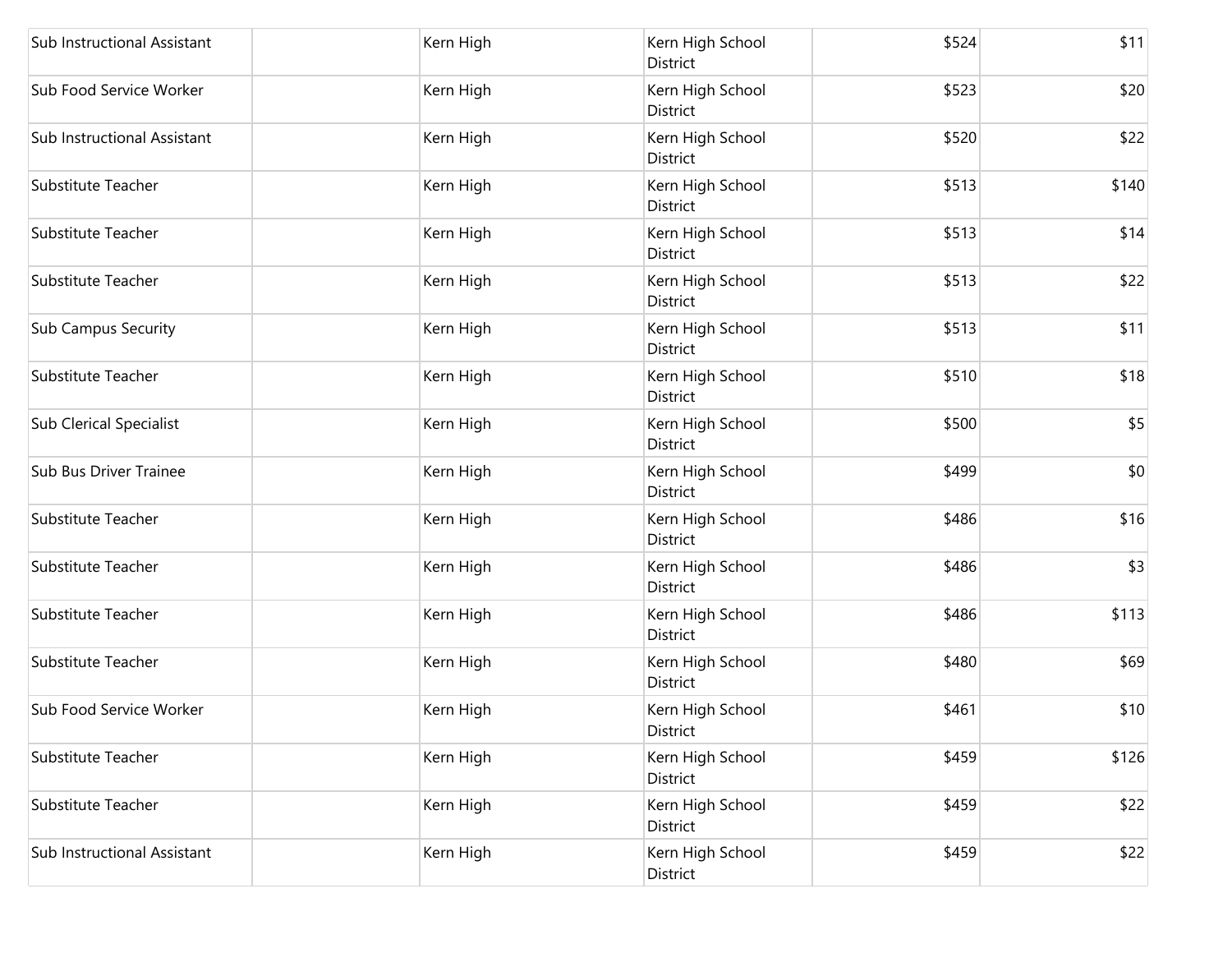| <b>Sub Clerical Specialist</b> | Kern High | Kern High School<br>District | \$456 | \$66 |
|--------------------------------|-----------|------------------------------|-------|------|
| Sub Instructional Assistant    | Kern High | Kern High School<br>District | \$452 | \$9  |
| <b>Sub Campus Security</b>     | Kern High | Kern High School<br>District | \$443 | \$9  |
| Substitute Teacher             | Kern High | Kern High School<br>District | \$432 | \$52 |
| Substitute Teacher             | Kern High | Kern High School<br>District | \$432 | \$31 |
| Substitute Teacher             | Kern High | Kern High School<br>District | \$432 | \$31 |
| Substitute Teacher             | Kern High | Kern High School<br>District | \$432 | \$9  |
| Substitute Teacher             | Kern High | Kern High School<br>District | \$432 | \$9  |
| Substitute Teacher             | Kern High | Kern High School<br>District | \$432 | \$11 |
| Substitute Teacher             | Kern High | Kern High School<br>District | \$432 | \$15 |
| <b>Sub Clerical Specialist</b> | Kern High | Kern High School<br>District | \$423 | \$16 |
| <b>Sub Campus Security</b>     | Kern High | Kern High School<br>District | \$421 | \$2  |
| Sub Instructional Assistant    | Kern High | Kern High School<br>District | \$413 | \$18 |
| Substitute Teacher             | Kern High | Kern High School<br>District | \$405 | \$0  |
| Substitute Teacher             | Kern High | Kern High School<br>District | \$405 | \$0  |
| Substitute Teacher             | Kern High | Kern High School<br>District | \$405 | \$51 |
| Substitute Teacher             | Kern High | Kern High School<br>District | \$405 | \$58 |
| Sub Instructional Assistant    | Kern High | Kern High School<br>District | \$397 | \$2  |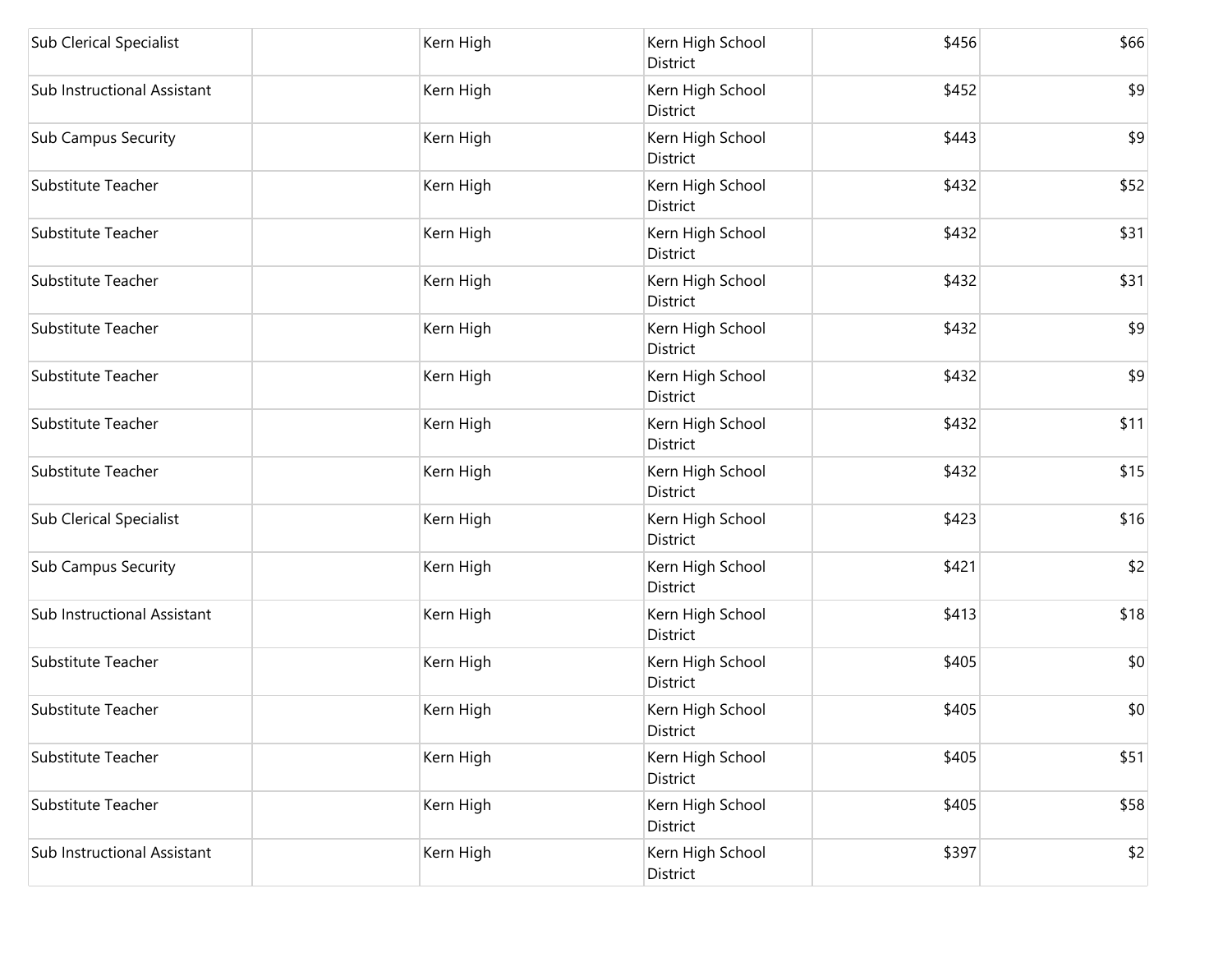| <b>Sub Campus Security</b>     | Kern High | Kern High School<br>District | \$396 | \$15 |
|--------------------------------|-----------|------------------------------|-------|------|
| Sub Ath. Equip. Ath./Trainer   | Kern High | Kern High School<br>District | \$394 | \$8  |
| <b>Sub Clerical Specialist</b> | Kern High | Kern High School<br>District | \$392 | \$15 |
| Sub Instructional Assistant    | Kern High | Kern High School<br>District | \$381 | \$11 |
| Sub Food Service Worker        | Kern High | Kern High School<br>District | \$363 | \$13 |
| Substitute Teacher             | Kern High | Kern High School<br>District | \$360 | \$65 |
| Sub Instructional Assistant    | Kern High | Kern High School<br>District | \$360 | \$13 |
| Substitute Teacher             | Kern High | Kern High School<br>District | \$351 | \$13 |
| Substitute Teacher             | Kern High | Kern High School<br>District | \$351 | \$51 |
| Substitute Teacher             | Kern High | Kern High School<br>District | \$351 | \$4  |
| Substitute Teacher             | Kern High | Kern High School<br>District | \$351 | \$16 |
| Sub Clerical Specialist        | Kern High | Kern High School<br>District | \$350 | \$0  |
| Substitute Teacher             | Kern High | Kern High School<br>District | \$330 | \$48 |
| Sub Instructional Assistant    | Kern High | Kern High School<br>District | \$330 | \$3  |
| Sub Instructional Assistant    | Kern High | Kern High School<br>District | \$326 | \$7  |
| Substitute Teacher             | Kern High | Kern High School<br>District | \$324 | \$78 |
| Substitute Teacher             | Kern High | Kern High School<br>District | \$324 | \$19 |
| Substitute Teacher             | Kern High | Kern High School<br>District | \$324 | \$3  |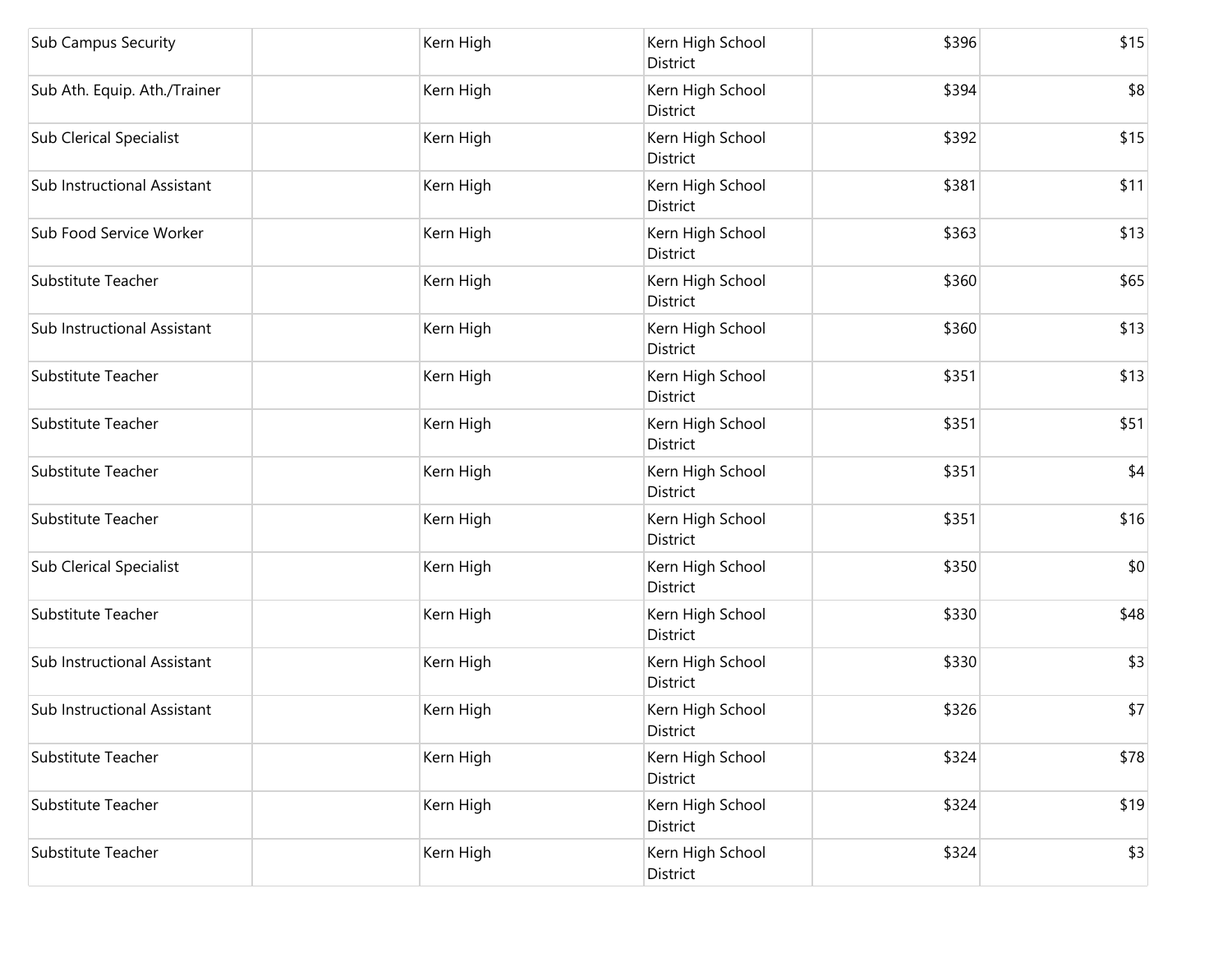| Sub Instructional Assistant    | Kern High | Kern High School<br>District | \$315 | \$8  |
|--------------------------------|-----------|------------------------------|-------|------|
| Sub Food Service Worker        | Kern High | Kern High School<br>District | \$313 | \$7  |
| <b>Sub Campus Security</b>     | Kern High | Kern High School<br>District | \$313 | \$14 |
| Sub Infant Care Aide           | Kern High | Kern High School<br>District | \$312 | \$24 |
| Substitute Teacher             | Kern High | Kern High School<br>District | \$300 | \$0  |
| Substitute Teacher             | Kern High | Kern High School<br>District | \$297 | \$37 |
| Substitute Teacher             | Kern High | Kern High School<br>District | \$297 | \$6  |
| Substitute Teacher             | Kern High | Kern High School<br>District | \$297 | \$6  |
| Substitute Teacher             | Kern High | Kern High School<br>District | \$297 | \$11 |
| <b>Sub Campus Security</b>     | Kern High | Kern High School<br>District | \$293 | \$11 |
| Sub Instructional Assistant    | Kern High | Kern High School<br>District | \$284 | \$3  |
| <b>Sub Clerical Specialist</b> | Kern High | Kern High School<br>District | \$281 | \$4  |
| Sub Campus Security            | Kern High | Kern High School<br>District | \$280 | \$6  |
| Sub Campus Security            | Kern High | Kern High School<br>District | \$275 | \$27 |
| Sub Instructional Assistant    | Kern High | Kern High School<br>District | \$271 | \$9  |
| Substitute Teacher             | Kern High | Kern High School<br>District | \$270 | \$9  |
| Substitute Teacher             | Kern High | Kern High School<br>District | \$270 | \$11 |
| Substitute Teacher             | Kern High | Kern High School<br>District | \$270 | \$9  |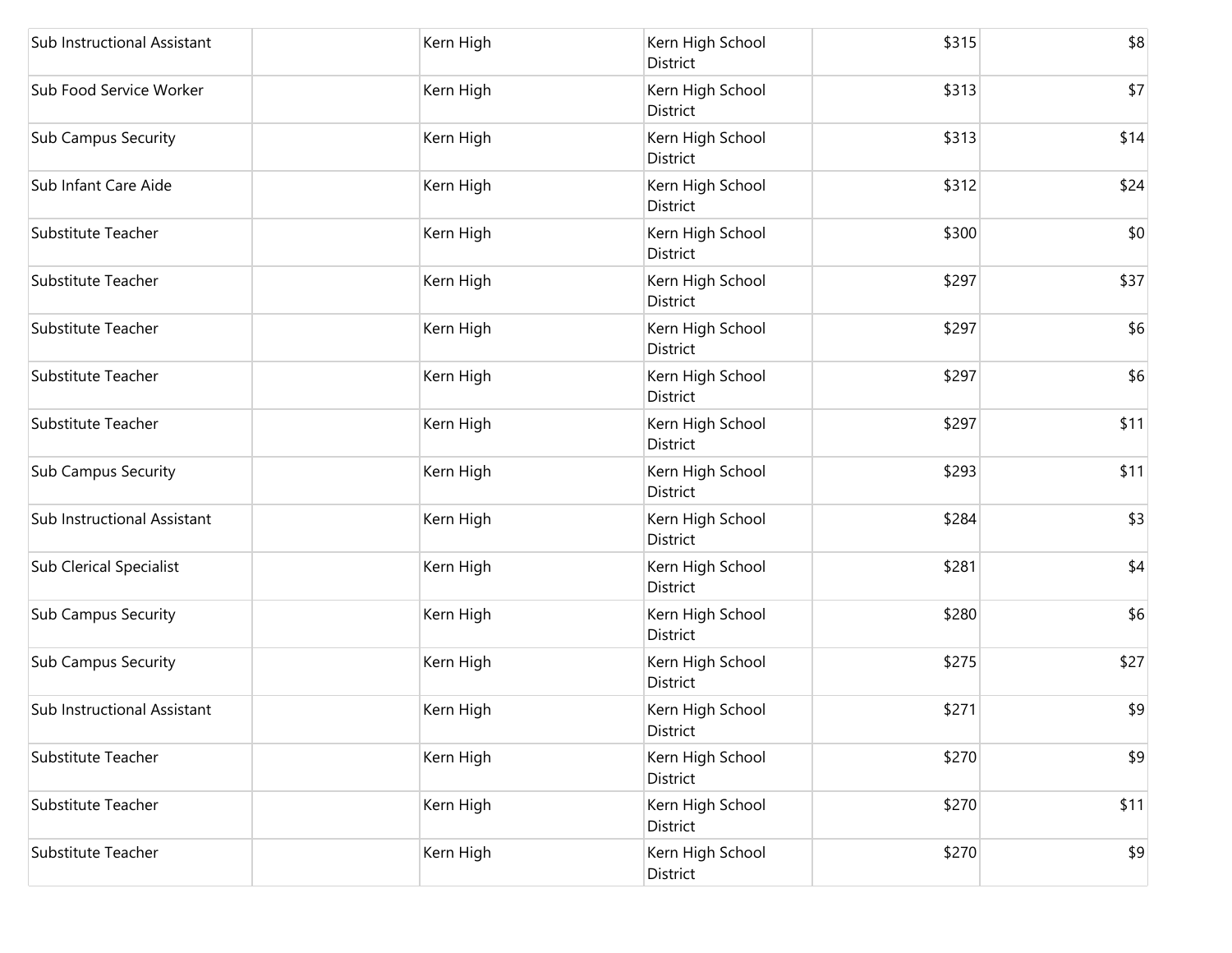| Substitute Teacher          | Kern High | Kern High School<br>District | \$270 | \$0  |
|-----------------------------|-----------|------------------------------|-------|------|
| Sub Instructional Assistant | Kern High | Kern High School<br>District | \$250 | \$19 |
| Substitute Teacher          | Kern High | Kern High School<br>District | \$243 | \$5  |
| Substitute Teacher          | Kern High | Kern High School<br>District | \$243 | \$40 |
| Sub Warehouse Worker        | Kern High | Kern High School<br>District | \$225 | \$6  |
| Sub Instructional Assistant | Kern High | Kern High School<br>District | \$217 | \$0  |
| Sub Instructional Assistant | Kern High | Kern High School<br>District | \$192 | \$8  |
| Substitute Teacher          | Kern High | Kern High School<br>District | \$180 | \$0  |
| Sub Instructional Assistant | Kern High | Kern High School<br>District | \$171 | \$9  |
| Sub Instructional Assistant | Kern High | Kern High School<br>District | \$163 | \$5  |
| Substitute Teacher          | Kern High | Kern High School<br>District | \$162 | \$41 |
| Substitute Teacher          | Kern High | Kern High School<br>District | \$162 | \$0  |
| Substitute Teacher          | Kern High | Kern High School<br>District | \$162 | \$0  |
| <b>Sub Campus Security</b>  | Kern High | Kern High School<br>District | \$157 | \$7  |
| Substitute Teacher          | Kern High | Kern High School<br>District | \$150 | \$22 |
| Substitute Teacher          | Kern High | Kern High School<br>District | \$150 | \$3  |
| Sub Instructional Assistant | Kern High | Kern High School<br>District | \$148 | \$33 |
| Sub Instructional Assistant | Kern High | Kern High School<br>District | \$142 | \$0  |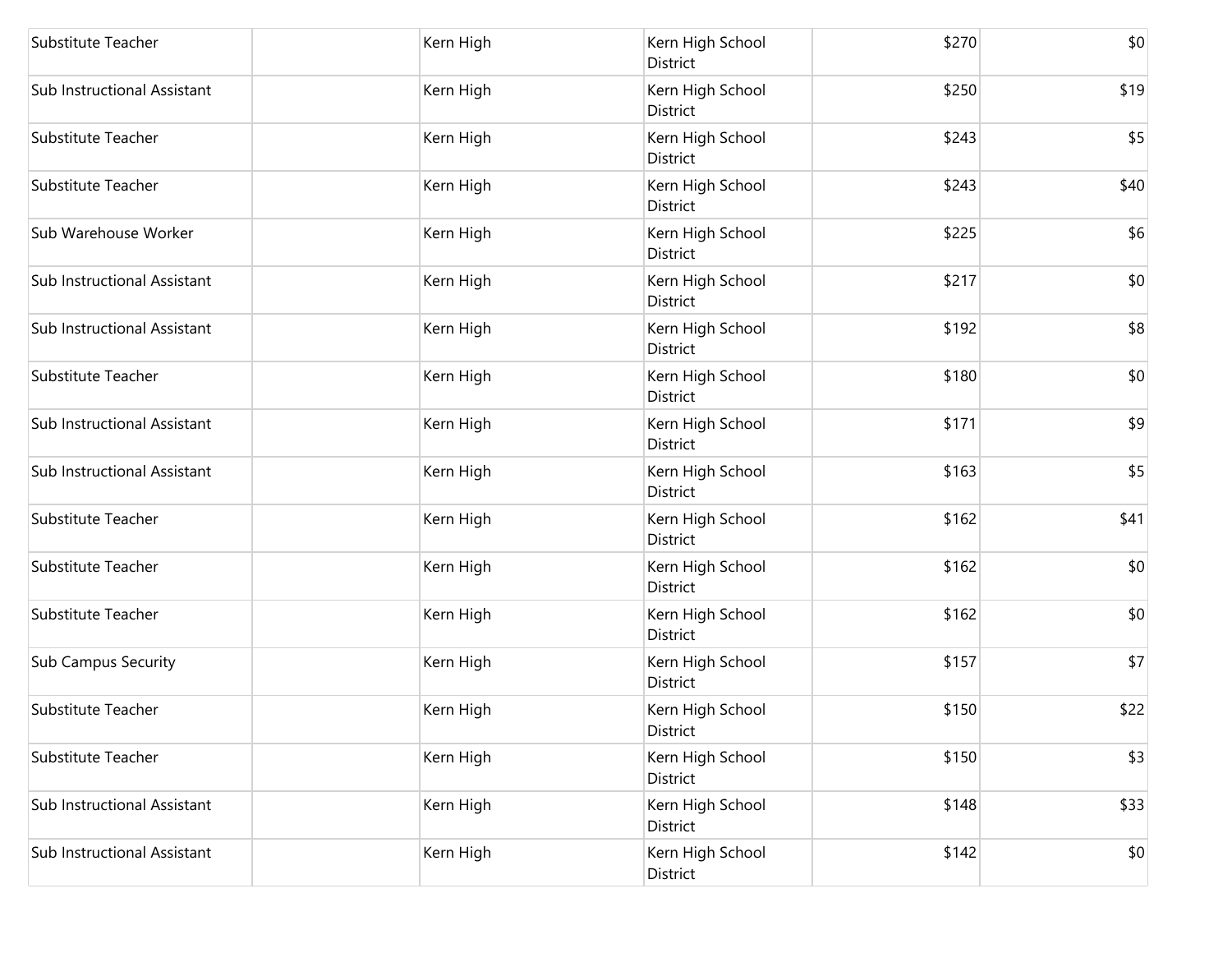| Substitute Teacher             | Kern High | Kern High School<br>District | \$135 | \$0  |
|--------------------------------|-----------|------------------------------|-------|------|
| Substitute Teacher             | Kern High | Kern High School<br>District | \$135 | \$39 |
| Substitute Teacher             | Kern High | Kern High School<br>District | \$135 | \$23 |
| Substitute Teacher             | Kern High | Kern High School<br>District | \$135 | \$0  |
| Sub Instructional Assistant    | Kern High | Kern High School<br>District | \$125 | \$3  |
| <b>Sub Campus Security</b>     | Kern High | Kern High School<br>District | \$115 | \$2  |
| <b>Sub Campus Security</b>     | Kern High | Kern High School<br>District | \$115 | \$2  |
| <b>Sub Campus Security</b>     | Kern High | Kern High School<br>District | \$115 | \$0  |
| <b>Sub Campus Security</b>     | Kern High | Kern High School<br>District | \$115 | \$0  |
| <b>Sub Campus Security</b>     | Kern High | Kern High School<br>District | \$115 | \$0  |
| <b>Sub Clerical Specialist</b> | Kern High | Kern High School<br>District | \$114 | \$2  |
| <b>Sub Clerical Specialist</b> | Kern High | Kern High School<br>District | \$114 | \$2  |
| Sub Instructional Assistant    | Kern High | Kern High School<br>District | \$114 | \$4  |
| Sub Food Service Worker        | Kern High | Kern High School<br>District | \$110 | \$4  |
| Substitute Teacher             | Kern High | Kern High School<br>District | \$108 | \$14 |
| Substitute Teacher             | Kern High | Kern High School<br>District | \$108 | \$14 |
| Sub Campus Security            | Kern High | Kern High School<br>District | \$107 | \$0  |
| Sub Instructional Assistant    | Kern High | Kern High School<br>District | \$105 | \$2  |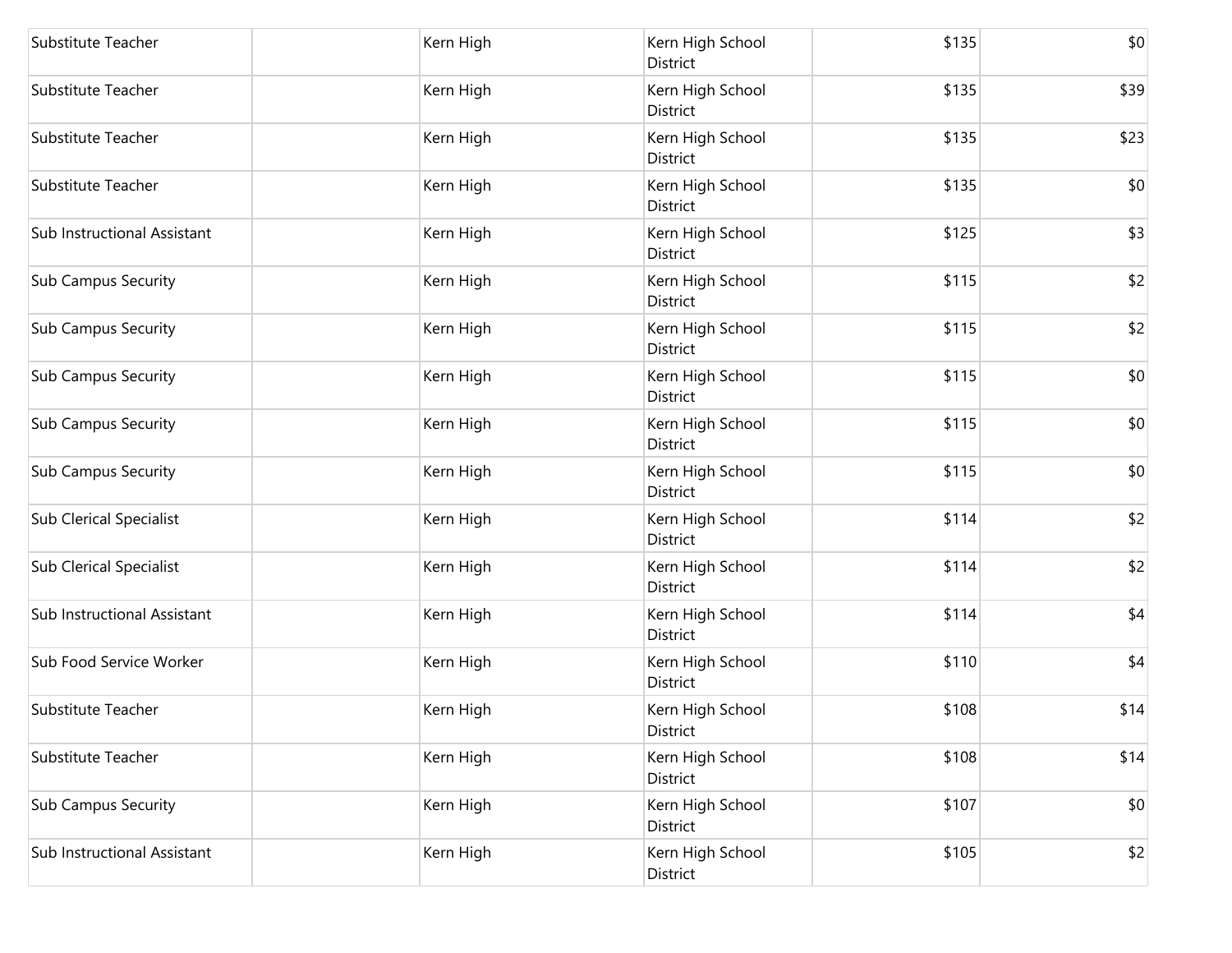| <b>Sub Clerical Specialist</b> | Kern High | Kern High School<br>District | \$102 | \$20 |
|--------------------------------|-----------|------------------------------|-------|------|
| <b>Sub Clerical Specialist</b> | Kern High | Kern High School<br>District | \$100 | \$2  |
| <b>Sub Clerical Specialist</b> | Kern High | Kern High School<br>District | \$97  | \$19 |
| <b>Sub Clerical Specialist</b> | Kern High | Kern High School<br>District | \$97  | \$5  |
| Sub Instructional Assistant    | Kern High | Kern High School<br>District | \$85  | \$2  |
| Sub Instructional Assistant    | Kern High | Kern High School<br>District | \$85  | \$2  |
| Substitute Teacher             | Kern High | Kern High School<br>District | \$81  | \$10 |
| Substitute Teacher             | Kern High | Kern High School<br>District | \$81  | \$10 |
| Sub Instructional Assistant    | Kern High | Kern High School<br>District | \$81  | \$0  |
| Sub Instructional Assistant    | Kern High | Kern High School<br>District | \$79  | \$3  |
| <b>Sub Campus Security</b>     | Kern High | Kern High School<br>District | \$66  | \$0  |
| Sub Instructional Assistant    | Kern High | Kern High School<br>District | \$54  | \$0  |
| Sub Food Service Worker        | Kern High | Kern High School<br>District | \$49  | \$1  |
| Sub Instructional Assistant    | Kern High | Kern High School<br>District | \$39  | \$1  |
| Sub Instructional Assistant    | Kern High | Kern High School<br>District | \$28  | \$1  |
| Sub Instructional Assistant    | Kern High | Kern High School<br>District | \$28  | \$1  |
| Sub Instructional Assistant    | Kern High | Kern High School<br>District | \$28  | \$1  |
| Sub Food Service Worker        | Kern High | Kern High School<br>District | \$18  | \$0  |